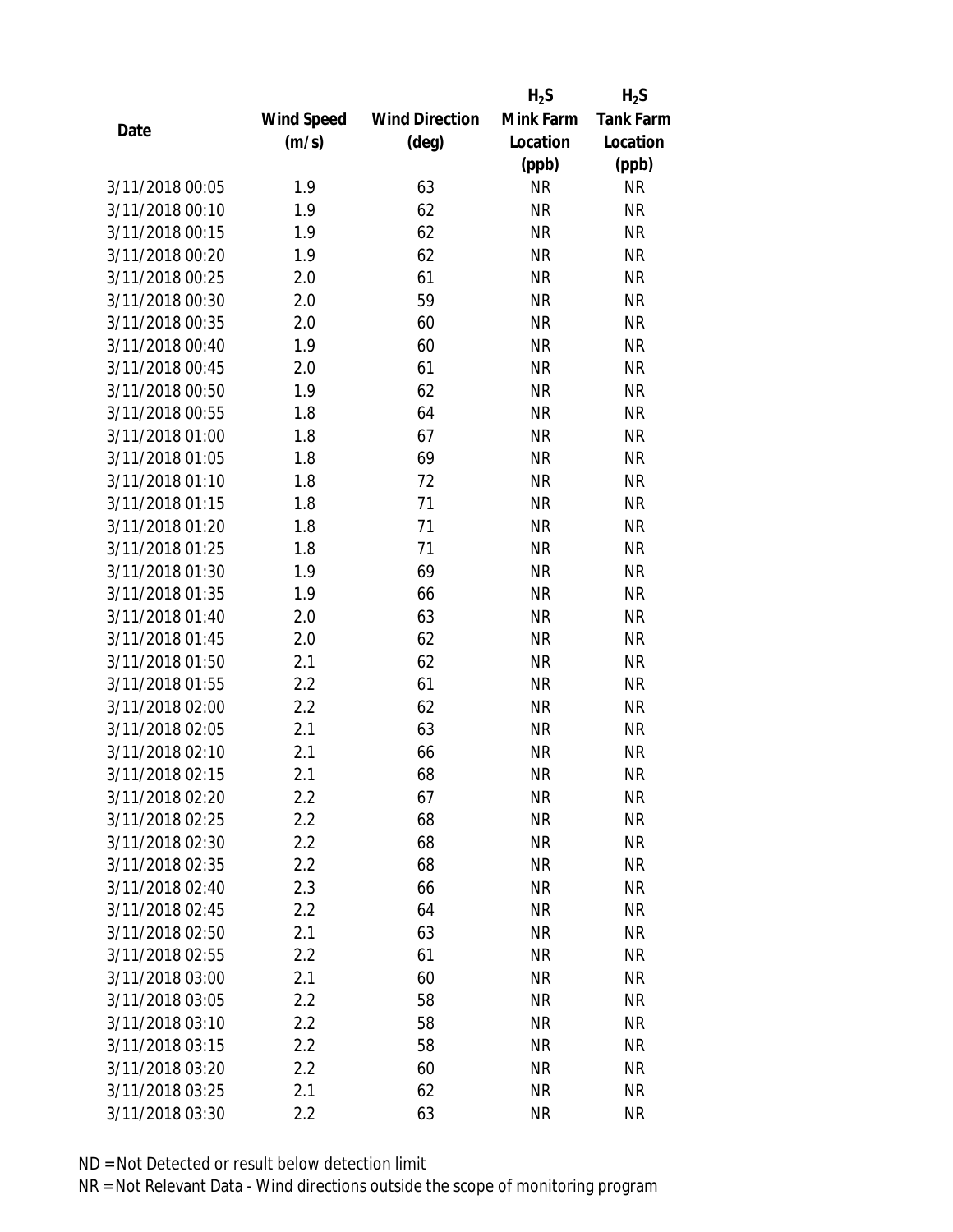|                 |            |                       | $H_2S$    | $H_2S$           |
|-----------------|------------|-----------------------|-----------|------------------|
|                 | Wind Speed | <b>Wind Direction</b> | Mink Farm | <b>Tank Farm</b> |
| Date            | (m/s)      | $(\text{deg})$        | Location  | Location         |
|                 |            |                       | (ppb)     | (ppb)            |
| 3/11/2018 03:35 | 2.2        | 64                    | <b>NR</b> | <b>NR</b>        |
| 3/11/2018 03:40 | 2.2        | 64                    | <b>NR</b> | <b>NR</b>        |
| 3/11/2018 03:45 | 2.3        | 64                    | <b>NR</b> | <b>NR</b>        |
| 3/11/2018 03:50 | 2.3        | 64                    | <b>NR</b> | <b>NR</b>        |
| 3/11/2018 03:55 | 2.3        | 63                    | <b>NR</b> | <b>NR</b>        |
| 3/11/2018 04:00 | 2.3        | 62                    | <b>NR</b> | <b>NR</b>        |
| 3/11/2018 04:05 | 2.2        | 61                    | <b>NR</b> | <b>NR</b>        |
| 3/11/2018 04:10 | 2.2        | 60                    | <b>NR</b> | <b>NR</b>        |
| 3/11/2018 04:15 | 2.1        | 58                    | <b>NR</b> | <b>NR</b>        |
| 3/11/2018 04:20 | 2.1        | 58                    | <b>NR</b> | <b>NR</b>        |
| 3/11/2018 04:25 | 2.1        | 58                    | <b>NR</b> | <b>NR</b>        |
| 3/11/2018 04:30 | 2.0        | 58                    | <b>NR</b> | <b>NR</b>        |
| 3/11/2018 04:35 | 2.0        | 58                    | <b>NR</b> | <b>NR</b>        |
| 3/11/2018 04:40 | 2.0        | 60                    | <b>NR</b> | <b>NR</b>        |
| 3/11/2018 04:45 | 2.0        | 63                    | <b>NR</b> | <b>NR</b>        |
| 3/11/2018 04:50 | 2.0        | 66                    | <b>NR</b> | <b>NR</b>        |
| 3/11/2018 04:55 | 2.0        | 69                    | <b>NR</b> | <b>NR</b>        |
| 3/11/2018 05:00 | 2.0        | 72                    | <b>NR</b> | <b>NR</b>        |
| 3/11/2018 05:05 | 2.0        | 75                    | <b>NR</b> | <b>NR</b>        |
| 3/11/2018 05:10 | 2.0        | 76                    | <b>NR</b> | <b>NR</b>        |
| 3/11/2018 05:15 | 2.0        | 76                    | <b>NR</b> | <b>NR</b>        |
| 3/11/2018 05:20 | 2.0        | 75                    | <b>NR</b> | <b>NR</b>        |
| 3/11/2018 05:25 | 2.0        | 75                    | <b>NR</b> | <b>NR</b>        |
| 3/11/2018 05:30 | 2.0        | 74                    | <b>NR</b> | <b>NR</b>        |
| 3/11/2018 05:35 | 2.0        | 72                    | <b>NR</b> | <b>NR</b>        |
| 3/11/2018 05:40 | 2.1        | 71                    | <b>NR</b> | <b>NR</b>        |
| 3/11/2018 05:45 | 2.1        | 70                    | <b>NR</b> | <b>NR</b>        |
| 3/11/2018 05:50 | 2.1        | 67                    | ΝR        | <b>NR</b>        |
| 3/11/2018 05:55 | 2.2        | 64                    | <b>NR</b> | <b>NR</b>        |
| 3/11/2018 06:00 | 2.2        | 61                    | NR        | <b>NR</b>        |
| 3/11/2018 06:05 | 2.2        | 59                    | <b>NR</b> | <b>NR</b>        |
| 3/11/2018 06:10 | 2.2        | 58                    | <b>NR</b> | <b>NR</b>        |
| 3/11/2018 06:15 | 2.2        | 58                    | NR        | <b>NR</b>        |
| 3/11/2018 06:20 | 2.3        | 58                    | <b>NR</b> | <b>NR</b>        |
| 3/11/2018 06:25 | 2.3        | 59                    | NR        | <b>NR</b>        |
| 3/11/2018 06:30 | 2.4        | 60                    | <b>NR</b> | <b>NR</b>        |
| 3/11/2018 06:35 | 2.3        | 59                    | ΝR        | <b>NR</b>        |
| 3/11/2018 06:40 | 2.4        | 59                    | ΝR        | <b>NR</b>        |
| 3/11/2018 06:45 | 2.3        | 60                    | ΝR        | <b>NR</b>        |
| 3/11/2018 06:50 | 2.3        | 60                    | NR        | <b>NR</b>        |
| 3/11/2018 06:55 | 2.3        | 59                    | <b>NR</b> | <b>NR</b>        |
| 3/11/2018 07:00 | 2.3        | 60                    | <b>NR</b> | <b>NR</b>        |
|                 |            |                       |           |                  |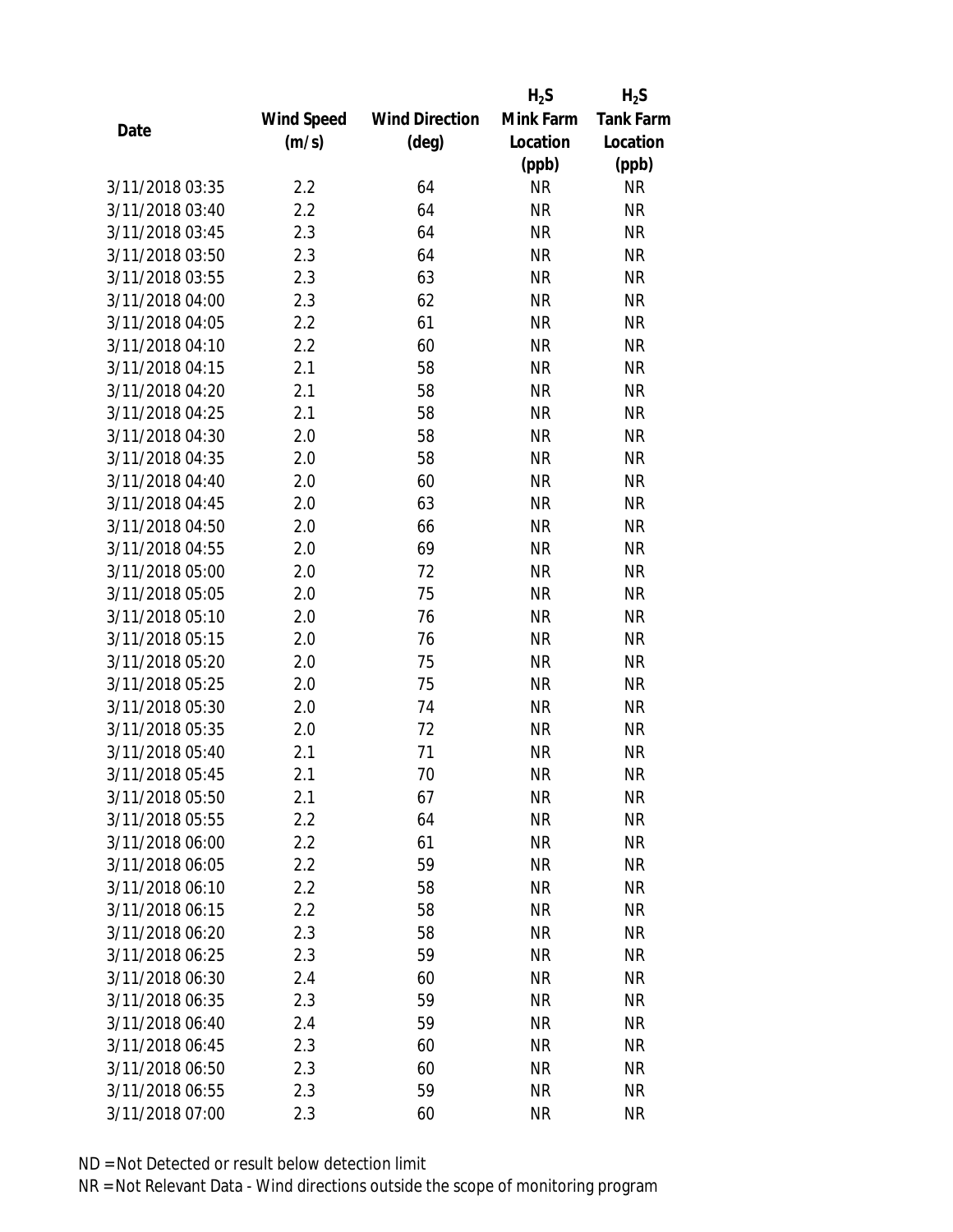|                 |            |                       | $H_2S$    | $H_2S$           |
|-----------------|------------|-----------------------|-----------|------------------|
|                 | Wind Speed | <b>Wind Direction</b> | Mink Farm | <b>Tank Farm</b> |
| Date            | (m/s)      | $(\text{deg})$        | Location  | Location         |
|                 |            |                       | (ppb)     | (ppb)            |
| 3/11/2018 07:05 | 2.4        | 60                    | <b>NR</b> | <b>NR</b>        |
| 3/11/2018 07:10 | 2.4        | 59                    | <b>NR</b> | <b>NR</b>        |
| 3/11/2018 07:15 | 2.3        | 59                    | <b>NR</b> | <b>NR</b>        |
| 3/11/2018 07:20 | 2.4        | 59                    | <b>NR</b> | <b>NR</b>        |
| 3/11/2018 07:25 | 2.4        | 59                    | <b>NR</b> | <b>NR</b>        |
| 3/11/2018 07:30 | 2.4        | 60                    | <b>NR</b> | <b>NR</b>        |
| 3/11/2018 07:35 | 2.4        | 61                    | <b>NR</b> | <b>NR</b>        |
| 3/11/2018 07:40 | 2.4        | 62                    | <b>NR</b> | <b>NR</b>        |
| 3/11/2018 07:45 | 2.4        | 64                    | <b>NR</b> | <b>NR</b>        |
| 3/11/2018 07:50 | 2.3        | 67                    | <b>NR</b> | <b>NR</b>        |
| 3/11/2018 07:55 | 2.2        | 68                    | <b>NR</b> | <b>NR</b>        |
| 3/11/2018 08:00 | 2.1        | 69                    | <b>NR</b> | <b>NR</b>        |
| 3/11/2018 08:05 | 2.0        | 71                    | <b>NR</b> | <b>NR</b>        |
| 3/11/2018 08:10 | 1.9        | 71                    | <b>NR</b> | <b>NR</b>        |
| 3/11/2018 08:15 | 1.8        | 69                    | <b>NR</b> | <b>NR</b>        |
| 3/11/2018 08:20 | 1.8        | 68                    | <b>NR</b> | <b>NR</b>        |
| 3/11/2018 08:25 | 1.7        | 66                    | <b>NR</b> | <b>NR</b>        |
| 3/11/2018 08:30 | 1.6        | 64                    | <b>NR</b> | <b>NR</b>        |
| 3/11/2018 08:35 | 1.6        | 62                    | <b>NR</b> | <b>NR</b>        |
| 3/11/2018 08:40 | 1.7        | 61                    | <b>NR</b> | <b>NR</b>        |
| 3/11/2018 08:45 | 1.7        | 59                    | <b>NR</b> | <b>NR</b>        |
| 3/11/2018 08:50 | 1.8        | 56                    | <b>NR</b> | <b>NR</b>        |
| 3/11/2018 08:55 | 1.9        | 57                    | <b>NR</b> | <b>NR</b>        |
| 3/11/2018 09:00 | 2.0        | 55                    | <b>NR</b> | <b>NR</b>        |
| 3/11/2018 09:05 | 2.2        | 58                    | <b>NR</b> | <b>NR</b>        |
| 3/11/2018 09:10 | 2.1        | 56                    | <b>NR</b> | <b>NR</b>        |
| 3/11/2018 09:15 | 2.2        | 60                    | <b>NR</b> | <b>NR</b>        |
| 3/11/2018 09:20 | 2.3        | 61                    | ΝR        | <b>NR</b>        |
| 3/11/2018 09:25 | 2.5        | 57                    | <b>NR</b> | <b>NR</b>        |
| 3/11/2018 09:30 | 2.7        | 57                    | NR        | <b>NR</b>        |
| 3/11/2018 09:35 | 2.9        | 50                    | <b>NR</b> | <b>NR</b>        |
| 3/11/2018 09:40 | 3.2        | 51                    | <b>NR</b> | <b>NR</b>        |
| 3/11/2018 09:45 | 3.4        | 45                    | NR        | <b>NR</b>        |
| 3/11/2018 09:50 | 3.7        | 43                    | <b>NR</b> | <b>NR</b>        |
| 3/11/2018 09:55 | 3.7        | 43                    | NR        | <b>NR</b>        |
| 3/11/2018 10:00 | 3.8        | 43                    | <b>NR</b> | <b>NR</b>        |
| 3/11/2018 10:05 | 3.8        | 46                    | ΝR        | <b>NR</b>        |
| 3/11/2018 10:10 | 3.8        | 46                    | ΝR        | <b>NR</b>        |
| 3/11/2018 10:15 | 3.8        | 50                    | <b>NR</b> | <b>NR</b>        |
| 3/11/2018 10:20 | 3.6        | 55                    | NR        | <b>NR</b>        |
| 3/11/2018 10:25 | 3.6        | 57                    | <b>NR</b> | <b>NR</b>        |
| 3/11/2018 10:30 | 3.3        | 60                    | <b>NR</b> | <b>NR</b>        |
|                 |            |                       |           |                  |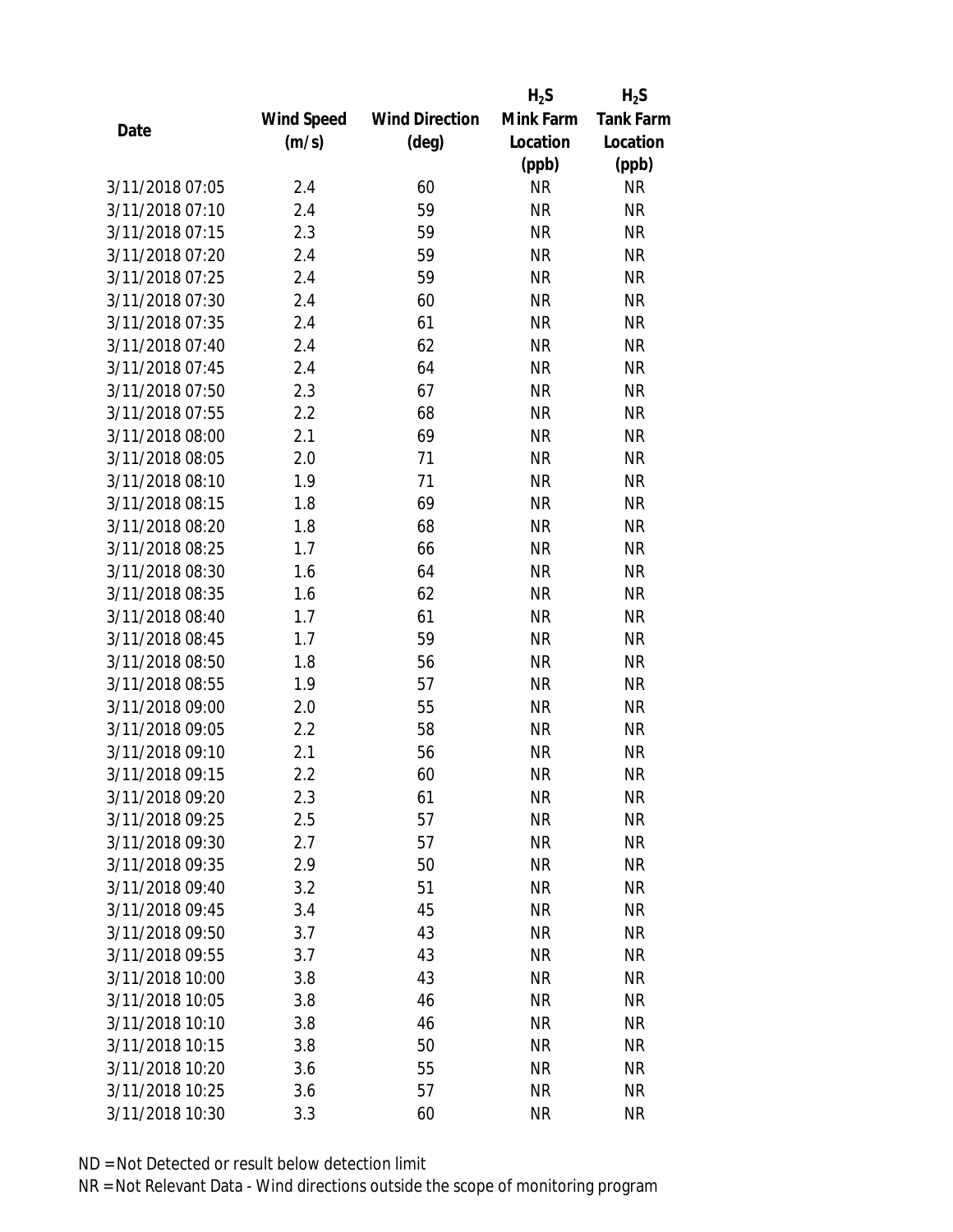|                 |                   |                       | $H_2S$       | $H_2S$           |
|-----------------|-------------------|-----------------------|--------------|------------------|
|                 | <b>Wind Speed</b> | <b>Wind Direction</b> | Mink Farm    | <b>Tank Farm</b> |
| Date            | (m/s)             | (deg)                 | Location     | Location         |
|                 |                   |                       | (ppb)        | (ppb)            |
| 3/11/2018 10:35 | 3.3               | 66                    | <b>NR</b>    | <b>NR</b>        |
| 3/11/2018 10:40 | 3.2               | 72                    | <b>NR</b>    | <b>NR</b>        |
| 3/11/2018 10:45 | 3.0               | 75                    | <b>NR</b>    | <b>NR</b>        |
| 3/11/2018 10:50 | 3.2               | 70                    | <b>NR</b>    | <b>NR</b>        |
| 3/11/2018 10:55 | 3.4               | 67                    | <b>NR</b>    | <b>NR</b>        |
| 3/11/2018 11:00 | 3.7               | 62                    | <b>NR</b>    | <b>NR</b>        |
| 3/11/2018 11:05 | 3.8               | 56                    | <b>NR</b>    | <b>NR</b>        |
| 3/11/2018 11:10 | 4.0               | 53                    | <b>NR</b>    | <b>NR</b>        |
| 3/11/2018 11:15 | 4.1               | 53                    | <b>NR</b>    | <b>NR</b>        |
| 3/11/2018 11:20 | 3.9               | 59                    | <b>NR</b>    | <b>NR</b>        |
| 3/11/2018 11:25 | 3.7               | 62                    | <b>NR</b>    | <b>NR</b>        |
| 3/11/2018 11:30 | 3.5               | 64                    | <b>NR</b>    | <b>NR</b>        |
| 3/11/2018 11:35 | 3.4               | 66                    | <b>NR</b>    | <b>NR</b>        |
| 3/11/2018 11:40 | 3.4               | 58                    | <b>NR</b>    | <b>NR</b>        |
| 3/11/2018 11:45 | 3.5               | 55                    | <b>NR</b>    | <b>NR</b>        |
| 3/11/2018 11:50 | 3.9               | 48                    | <b>NR</b>    | <b>NR</b>        |
| 3/11/2018 11:55 | 4.0               | 44                    | <b>NR</b>    | <b>NR</b>        |
| 3/11/2018 12:00 | 4.1               | 39                    | 1            | <b>NR</b>        |
| 3/11/2018 12:05 | 4.3               | 36                    | 1            | <b>NR</b>        |
| 3/11/2018 12:10 | 4.1               | 40                    | 1            | <b>NR</b>        |
| 3/11/2018 12:15 | 4.1               | 40                    | <b>ND</b>    | <b>NR</b>        |
| 3/11/2018 12:20 | 4.1               | 40                    | 1            | <b>NR</b>        |
| 3/11/2018 12:25 | 4.2               | 38                    | <b>ND</b>    | <b>NR</b>        |
| 3/11/2018 12:30 | 4.5               | 37                    | 1            | <b>NR</b>        |
| 3/11/2018 12:35 | 4.5               | 38                    | 1            | <b>NR</b>        |
| 3/11/2018 12:40 | 4.7               | 33                    | 1            | <b>NR</b>        |
| 3/11/2018 12:45 | 4.5               | 35                    | 1            | <b>NR</b>        |
| 3/11/2018 12:50 | 4.3               | 38                    | 1            | <b>NR</b>        |
| 3/11/2018 12:55 | 4.2               | 41                    | NR           | <b>NR</b>        |
| 3/11/2018 13:00 | 4.1               | 43                    | <b>NR</b>    | <b>NR</b>        |
| 3/11/2018 13:05 | 4.0               | 40                    | 1            | <b>NR</b>        |
| 3/11/2018 13:10 | 3.9               | 48                    | <b>NR</b>    | <b>NR</b>        |
| 3/11/2018 13:15 | 4.1               | 42                    | <b>NR</b>    | <b>NR</b>        |
| 3/11/2018 13:20 | 4.1               | 40                    | $\mathbf{1}$ | <b>NR</b>        |
| 3/11/2018 13:25 | 4.1               | 42                    | <b>NR</b>    | <b>NR</b>        |
| 3/11/2018 13:30 | 4.0               | 41                    | <b>NR</b>    | <b>NR</b>        |
| 3/11/2018 13:35 | 4.0               | 41                    | <b>NR</b>    | <b>NR</b>        |
| 3/11/2018 13:40 | 4.0               | 37                    | 1            | <b>NR</b>        |
| 3/11/2018 13:45 | 4.0               | 38                    | 1            | <b>NR</b>        |
| 3/11/2018 13:50 | 4.2               | 35                    | 1            | <b>NR</b>        |
| 3/11/2018 13:55 | 4.4               | 31                    | 1            | <b>NR</b>        |
| 3/11/2018 14:00 | 4.4               | 29                    | 1            | <b>NR</b>        |
|                 |                   |                       |              |                  |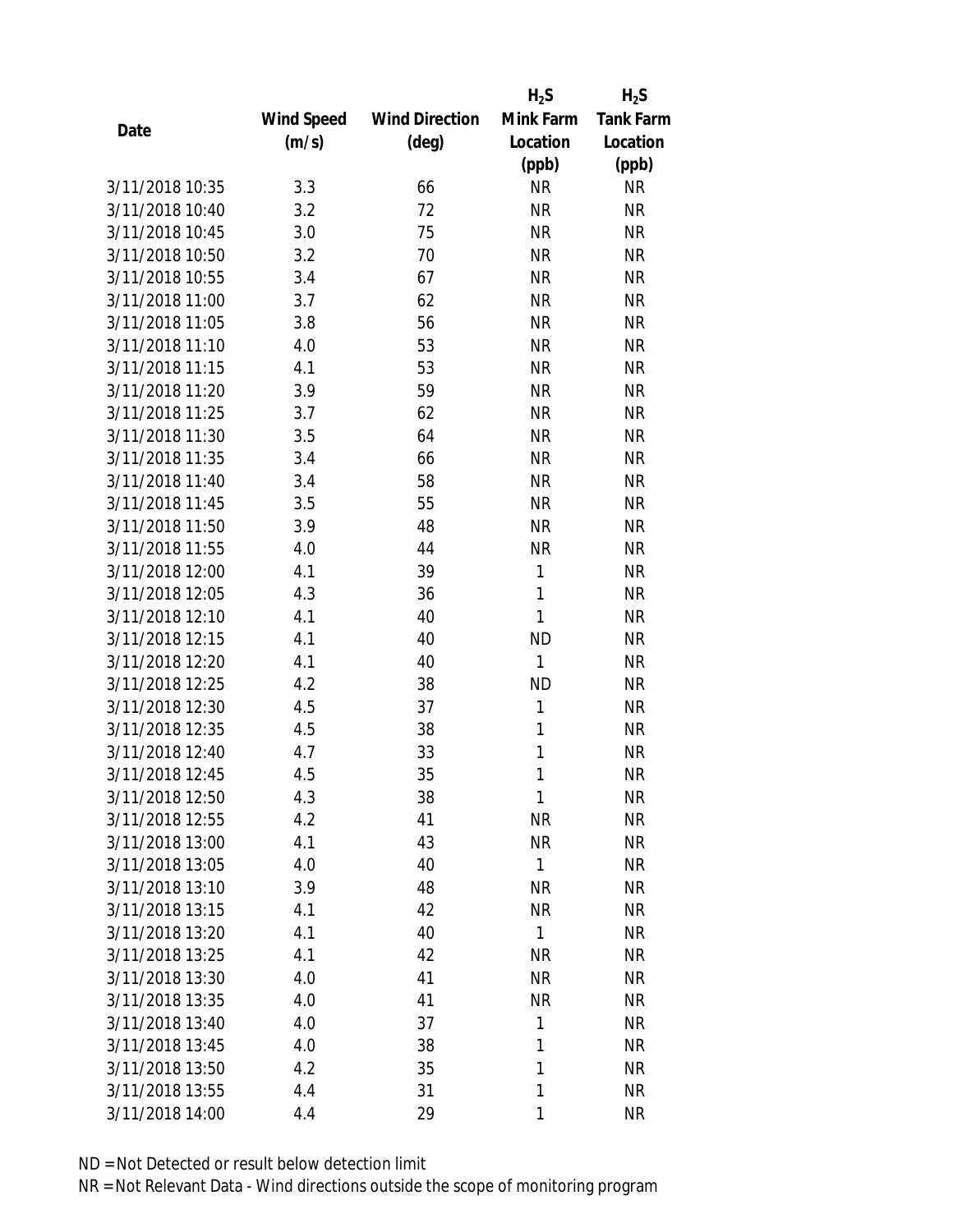|                 |            |                       | $H_2S$    | $H_2S$           |
|-----------------|------------|-----------------------|-----------|------------------|
|                 | Wind Speed | <b>Wind Direction</b> | Mink Farm | <b>Tank Farm</b> |
| Date            | (m/s)      | (deg)                 | Location  | Location         |
|                 |            |                       | (ppb)     | (ppb)            |
| 3/11/2018 14:05 | 4.7        | 28                    | 1         | <b>NR</b>        |
| 3/11/2018 14:10 | 4.8        | 27                    | <b>ND</b> | <b>NR</b>        |
| 3/11/2018 14:15 | 4.8        | 24                    | <b>ND</b> | <b>NR</b>        |
| 3/11/2018 14:20 | 4.8        | 28                    | <b>ND</b> | <b>NR</b>        |
| 3/11/2018 14:25 | 4.6        | 33                    | <b>ND</b> | <b>NR</b>        |
| 3/11/2018 14:30 | 4.7        | 38                    | <b>ND</b> | <b>NR</b>        |
| 3/11/2018 14:35 | 4.4        | 43                    | <b>NR</b> | <b>NR</b>        |
| 3/11/2018 14:40 | 4.4        | 42                    | <b>NR</b> | <b>NR</b>        |
| 3/11/2018 14:45 | 4.2        | 47                    | <b>NR</b> | <b>NR</b>        |
| 3/11/2018 14:50 | 4.1        | 46                    | <b>NR</b> | <b>NR</b>        |
| 3/11/2018 14:55 | 4.0        | 45                    | <b>NR</b> | <b>NR</b>        |
| 3/11/2018 15:00 | 3.9        | 46                    | <b>NR</b> | <b>NR</b>        |
| 3/11/2018 15:05 | 4.0        | 47                    | <b>NR</b> | <b>NR</b>        |
| 3/11/2018 15:10 | 4.1        | 52                    | <b>NR</b> | <b>NR</b>        |
| 3/11/2018 15:15 | 4.3        | 50                    | <b>NR</b> | <b>NR</b>        |
| 3/11/2018 15:20 | 4.3        | 51                    | <b>NR</b> | <b>NR</b>        |
| 3/11/2018 15:25 | 4.3        | 51                    | <b>NR</b> | <b>NR</b>        |
| 3/11/2018 15:30 | 4.5        | 48                    | <b>NR</b> | <b>NR</b>        |
| 3/11/2018 15:35 | 4.5        | 46                    | <b>NR</b> | <b>NR</b>        |
| 3/11/2018 15:40 | 4.5        | 43                    | <b>NR</b> | <b>NR</b>        |
| 3/11/2018 15:45 | 4.5        | 43                    | <b>NR</b> | <b>NR</b>        |
| 3/11/2018 15:50 | 4.7        | 39                    | <b>ND</b> | <b>NR</b>        |
| 3/11/2018 15:55 | 4.9        | 37                    | <b>ND</b> | <b>NR</b>        |
| 3/11/2018 16:00 | 4.9        | 36                    | <b>ND</b> | <b>NR</b>        |
| 3/11/2018 16:05 | 4.9        | 32                    | <b>ND</b> | <b>NR</b>        |
| 3/11/2018 16:10 | 4.9        | 30                    | <b>ND</b> | <b>NR</b>        |
| 3/11/2018 16:15 | 5.1        | 25                    | <b>ND</b> | <b>NR</b>        |
| 3/11/2018 16:20 | 5.1        | 23                    | ND        | <b>NR</b>        |
| 3/11/2018 16:25 | 5.0        | 22                    | <b>ND</b> | <b>NR</b>        |
| 3/11/2018 16:30 | 5.1        | 21                    | 1         | <b>NR</b>        |
| 3/11/2018 16:35 | 5.1        | 23                    | 1         | <b>NR</b>        |
| 3/11/2018 16:40 | 5.1        | 26                    | 1         | <b>NR</b>        |
| 3/11/2018 16:45 | 4.8        | 30                    | 1         | <b>NR</b>        |
| 3/11/2018 16:50 | 4.5        | 35                    | 1         | <b>NR</b>        |
| 3/11/2018 16:55 | 4.3        | 40                    | 1         | <b>NR</b>        |
| 3/11/2018 17:00 | 4.1        | 43                    | <b>NR</b> | <b>NR</b>        |
| 3/11/2018 17:05 | 4.1        | 43                    | <b>NR</b> | <b>NR</b>        |
| 3/11/2018 17:10 | 4.2        | 40                    | 1         | <b>NR</b>        |
| 3/11/2018 17:15 | 4.4        | 38                    | ND        | NR               |
| 3/11/2018 17:20 | 4.7        | 37                    | ND        | <b>NR</b>        |
| 3/11/2018 17:25 | 4.8        | 36                    | ND        | <b>NR</b>        |
| 3/11/2018 17:30 | 4.9        | 34                    | <b>ND</b> | <b>NR</b>        |
|                 |            |                       |           |                  |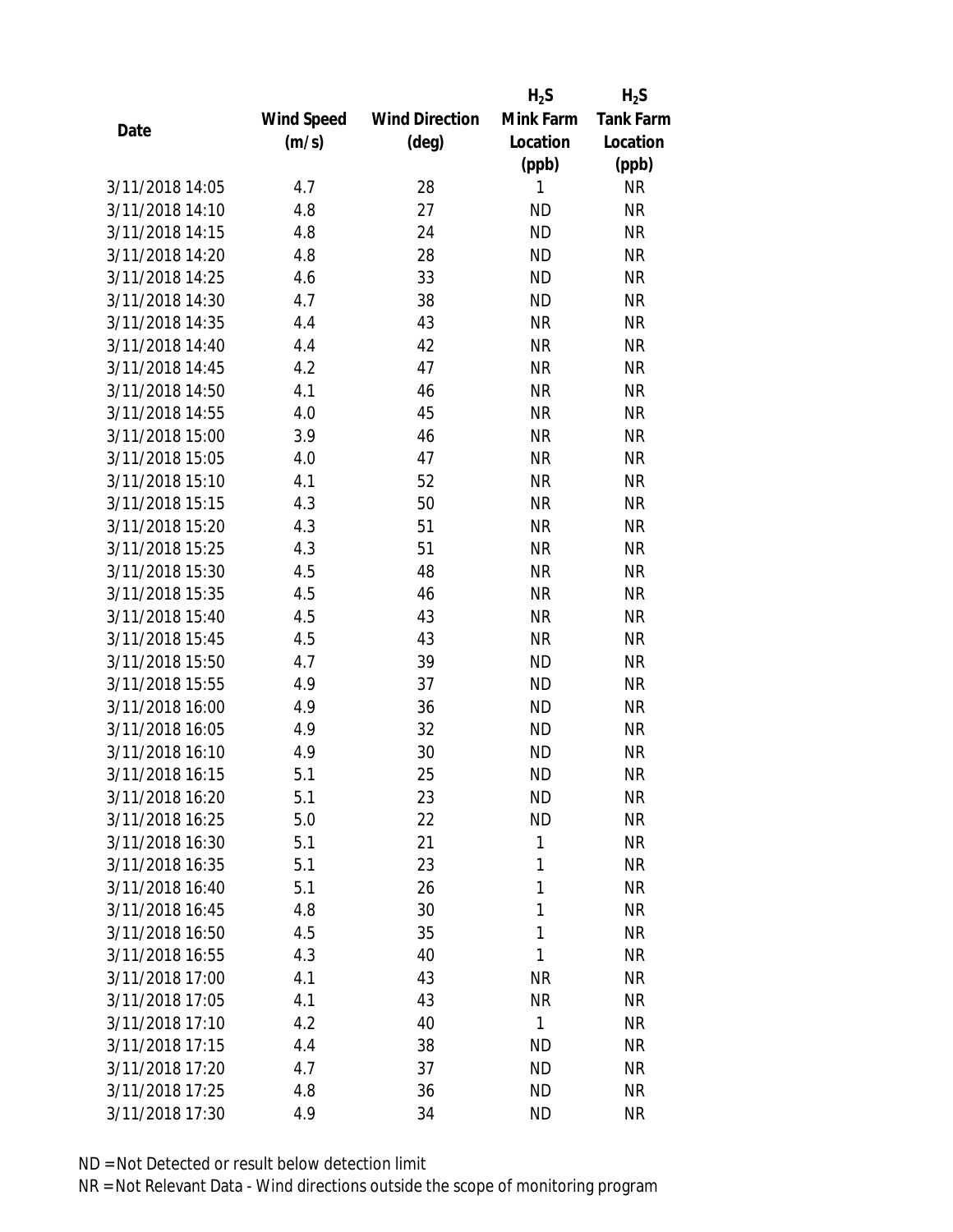|                 |            |                       | $H_2S$    | $H_2S$           |
|-----------------|------------|-----------------------|-----------|------------------|
|                 | Wind Speed | <b>Wind Direction</b> | Mink Farm | <b>Tank Farm</b> |
| Date            | (m/s)      | (deg)                 | Location  | Location         |
|                 |            |                       | (ppb)     | (ppb)            |
| 3/11/2018 17:35 | 4.8        | 36                    | <b>ND</b> | <b>NR</b>        |
| 3/11/2018 17:40 | 4.7        | 37                    | <b>ND</b> | <b>NR</b>        |
| 3/11/2018 17:45 | 4.4        | 38                    | <b>ND</b> | <b>NR</b>        |
| 3/11/2018 17:50 | 4.2        | 39                    | <b>ND</b> | <b>NR</b>        |
| 3/11/2018 17:55 | 4.3        | 37                    | <b>ND</b> | <b>NR</b>        |
| 3/11/2018 18:00 | 4.3        | 38                    | <b>ND</b> | <b>NR</b>        |
| 3/11/2018 18:05 | 4.2        | 36                    | <b>ND</b> | <b>NR</b>        |
| 3/11/2018 18:10 | 4.2        | 35                    | <b>ND</b> | <b>NR</b>        |
| 3/11/2018 18:15 | 4.3        | 36                    | <b>ND</b> | <b>NR</b>        |
| 3/11/2018 18:20 | 4.2        | 35                    | <b>ND</b> | <b>NR</b>        |
| 3/11/2018 18:25 | 4.2        | 34                    | <b>ND</b> | <b>NR</b>        |
| 3/11/2018 18:30 | 4.2        | 32                    | <b>ND</b> | <b>NR</b>        |
| 3/11/2018 18:35 | 4.0        | 30                    | <b>ND</b> | <b>NR</b>        |
| 3/11/2018 18:40 | 3.9        | 29                    | <b>ND</b> | <b>NR</b>        |
| 3/11/2018 18:45 | 3.7        | 27                    | <b>ND</b> | <b>NR</b>        |
| 3/11/2018 18:50 | 3.6        | 26                    | <b>ND</b> | <b>NR</b>        |
| 3/11/2018 18:55 | 3.4        | 26                    | <b>ND</b> | <b>NR</b>        |
| 3/11/2018 19:00 | 3.3        | 27                    | <b>ND</b> | <b>NR</b>        |
| 3/11/2018 19:05 | 3.4        | 28                    | <b>ND</b> | <b>NR</b>        |
| 3/11/2018 19:10 | 3.5        | 30                    | <b>ND</b> | <b>NR</b>        |
| 3/11/2018 19:15 | 3.7        | 31                    | <b>ND</b> | <b>NR</b>        |
| 3/11/2018 19:20 | 3.7        | 32                    | 1         | <b>NR</b>        |
| 3/11/2018 19:25 | 3.7        | 33                    | <b>ND</b> | <b>NR</b>        |
| 3/11/2018 19:30 | 3.7        | 33                    | <b>ND</b> | <b>NR</b>        |
| 3/11/2018 19:35 | 3.7        | 34                    | <b>ND</b> | <b>NR</b>        |
| 3/11/2018 19:40 | 3.4        | 35                    | <b>ND</b> | <b>NR</b>        |
| 3/11/2018 19:45 | 3.2        | 38                    | <b>ND</b> | <b>NR</b>        |
| 3/11/2018 19:50 | 2.9        | 42                    | ΝR        | <b>NR</b>        |
| 3/11/2018 19:55 | 2.7        | 46                    | <b>NR</b> | <b>NR</b>        |
| 3/11/2018 20:00 | 2.5        | 49                    | NR        | <b>NR</b>        |
| 3/11/2018 20:05 | 2.4        | 52                    | <b>NR</b> | <b>NR</b>        |
| 3/11/2018 20:10 | 2.3        | 55                    | <b>NR</b> | <b>NR</b>        |
| 3/11/2018 20:15 | 2.3        | 56                    | NR        | <b>NR</b>        |
| 3/11/2018 20:20 | 2.2        | 57                    | <b>NR</b> | <b>NR</b>        |
| 3/11/2018 20:25 | 2.2        | 56                    | NR        | <b>NR</b>        |
| 3/11/2018 20:30 | 2.2        | 55                    | <b>NR</b> | <b>NR</b>        |
| 3/11/2018 20:35 | 2.1        | 54                    | ΝR        | <b>NR</b>        |
| 3/11/2018 20:40 | 2.0        | 52                    | ΝR        | <b>NR</b>        |
| 3/11/2018 20:45 | 1.8        | 51                    | <b>NR</b> | <b>NR</b>        |
| 3/11/2018 20:50 | 1.7        | 50                    | NR        | <b>NR</b>        |
| 3/11/2018 20:55 | 1.6        | 52                    | <b>NR</b> | <b>NR</b>        |
| 3/11/2018 21:00 | 1.4        | 54                    | <b>NR</b> | <b>NR</b>        |
|                 |            |                       |           |                  |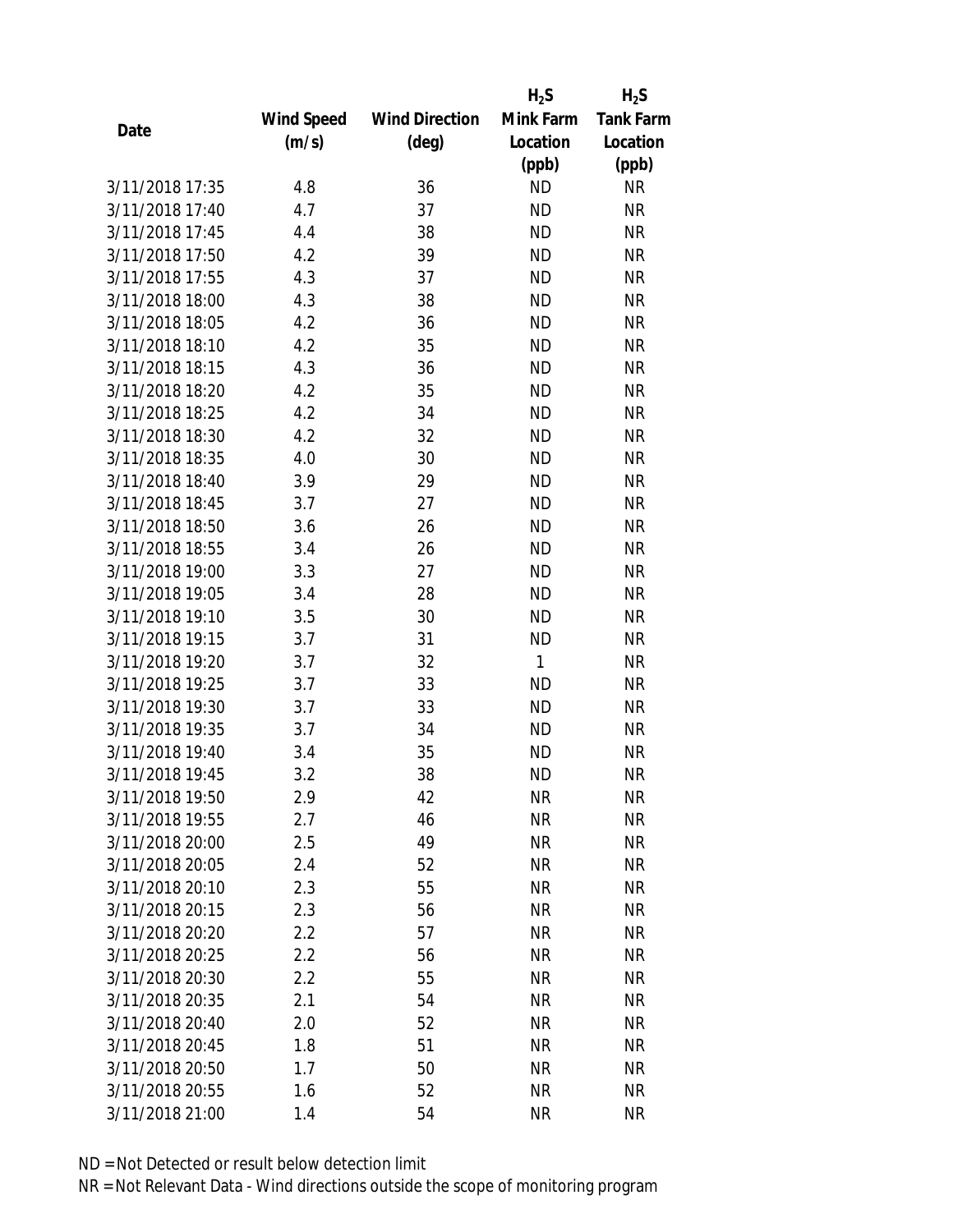|                 |            |                       | $H_2S$    | $H_2S$           |
|-----------------|------------|-----------------------|-----------|------------------|
|                 | Wind Speed | <b>Wind Direction</b> | Mink Farm | <b>Tank Farm</b> |
| Date            | (m/s)      | (deg)                 | Location  | Location         |
|                 |            |                       | (ppb)     | (ppb)            |
| 3/11/2018 21:05 | 1.4        | 57                    | <b>NR</b> | <b>NR</b>        |
| 3/11/2018 21:10 | 1.4        | 58                    | <b>NR</b> | <b>NR</b>        |
| 3/11/2018 21:15 | 1.4        | 60                    | <b>NR</b> | <b>NR</b>        |
| 3/11/2018 21:20 | 1.3        | 61                    | <b>NR</b> | <b>NR</b>        |
| 3/11/2018 21:25 | 1.3        | 62                    | <b>NR</b> | <b>NR</b>        |
| 3/11/2018 21:30 | 1.4        | 62                    | <b>NR</b> | <b>NR</b>        |
| 3/11/2018 21:35 | 1.4        | 61                    | <b>NR</b> | <b>NR</b>        |
| 3/11/2018 21:40 | 1.3        | 62                    | <b>NR</b> | <b>NR</b>        |
| 3/11/2018 21:45 | 1.4        | 64                    | <b>NR</b> | <b>NR</b>        |
| 3/11/2018 21:50 | 1.3        | 66                    | <b>NR</b> | <b>NR</b>        |
| 3/11/2018 21:55 | 1.3        | 70                    | <b>NR</b> | <b>NR</b>        |
| 3/11/2018 22:00 | 1.2        | 77                    | <b>NR</b> | <b>NR</b>        |
| 3/11/2018 22:05 | 1.2        | 84                    | <b>NR</b> | <b>NR</b>        |
| 3/11/2018 22:10 | 1.1        | 89                    | <b>NR</b> | <b>NR</b>        |
| 3/11/2018 22:15 | 1.1        | 93                    | <b>NR</b> | <b>NR</b>        |
| 3/11/2018 22:20 | 1.2        | 98                    | <b>NR</b> | <b>NR</b>        |
| 3/11/2018 22:25 | 1.1        | 100                   | <b>NR</b> | <b>NR</b>        |
| 3/11/2018 22:30 | 1.1        | 102                   | <b>NR</b> | <b>NR</b>        |
| 3/11/2018 22:35 | 0.9        | 105                   | <b>NR</b> | <b>NR</b>        |
| 3/11/2018 22:40 | 0.7        | 108                   | <b>NR</b> | <b>NR</b>        |
| 3/11/2018 22:45 | 0.6        | 111                   | <b>NR</b> | <b>NR</b>        |
| 3/11/2018 22:50 | 0.4        | 110                   | <b>NR</b> | <b>NR</b>        |
| 3/11/2018 22:55 | 0.4        | 108                   | <b>NR</b> | <b>NR</b>        |
| 3/11/2018 23:00 | 0.3        | 99                    | <b>NR</b> | <b>NR</b>        |
| 3/11/2018 23:05 | 0.2        | 98                    | <b>NR</b> | <b>NR</b>        |
| 3/11/2018 23:10 | 0.2        | 98                    | <b>NR</b> | <b>NR</b>        |
| 3/11/2018 23:15 | 0.1        | 90                    | <b>NR</b> | <b>NR</b>        |
| 3/11/2018 23:20 | 0.1        | 89                    | ΝR        | <b>NR</b>        |
| 3/11/2018 23:25 | 0.2        | 190                   | <b>NR</b> | 1                |
| 3/11/2018 23:30 | 0.3        | 262                   | ND        | 1                |
| 3/11/2018 23:35 | 0.5        | 257                   | <b>ND</b> | 1                |
| 3/11/2018 23:40 | 0.7        | 253                   | <b>ND</b> | 1                |
| 3/11/2018 23:45 | 0.9        | 253                   | 1         | 1                |
| 3/11/2018 23:50 | 1.2        | 254                   | <b>ND</b> | 1                |
| 3/11/2018 23:55 | 1.3        | 254                   | <b>ND</b> | 1                |
| 3/11/2018 24:00 | 1.4        | 253                   | 1         | 1                |
| 3/12/2018 00:05 | 1.5        | 254                   | 1         | 1                |
| 3/12/2018 00:10 | 1.7        | 256                   | 1         | 1                |
| 3/12/2018 00:15 | 1.9        | 256                   | 1         | 1                |
| 3/12/2018 00:20 | 2.0        | 256                   | 1         | 1                |
| 3/12/2018 00:25 | 2.1        | 257                   | 1         | 1                |
| 3/12/2018 00:30 | 2.2        | 257                   | 1         | 1                |
|                 |            |                       |           |                  |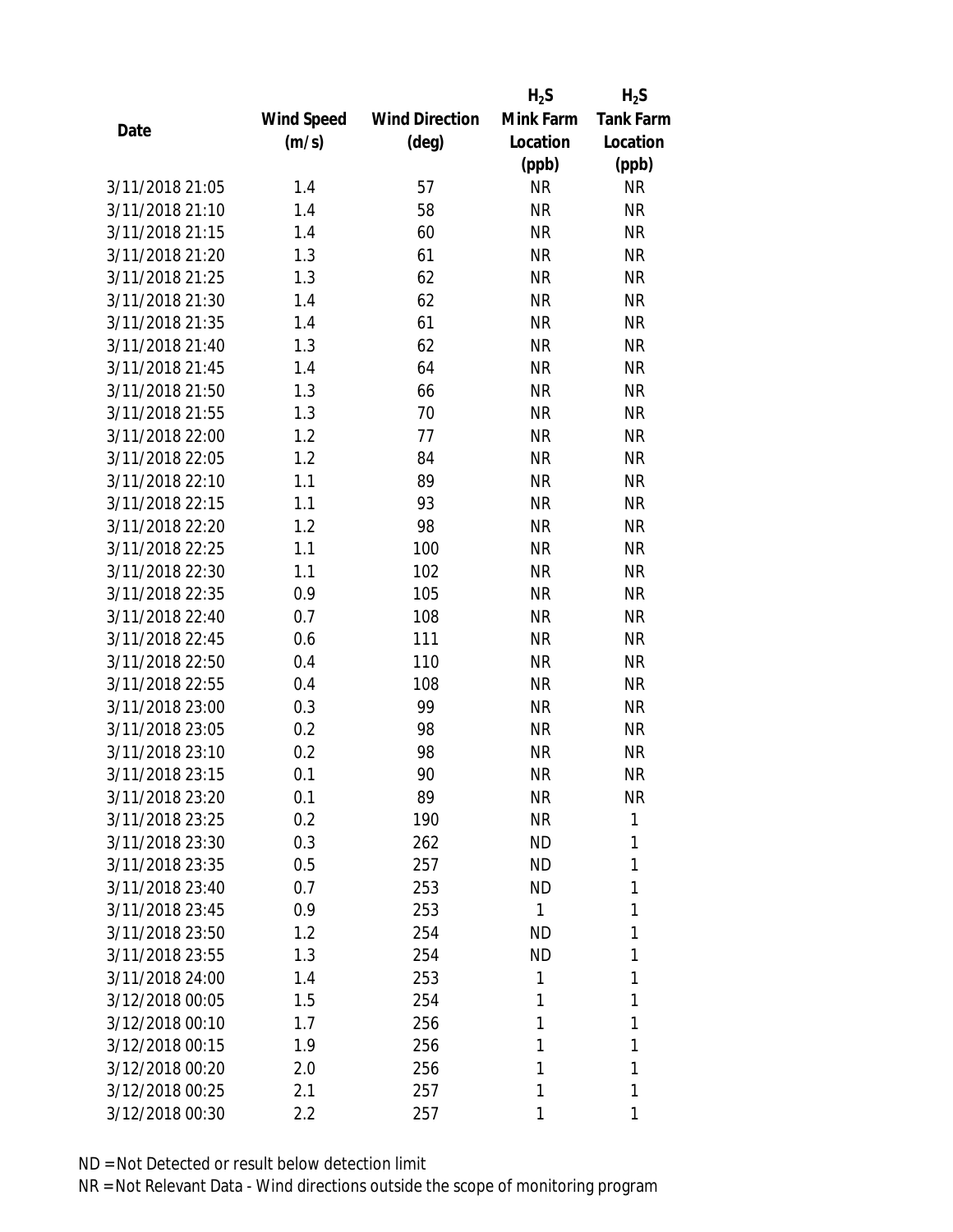|                 |            |                       | $H_2S$    | $H_2S$           |
|-----------------|------------|-----------------------|-----------|------------------|
|                 | Wind Speed | <b>Wind Direction</b> | Mink Farm | <b>Tank Farm</b> |
| Date            | (m/s)      | $(\text{deg})$        | Location  | Location         |
|                 |            |                       | (ppb)     | (ppb)            |
| 3/12/2018 00:35 | 2.3        | 258                   | 1         | 1                |
| 3/12/2018 00:40 | 2.3        | 257                   | 1         | 1                |
| 3/12/2018 00:45 | 2.3        | 257                   | 1         | 1                |
| 3/12/2018 00:50 | 2.3        | 258                   | 1         | 1                |
| 3/12/2018 00:55 | 2.3        | 259                   | 1         | 1                |
| 3/12/2018 01:00 | 2.3        | 259                   | 1         | $\overline{2}$   |
| 3/12/2018 01:05 | 2.3        | 259                   | 1         | $\overline{2}$   |
| 3/12/2018 01:10 | 2.3        | 260                   | 1         | $\overline{2}$   |
| 3/12/2018 01:15 | 2.3        | 262                   | 1         | 1                |
| 3/12/2018 01:20 | 2.3        | 262                   | 1         | 1                |
| 3/12/2018 01:25 | 2.4        | 262                   | 1         | 1                |
| 3/12/2018 01:30 | 2.4        | 263                   | 1         | 1                |
| 3/12/2018 01:35 | 2.4        | 264                   | 1         | 1                |
| 3/12/2018 01:40 | 2.4        | 263                   | 1         | 1                |
| 3/12/2018 01:45 | 2.3        | 260                   | 1         | 1                |
| 3/12/2018 01:50 | 2.1        | 258                   | <b>ND</b> | 1                |
| 3/12/2018 01:55 | 2.1        | 255                   | <b>ND</b> | 1                |
| 3/12/2018 02:00 | 2.1        | 253                   | <b>ND</b> | 1                |
| 3/12/2018 02:05 | 2.2        | 252                   | <b>ND</b> | 1                |
| 3/12/2018 02:10 | 2.2        | 249                   | <b>ND</b> | 1                |
| 3/12/2018 02:15 | 2.4        | 249                   | <b>ND</b> | 1                |
| 3/12/2018 02:20 | 2.5        | 250                   | <b>ND</b> | 1                |
| 3/12/2018 02:25 | 2.5        | 251                   | 1         | 1                |
| 3/12/2018 02:30 | 2.3        | 253                   | 1         | $\overline{2}$   |
| 3/12/2018 02:35 | 2.1        | 253                   | 1         | $\overline{2}$   |
| 3/12/2018 02:40 | 1.9        | 256                   | 1         | $\overline{2}$   |
| 3/12/2018 02:45 | 1.7        | 256                   | 1         | $\overline{2}$   |
| 3/12/2018 02:50 | 1.6        | 255                   | 1         | $\overline{2}$   |
| 3/12/2018 02:55 | 1.7        | 254                   | <b>ND</b> | $\overline{2}$   |
| 3/12/2018 03:00 | 1.9        | 253                   | 1         | 1                |
| 3/12/2018 03:05 | 2.0        | 254                   | 1         | 1                |
| 3/12/2018 03:10 | 2.2        | 256                   | 1         | 1                |
| 3/12/2018 03:15 | 2.5        | 259                   | 1         | 1                |
| 3/12/2018 03:20 | 2.6        | 263                   | 1         | 1                |
| 3/12/2018 03:25 | 2.8        | 264                   | 1         | 1                |
| 3/12/2018 03:30 | 2.8        | 264                   | 1         | 1                |
| 3/12/2018 03:35 | 2.7        | 264                   | 1         | 1                |
| 3/12/2018 03:40 | 2.7        | 261                   | 1         | 1                |
| 3/12/2018 03:45 | 2.6        | 260                   | ND        | 1                |
| 3/12/2018 03:50 | 2.5        | 258                   | ND        | 1                |
| 3/12/2018 03:55 | 2.4        | 257                   | ND        | 1                |
| 3/12/2018 04:00 | 2.5        | 255                   | ND        | 1                |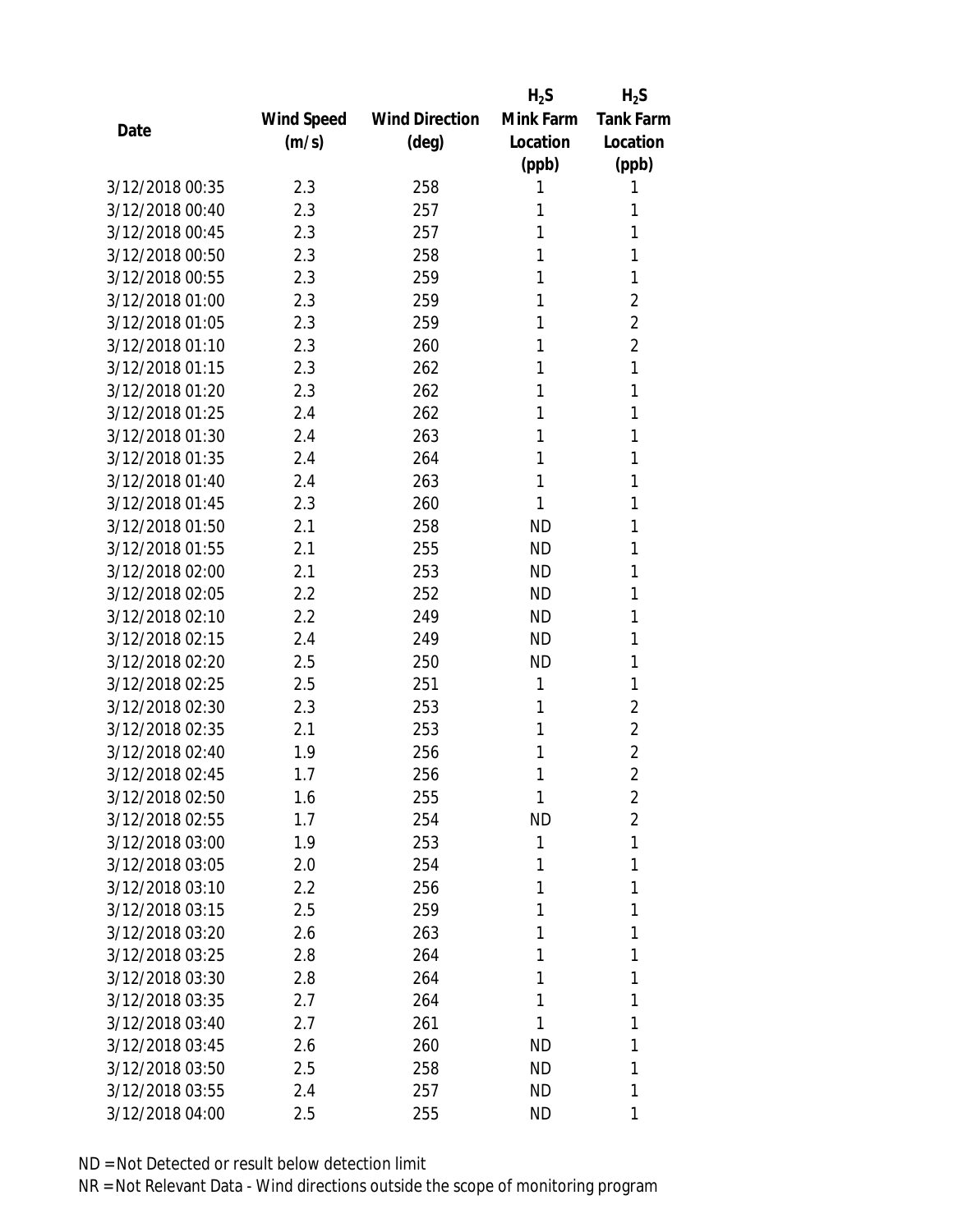|                 |            |                       | $H_2S$    | $H_2S$           |
|-----------------|------------|-----------------------|-----------|------------------|
|                 | Wind Speed | <b>Wind Direction</b> | Mink Farm | <b>Tank Farm</b> |
| Date            | (m/s)      | $(\text{deg})$        | Location  | Location         |
|                 |            |                       | (ppb)     | (ppb)            |
| 3/12/2018 04:05 | 2.6        | 253                   | 1         | 1                |
| 3/12/2018 04:10 | 2.6        | 253                   | 1         | 1                |
| 3/12/2018 04:15 | 2.7        | 251                   | 1         | 1                |
| 3/12/2018 04:20 | 2.7        | 249                   | 1         | 1                |
| 3/12/2018 04:25 | 2.7        | 249                   | <b>ND</b> | 1                |
| 3/12/2018 04:30 | 2.6        | 250                   | 1         | 1                |
| 3/12/2018 04:35 | 2.4        | 252                   | <b>ND</b> | 1                |
| 3/12/2018 04:40 | 2.4        | 254                   | <b>ND</b> | 1                |
| 3/12/2018 04:45 | 2.4        | 257                   | 1         | 1                |
| 3/12/2018 04:50 | 2.4        | 259                   | 1         | 1                |
| 3/12/2018 04:55 | 2.5        | 260                   | 1         | 1                |
| 3/12/2018 05:00 | 2.5        | 260                   | 1         | 1                |
| 3/12/2018 05:05 | 2.5        | 259                   | 1         | 1                |
| 3/12/2018 05:10 | 2.6        | 258                   | 1         | 1                |
| 3/12/2018 05:15 | 2.6        | 255                   | 1         | 1                |
| 3/12/2018 05:20 | 2.5        | 254                   | 1         | 1                |
| 3/12/2018 05:25 | 2.5        | 253                   | 1         | 1                |
| 3/12/2018 05:30 | 2.5        | 255                   | 1         | 1                |
| 3/12/2018 05:35 | 2.6        | 258                   | <b>ND</b> | 1                |
| 3/12/2018 05:40 | 2.6        | 261                   | 1         | 1                |
| 3/12/2018 05:45 | 2.8        | 266                   | 1         | 1                |
| 3/12/2018 05:50 | 2.8        | 270                   | 1         | 1                |
| 3/12/2018 05:55 | 2.8        | 273                   | 1         | 1                |
| 3/12/2018 06:00 | 2.9        | 273                   | 1         | 1                |
| 3/12/2018 06:05 | 2.8        | 273                   | 1         | 1                |
| 3/12/2018 06:10 | 2.8        | 274                   | 1         | 1                |
| 3/12/2018 06:15 | 2.8        | 274                   | 1         | 1                |
| 3/12/2018 06:20 | 3.1        | 275                   | 1         | 1                |
| 3/12/2018 06:25 | 3.2        | 276                   | 1         | <b>NR</b>        |
| 3/12/2018 06:30 | 3.3        | 279                   | 1         | <b>NR</b>        |
| 3/12/2018 06:35 | 3.5        | 282                   | 1         | <b>NR</b>        |
| 3/12/2018 06:40 | 3.6        | 284                   | 1         | <b>NR</b>        |
| 3/12/2018 06:45 | 3.6        | 286                   | <b>ND</b> | <b>NR</b>        |
| 3/12/2018 06:50 | 3.6        | 289                   | 1         | <b>NR</b>        |
| 3/12/2018 06:55 | 3.5        | 293                   | 1         | <b>NR</b>        |
| 3/12/2018 07:00 | 3.4        | 296                   | 1         | <b>NR</b>        |
| 3/12/2018 07:05 | 3.4        | 299                   | 1         | <b>NR</b>        |
| 3/12/2018 07:10 | 3.6        | 302                   | 1         | <b>NR</b>        |
| 3/12/2018 07:15 | 3.8        | 304                   | 1         | <b>NR</b>        |
| 3/12/2018 07:20 | 4.1        | 305                   | 1         | <b>NR</b>        |
| 3/12/2018 07:25 | 4.4        | 306                   | 1         | <b>NR</b>        |
| 3/12/2018 07:30 | 4.8        | 306                   | 1         | <b>NR</b>        |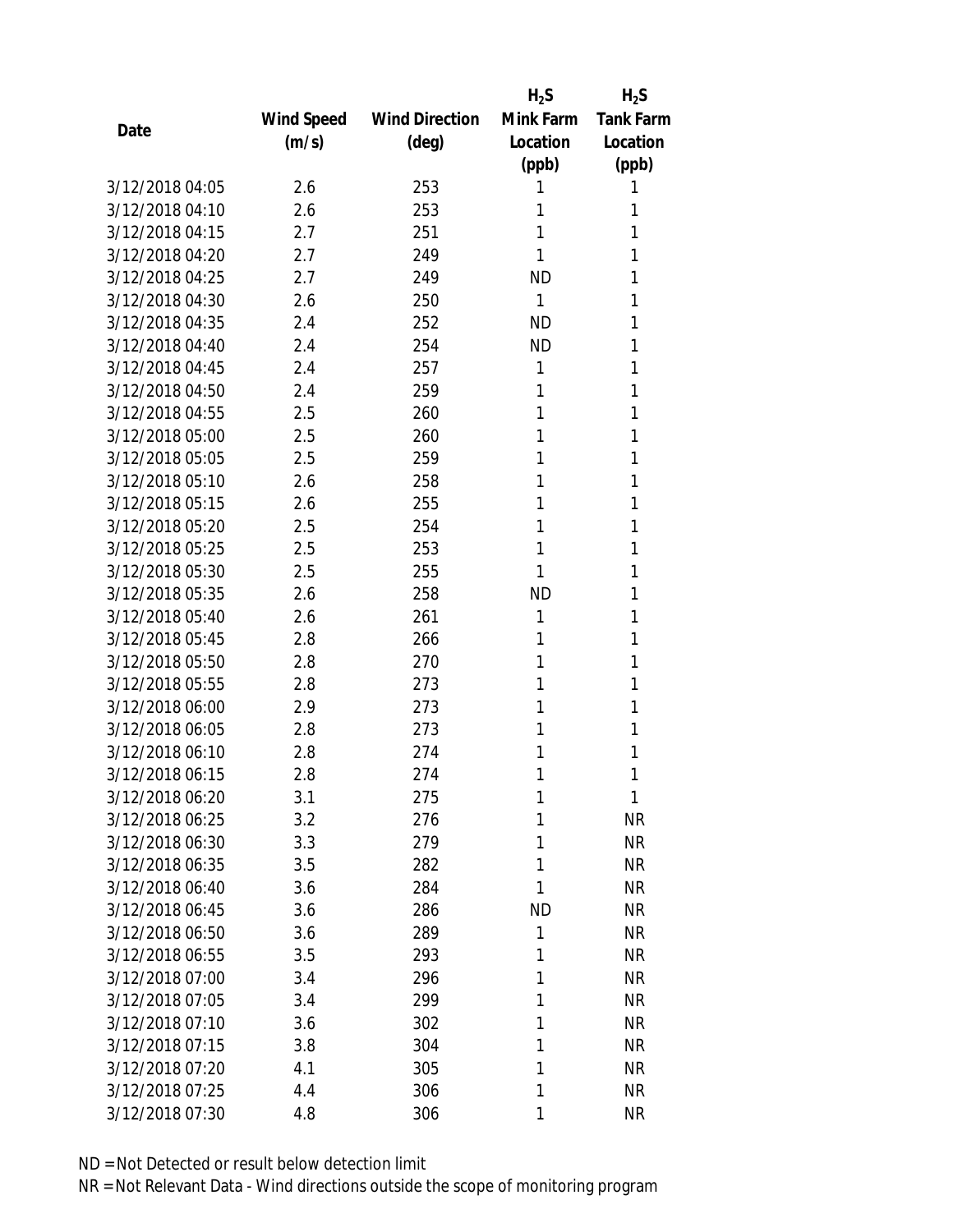|                 |            |                       | $H_2S$    | $H_2S$           |
|-----------------|------------|-----------------------|-----------|------------------|
|                 | Wind Speed | <b>Wind Direction</b> | Mink Farm | <b>Tank Farm</b> |
| Date            | (m/s)      | (deg)                 | Location  | Location         |
|                 |            |                       | (ppb)     | (ppb)            |
| 3/12/2018 07:35 | 4.8        | 306                   | 1         | <b>NR</b>        |
| 3/12/2018 07:40 | 4.9        | 306                   | 1         | <b>NR</b>        |
| 3/12/2018 07:45 | 4.9        | 305                   | 1         | <b>NR</b>        |
| 3/12/2018 07:50 | 4.8        | 307                   | 1         | <b>NR</b>        |
| 3/12/2018 07:55 | 4.7        | 306                   | 1         | <b>NR</b>        |
| 3/12/2018 08:00 | 4.5        | 306                   | 1         | <b>NR</b>        |
| 3/12/2018 08:05 | 4.5        | 305                   | 1         | <b>NR</b>        |
| 3/12/2018 08:10 | 4.4        | 305                   | 1         | <b>NR</b>        |
| 3/12/2018 08:15 | 4.4        | 305                   | 1         | <b>NR</b>        |
| 3/12/2018 08:20 | 4.3        | 306                   | 1         | <b>NR</b>        |
| 3/12/2018 08:25 | 4.3        | 308                   | 1         | <b>NR</b>        |
| 3/12/2018 08:30 | 4.2        | 310                   | 1         | <b>NR</b>        |
| 3/12/2018 08:35 | 4.2        | 314                   | 1         | <b>NR</b>        |
| 3/12/2018 08:40 | 4.2        | 318                   | 1         | <b>NR</b>        |
| 3/12/2018 08:45 | 4.3        | 322                   | 1         | <b>NR</b>        |
| 3/12/2018 08:50 | 4.3        | 324                   | 1         | <b>NR</b>        |
| 3/12/2018 08:55 | 4.4        | 327                   | 1         | <b>NR</b>        |
| 3/12/2018 09:00 | 4.7        | 329                   | 1         | <b>NR</b>        |
| 3/12/2018 09:05 | 4.8        | 330                   | 1         | <b>NR</b>        |
| 3/12/2018 09:10 | 4.8        | 331                   | 1         | <b>NR</b>        |
| 3/12/2018 09:15 | 4.7        | 331                   | 1         | <b>NR</b>        |
| 3/12/2018 09:20 | 4.9        | 331                   | 1         | <b>NR</b>        |
| 3/12/2018 09:25 | 5.2        | 330                   | 1         | <b>NR</b>        |
| 3/12/2018 09:30 | 5.3        | 329                   | 1         | <b>NR</b>        |
| 3/12/2018 09:35 | 5.4        | 328                   | <b>ND</b> | <b>NR</b>        |
| 3/12/2018 09:40 | 5.5        | 327                   | <b>ND</b> | <b>NR</b>        |
| 3/12/2018 09:45 | 5.5        | 326                   | <b>ND</b> | <b>NR</b>        |
| 3/12/2018 09:50 | 5.6        | 327                   | ND        | <b>NR</b>        |
| 3/12/2018 09:55 | 5.3        | 327                   | 1         | <b>NR</b>        |
| 3/12/2018 10:00 | 5.5        | 327                   | 1         | <b>NR</b>        |
| 3/12/2018 10:05 | 5.7        | 327                   | 1         | <b>NR</b>        |
| 3/12/2018 10:10 | 5.6        | 328                   | 1         | <b>NR</b>        |
| 3/12/2018 10:15 | 5.7        | 329                   | 1         | <b>NR</b>        |
| 3/12/2018 10:20 | 5.7        | 329                   | 1         | <b>NR</b>        |
| 3/12/2018 10:25 | 5.7        | 329                   | 1         | <b>NR</b>        |
| 3/12/2018 10:30 | 5.5        | 330                   | 1         | <b>NR</b>        |
| 3/12/2018 10:35 | 5.5        | 331                   | 1         | <b>NR</b>        |
| 3/12/2018 10:40 | 5.9        | 330                   | <b>ND</b> | <b>NR</b>        |
| 3/12/2018 10:45 | 5.8        | 330                   | 1         | <b>NR</b>        |
| 3/12/2018 10:50 | 5.9        | 333                   | 1         | <b>NR</b>        |
| 3/12/2018 10:55 | 5.7        | 335                   | 1         | <b>NR</b>        |
| 3/12/2018 11:00 | 5.5        | 337                   | 1         | <b>NR</b>        |
|                 |            |                       |           |                  |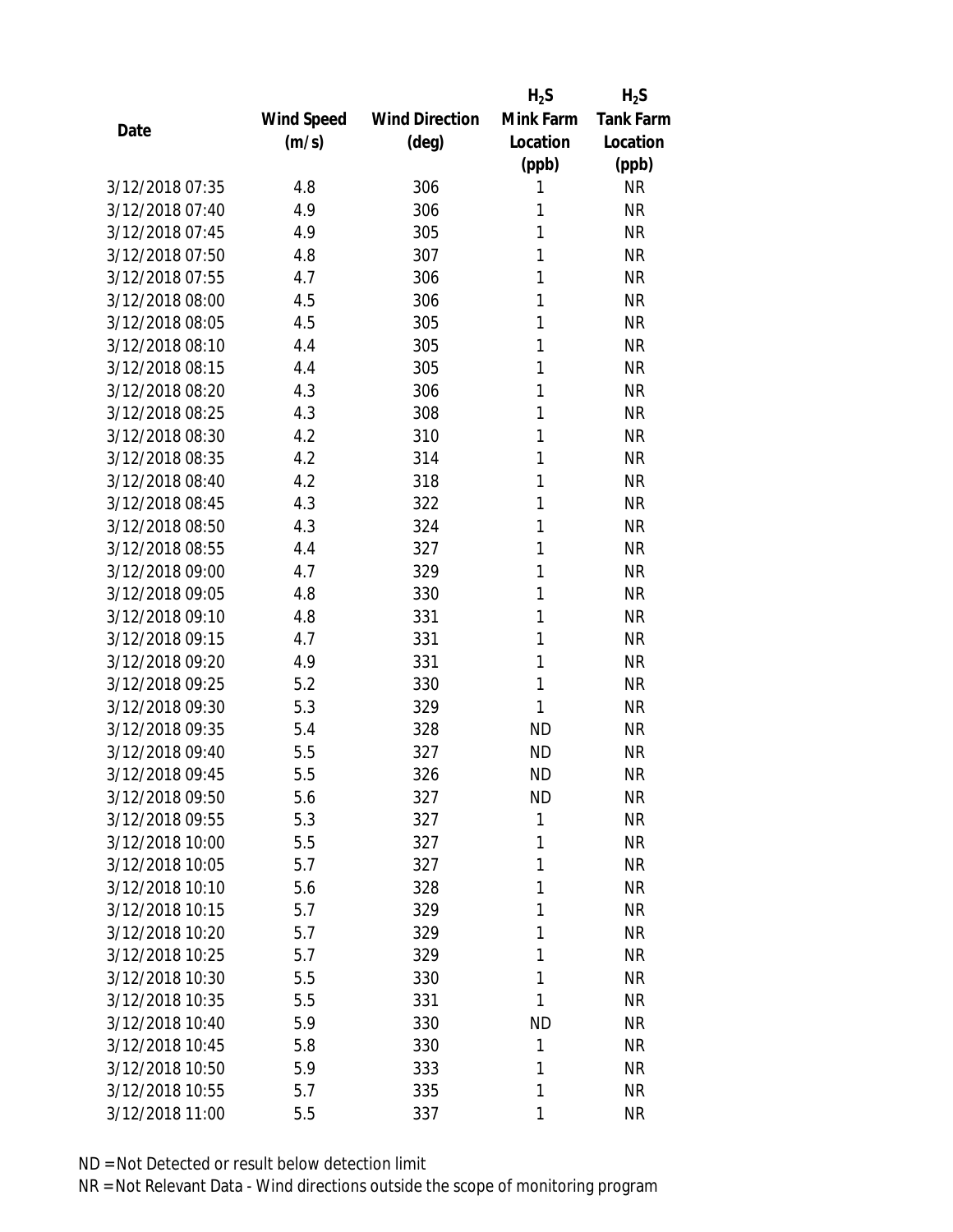|                 |            |                       | $H_2S$    | $H_2S$           |
|-----------------|------------|-----------------------|-----------|------------------|
|                 | Wind Speed | <b>Wind Direction</b> | Mink Farm | <b>Tank Farm</b> |
| Date            | (m/s)      | (deg)                 | Location  | Location         |
|                 |            |                       | (ppb)     | (ppb)            |
| 3/12/2018 11:05 | 5.4        | 338                   | 1         | <b>NR</b>        |
| 3/12/2018 11:10 | 5.1        | 341                   | 1         | <b>NR</b>        |
| 3/12/2018 11:15 | 5.0        | 342                   | 1         | <b>NR</b>        |
| 3/12/2018 11:20 | 5.1        | 339                   | 1         | <b>NR</b>        |
| 3/12/2018 11:25 | 5.3        | 338                   | 1         | <b>NR</b>        |
| 3/12/2018 11:30 | 5.6        | 335                   | 1         | <b>NR</b>        |
| 3/12/2018 11:35 | 5.8        | 333                   | 1         | <b>NR</b>        |
| 3/12/2018 11:40 | 5.8        | 331                   | 1         | <b>NR</b>        |
| 3/12/2018 11:45 | 5.7        | 331                   | 1         | <b>NR</b>        |
| 3/12/2018 11:50 | 5.6        | 333                   | <b>ND</b> | <b>NR</b>        |
| 3/12/2018 11:55 | 5.6        | 334                   | 1         | <b>NR</b>        |
| 3/12/2018 12:00 | 5.4        | 335                   | 1         | <b>NR</b>        |
| 3/12/2018 12:05 | 5.3        | 336                   | 1         | <b>NR</b>        |
| 3/12/2018 12:10 | 5.1        | 336                   | 1         | <b>NR</b>        |
| 3/12/2018 12:15 | 5.4        | 335                   | 1         | <b>NR</b>        |
| 3/12/2018 12:20 | 5.3        | 334                   | 1         | <b>NR</b>        |
| 3/12/2018 12:25 | 5.2        | 333                   | 1         | <b>NR</b>        |
| 3/12/2018 12:30 | 5.4        | 333                   | 1         | <b>NR</b>        |
| 3/12/2018 12:35 | 5.4        | 332                   | 1         | <b>NR</b>        |
| 3/12/2018 12:40 | 5.4        | 332                   | 1         | <b>NR</b>        |
| 3/12/2018 12:45 | 5.1        | 331                   | 1         | <b>NR</b>        |
| 3/12/2018 12:50 | 5.0        | 333                   | 1         | <b>NR</b>        |
| 3/12/2018 12:55 | 5.0        | 333                   | 1         | <b>NR</b>        |
| 3/12/2018 13:00 | 4.7        | 331                   | 1         | <b>NR</b>        |
| 3/12/2018 13:05 | 4.5        | 334                   | 1         | <b>NR</b>        |
| 3/12/2018 13:10 | 4.5        | 338                   | 1         | <b>NR</b>        |
| 3/12/2018 13:15 | 4.6        | 341                   | 1         | <b>NR</b>        |
| 3/12/2018 13:20 | 4.8        | 335                   | ND        | <b>NR</b>        |
| 3/12/2018 13:25 | 4.9        | 337                   | <b>ND</b> | <b>NR</b>        |
| 3/12/2018 13:30 | 4.9        | 338                   | 1         | <b>NR</b>        |
| 3/12/2018 13:35 | 4.8        | 336                   | 1         | <b>NR</b>        |
| 3/12/2018 13:40 | 4.9        | 330                   | 1         | <b>NR</b>        |
| 3/12/2018 13:45 | 4.6        | 330                   | 1         | <b>NR</b>        |
| 3/12/2018 13:50 | 4.6        | 339                   | 1         | <b>NR</b>        |
| 3/12/2018 13:55 | 4.4        | 337                   | 1         | <b>NR</b>        |
| 3/12/2018 14:00 | 4.3        | 338                   | 1         | <b>NR</b>        |
| 3/12/2018 14:05 | 4.8        | 334                   | 1         | <b>NR</b>        |
| 3/12/2018 14:10 | 4.7        | 335                   | 1         | <b>NR</b>        |
| 3/12/2018 14:15 | 4.9        | 336                   | <b>ND</b> | <b>NR</b>        |
| 3/12/2018 14:20 | 4.8        | 333                   | ND        | <b>NR</b>        |
| 3/12/2018 14:25 | 4.9        | 337                   | 1         | <b>NR</b>        |
| 3/12/2018 14:30 | 4.8        | 340                   | 1         | <b>NR</b>        |
|                 |            |                       |           |                  |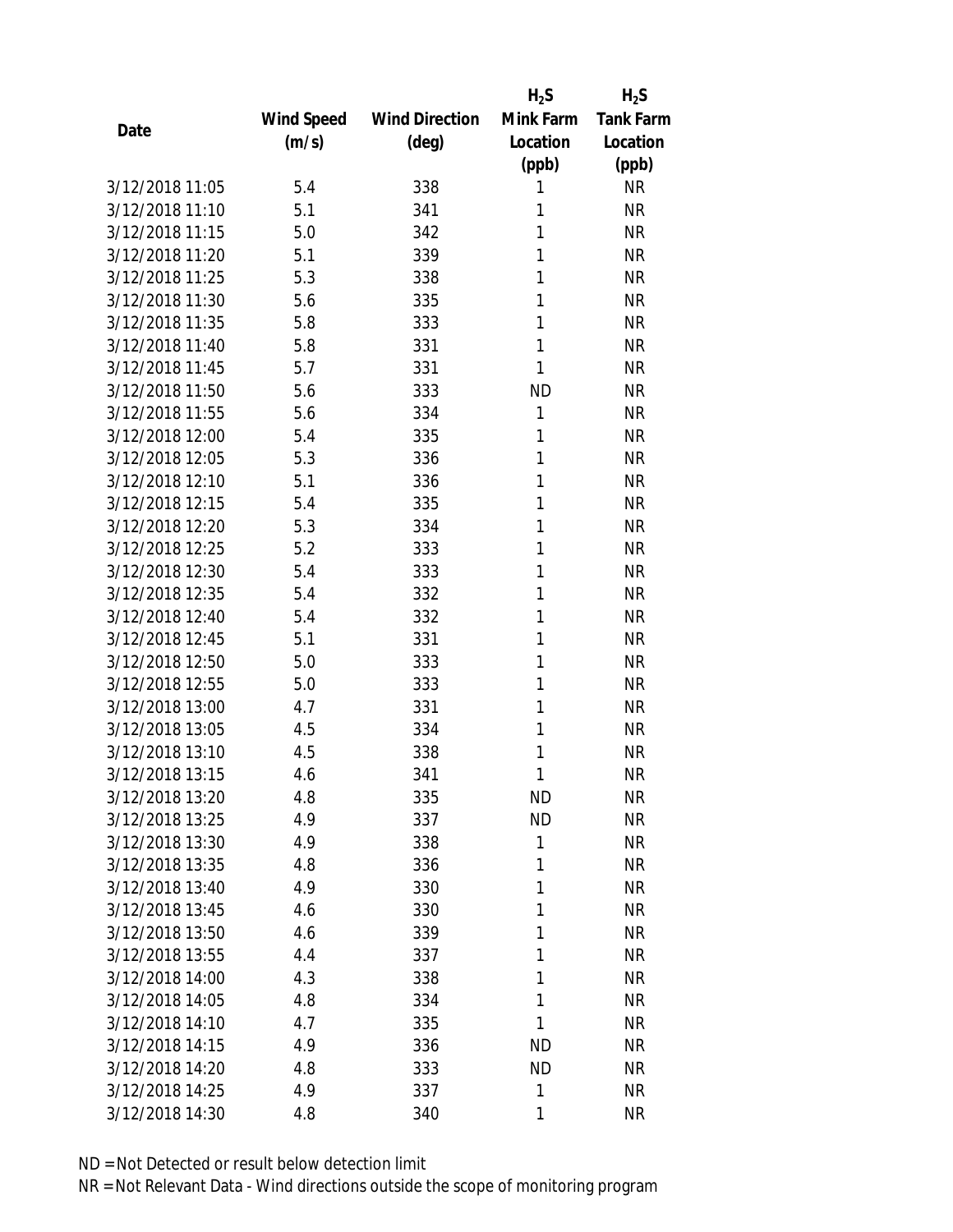|                 |            |                       | $H_2S$       | $H_2S$           |
|-----------------|------------|-----------------------|--------------|------------------|
|                 | Wind Speed | <b>Wind Direction</b> | Mink Farm    | <b>Tank Farm</b> |
| Date            | (m/s)      | (deg)                 | Location     | Location         |
|                 |            |                       | (ppb)        | (ppb)            |
| 3/12/2018 14:35 | 4.5        | 345                   | 1            | <b>NR</b>        |
| 3/12/2018 14:40 | 4.4        | 349                   | 1            | <b>NR</b>        |
| 3/12/2018 14:45 | 4.8        | 342                   | 1            | <b>NR</b>        |
| 3/12/2018 14:50 | 4.7        | 342                   | 1            | <b>NR</b>        |
| 3/12/2018 14:55 | 4.5        | 338                   | 1            | <b>NR</b>        |
| 3/12/2018 15:00 | 4.5        | 339                   | <b>ND</b>    | <b>NR</b>        |
| 3/12/2018 15:05 | 4.3        | 336                   | <b>ND</b>    | <b>NR</b>        |
| 3/12/2018 15:10 | 4.1        | 334                   | <b>ND</b>    | <b>NR</b>        |
| 3/12/2018 15:15 | 3.9        | 337                   | <b>ND</b>    | <b>NR</b>        |
| 3/12/2018 15:20 | 3.8        | 337                   | <b>ND</b>    | <b>NR</b>        |
| 3/12/2018 15:25 | 4.0        | 337                   | <b>ND</b>    | <b>NR</b>        |
| 3/12/2018 15:30 | 4.2        | 332                   | <b>ND</b>    | <b>NR</b>        |
| 3/12/2018 15:35 | 4.4        | 332                   | <b>ND</b>    | <b>NR</b>        |
| 3/12/2018 15:40 | 4.3        | 335                   | $\mathbf{1}$ | <b>NR</b>        |
| 3/12/2018 15:45 | 4.0        | 338                   | 1            | <b>NR</b>        |
| 3/12/2018 15:50 | 3.9        | 340                   | 1            | <b>NR</b>        |
| 3/12/2018 15:55 | 3.9        | 342                   | 1            | <b>NR</b>        |
| 3/12/2018 16:00 | 3.9        | 344                   | 1            | <b>NR</b>        |
| 3/12/2018 16:05 | 3.9        | 344                   | 1            | <b>NR</b>        |
| 3/12/2018 16:10 | 4.2        | 341                   | 1            | <b>NR</b>        |
| 3/12/2018 16:15 | 4.6        | 332                   | 1            | <b>NR</b>        |
| 3/12/2018 16:20 | 4.7        | 328                   | 1            | <b>NR</b>        |
| 3/12/2018 16:25 | 4.7        | 328                   | 1            | <b>NR</b>        |
| 3/12/2018 16:30 | 4.6        | 328                   | 1            | <b>NR</b>        |
| 3/12/2018 16:35 | 4.8        | 328                   | <b>ND</b>    | <b>NR</b>        |
| 3/12/2018 16:40 | 4.5        | 331                   | 1            | <b>NR</b>        |
| 3/12/2018 16:45 | 4.0        | 339                   | 1            | <b>NR</b>        |
| 3/12/2018 16:50 | 3.8        | 343                   | 1            | ΝR               |
| 3/12/2018 16:55 | 3.8        | 343                   | 1            | <b>NR</b>        |
| 3/12/2018 17:00 | 4.0        | 340                   | 1            | <b>NR</b>        |
| 3/12/2018 17:05 | 3.9        | 340                   | 1            | <b>NR</b>        |
| 3/12/2018 17:10 | 3.9        | 339                   | <b>ND</b>    | <b>NR</b>        |
| 3/12/2018 17:15 | 4.1        | 337                   | 1            | <b>NR</b>        |
| 3/12/2018 17:20 | 4.4        | 337                   | 1            | <b>NR</b>        |
| 3/12/2018 17:25 | 4.4        | 338                   | 1            | <b>NR</b>        |
| 3/12/2018 17:30 | 4.4        | 338                   | 1            | <b>NR</b>        |
| 3/12/2018 17:35 | 4.5        | 337                   | 1            | <b>NR</b>        |
| 3/12/2018 17:40 | 4.6        | 337                   | 1            | <b>NR</b>        |
| 3/12/2018 17:45 | 4.8        | 337                   | 1            | <b>NR</b>        |
| 3/12/2018 17:50 | 4.7        | 336                   | 1            | <b>NR</b>        |
| 3/12/2018 17:55 | 4.9        | 339                   | 1            | <b>NR</b>        |
| 3/12/2018 18:00 | 5.0        | 344                   | 1            | <b>NR</b>        |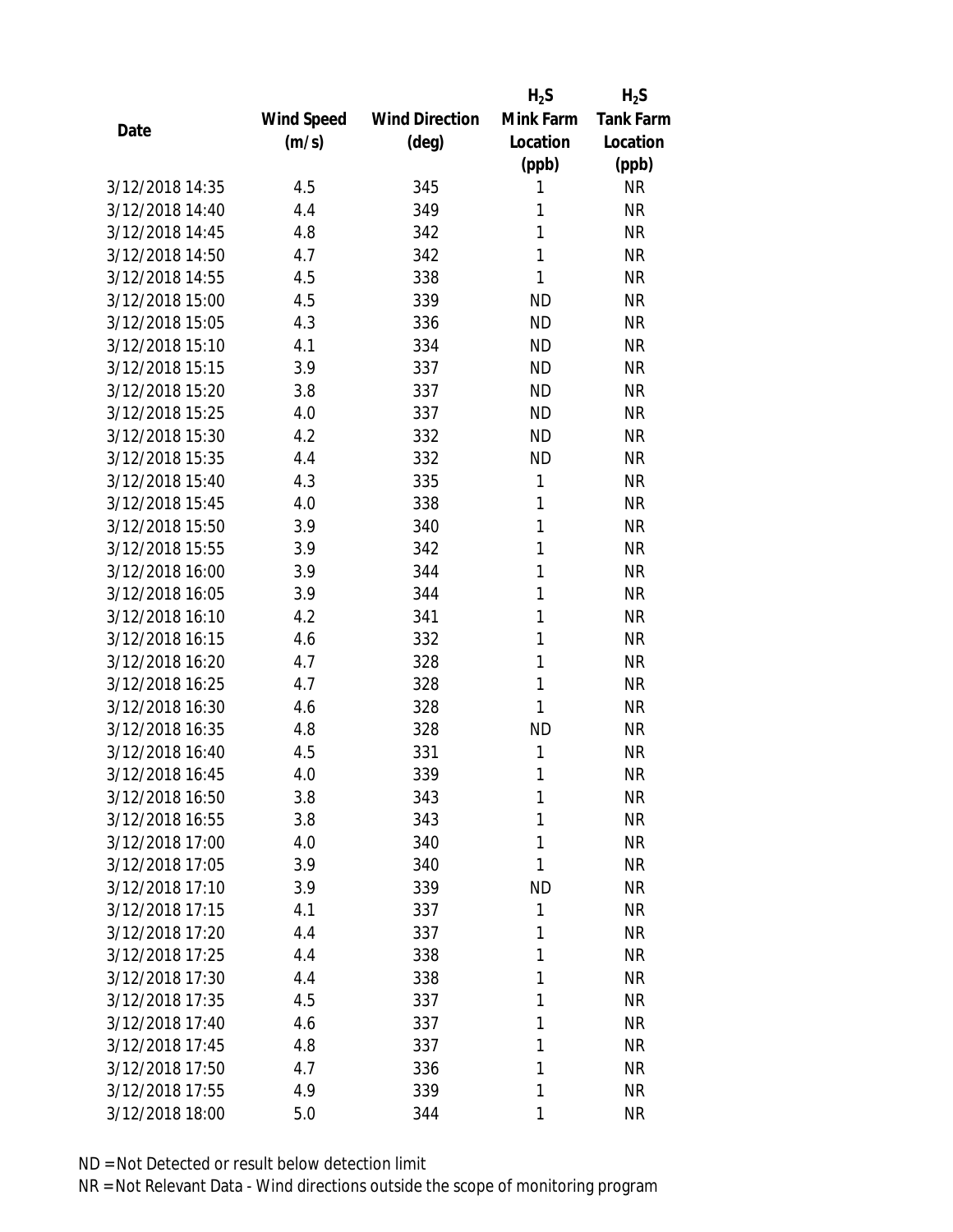|                 |            |                       | $H_2S$         | $H_2S$           |
|-----------------|------------|-----------------------|----------------|------------------|
|                 | Wind Speed | <b>Wind Direction</b> | Mink Farm      | <b>Tank Farm</b> |
| Date            | (m/s)      | (deg)                 | Location       | Location         |
|                 |            |                       | (ppb)          | (ppb)            |
| 3/12/2018 18:05 | 4.9        | 347                   | 1              | <b>NR</b>        |
| 3/12/2018 18:10 | 4.8        | 350                   | 1              | <b>NR</b>        |
| 3/12/2018 18:15 | 4.7        | 353                   | 1              | <b>NR</b>        |
| 3/12/2018 18:20 | 4.5        | 352                   | 1              | <b>NR</b>        |
| 3/12/2018 18:25 | 4.0        | 352                   | 1              | <b>NR</b>        |
| 3/12/2018 18:30 | 3.6        | 351                   | 1              | <b>NR</b>        |
| 3/12/2018 18:35 | 3.5        | 355                   | 1              | <b>NR</b>        |
| 3/12/2018 18:40 | 3.5        | 357                   | <b>ND</b>      | <b>NR</b>        |
| 3/12/2018 18:45 | 3.3        | 358                   | <b>ND</b>      | <b>NR</b>        |
| 3/12/2018 18:50 | 3.5        | 358                   | <b>ND</b>      | <b>NR</b>        |
| 3/12/2018 18:55 | 3.7        | 357                   | 1              | <b>NR</b>        |
| 3/12/2018 19:00 | 3.8        | 358                   | 1              | <b>NR</b>        |
| 3/12/2018 19:05 | 3.7        | 356                   | 1              | <b>NR</b>        |
| 3/12/2018 19:10 | 3.6        | 356                   | 1              | <b>NR</b>        |
| 3/12/2018 19:15 | 3.7        | 360                   | 1              | <b>NR</b>        |
| 3/12/2018 19:20 | 3.8        | 6                     | 1              | <b>NR</b>        |
| 3/12/2018 19:25 | 3.6        | 14                    | 1              | <b>NR</b>        |
| 3/12/2018 19:30 | 3.3        | 19                    | 1              | <b>NR</b>        |
| 3/12/2018 19:35 | 3.0        | 21                    | 1              | <b>NR</b>        |
| 3/12/2018 19:40 | 2.8        | 23                    | 1              | <b>NR</b>        |
| 3/12/2018 19:45 | 2.6        | 25                    | <b>ND</b>      | <b>NR</b>        |
| 3/12/2018 19:50 | 2.4        | 20                    | 1              | <b>NR</b>        |
| 3/12/2018 19:55 | 2.4        | 12                    | <b>ND</b>      | <b>NR</b>        |
| 3/12/2018 20:00 | 2.5        | 4                     | <b>ND</b>      | <b>NR</b>        |
| 3/12/2018 20:05 | 2.7        | 1                     | 1              | <b>NR</b>        |
| 3/12/2018 20:10 | 2.8        | 359                   | 1              | <b>NR</b>        |
| 3/12/2018 20:15 | 2.9        | 354                   | 1              | <b>NR</b>        |
| 3/12/2018 20:20 | 2.9        | 356                   | 1              | <b>NR</b>        |
| 3/12/2018 20:25 | 2.9        | 360                   | 1              | <b>NR</b>        |
| 3/12/2018 20:30 | 2.8        | 3                     | <b>ND</b>      | <b>NR</b>        |
| 3/12/2018 20:35 | 2.6        | 4                     | <b>ND</b>      | <b>NR</b>        |
| 3/12/2018 20:40 | 2.5        | 3                     | 1              | <b>NR</b>        |
| 3/12/2018 20:45 | 2.4        | 359                   | 1              | <b>NR</b>        |
| 3/12/2018 20:50 | 2.4        | 354                   | 1              | <b>NR</b>        |
| 3/12/2018 20:55 | 2.4        | 350                   | 1              | <b>NR</b>        |
| 3/12/2018 21:00 | 2.5        | 348                   | 1              | <b>NR</b>        |
| 3/12/2018 21:05 | 2.5        | 345                   | 1              | <b>NR</b>        |
| 3/12/2018 21:10 | 2.7        | 343                   | $\overline{2}$ | <b>NR</b>        |
| 3/12/2018 21:15 | 2.8        | 342                   | $\overline{c}$ | <b>NR</b>        |
| 3/12/2018 21:20 | 2.8        | 341                   | $\overline{2}$ | <b>NR</b>        |
| 3/12/2018 21:25 | 3.0        | 340                   | $\overline{2}$ | <b>NR</b>        |
| 3/12/2018 21:30 | 3.1        | 340                   | $\overline{2}$ | <b>NR</b>        |
|                 |            |                       |                |                  |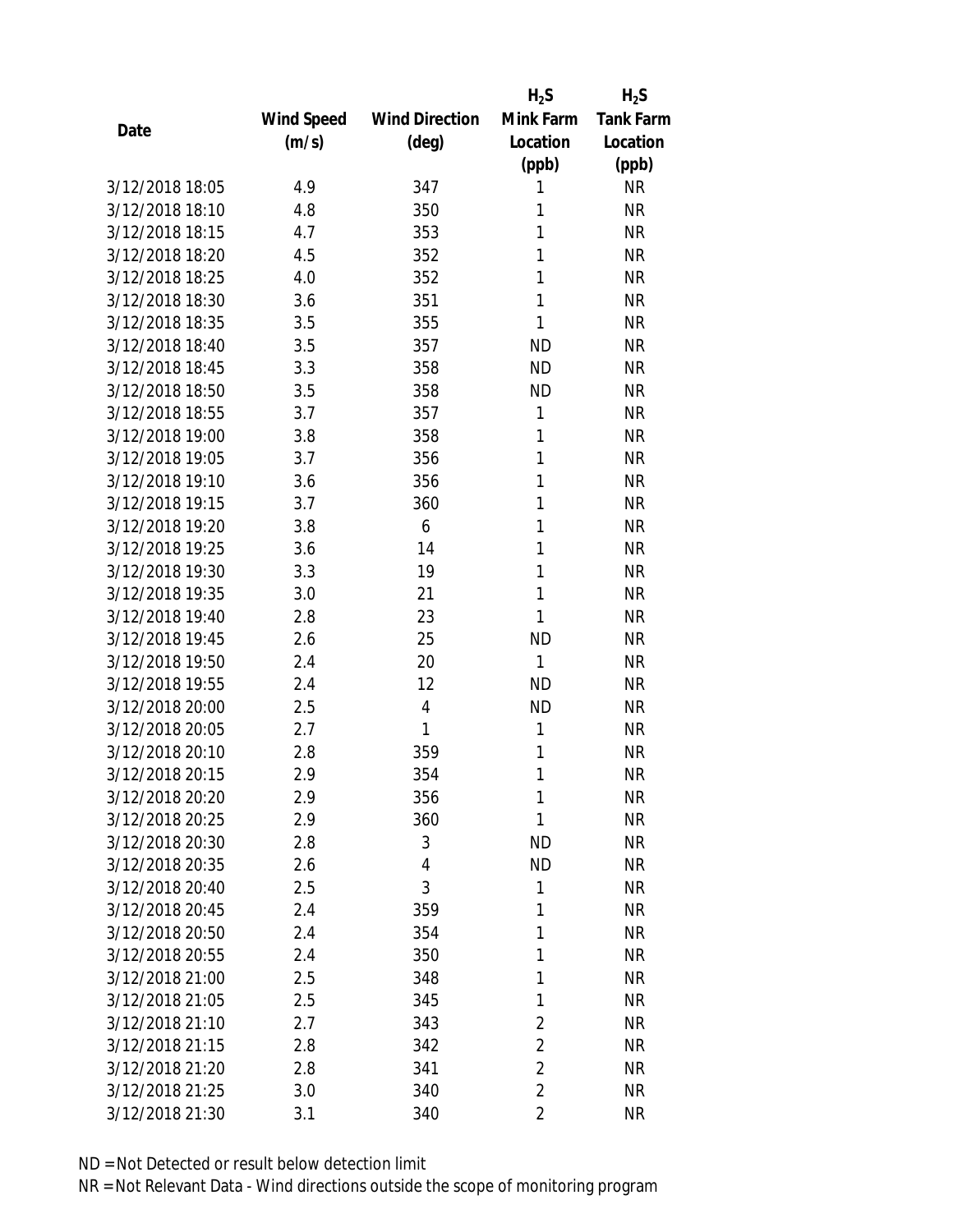|                 |            |                       | $H_2S$         | $H_2S$           |
|-----------------|------------|-----------------------|----------------|------------------|
|                 | Wind Speed | <b>Wind Direction</b> | Mink Farm      | <b>Tank Farm</b> |
| Date            | (m/s)      | (deg)                 | Location       | Location         |
|                 |            |                       | (ppb)          | (ppb)            |
| 3/12/2018 21:35 | 3.2        | 339                   | $\overline{2}$ | <b>NR</b>        |
| 3/12/2018 21:40 | 3.3        | 338                   | 1              | <b>NR</b>        |
| 3/12/2018 21:45 | 3.5        | 337                   | 1              | <b>NR</b>        |
| 3/12/2018 21:50 | 3.6        | 338                   | 1              | <b>NR</b>        |
| 3/12/2018 21:55 | 3.6        | 339                   | 1              | <b>NR</b>        |
| 3/12/2018 22:00 | 3.5        | 339                   | 1              | <b>NR</b>        |
| 3/12/2018 22:05 | 3.4        | 342                   | 1              | <b>NR</b>        |
| 3/12/2018 22:10 | 3.4        | 344                   | 1              | <b>NR</b>        |
| 3/12/2018 22:15 | 3.2        | 346                   | 1              | <b>NR</b>        |
| 3/12/2018 22:20 | 3.1        | 347                   | 1              | <b>NR</b>        |
| 3/12/2018 22:25 | 3.0        | 347                   | 1              | <b>NR</b>        |
| 3/12/2018 22:30 | 3.0        | 348                   | <b>ND</b>      | <b>NR</b>        |
| 3/12/2018 22:35 | 3.0        | 349                   | <b>ND</b>      | <b>NR</b>        |
| 3/12/2018 22:40 | 2.8        | 350                   | 1              | <b>NR</b>        |
| 3/12/2018 22:45 | 2.6        | 351                   | 1              | <b>NR</b>        |
| 3/12/2018 22:50 | 2.4        | 352                   | 1              | <b>NR</b>        |
| 3/12/2018 22:55 | 2.3        | 353                   | 1              | <b>NR</b>        |
| 3/12/2018 23:00 | 2.3        | 353                   | 1              | <b>NR</b>        |
| 3/12/2018 23:05 | 2.2        | 352                   | 1              | <b>NR</b>        |
| 3/12/2018 23:10 | 2.2        | 353                   | 1              | <b>NR</b>        |
| 3/12/2018 23:15 | 2.2        | 353                   | <b>ND</b>      | <b>NR</b>        |
| 3/12/2018 23:20 | 2.2        | 353                   | <b>ND</b>      | <b>NR</b>        |
| 3/12/2018 23:25 | 2.2        | 352                   | <b>ND</b>      | <b>NR</b>        |
| 3/12/2018 23:30 | 2.2        | 353                   | <b>ND</b>      | <b>NR</b>        |
| 3/12/2018 23:35 | 2.1        | 353                   | <b>ND</b>      | <b>NR</b>        |
| 3/12/2018 23:40 | 2.0        | 352                   | <b>ND</b>      | <b>NR</b>        |
| 3/12/2018 23:45 | 2.0        | 351                   | 1              | <b>NR</b>        |
| 3/12/2018 23:50 | 2.0        | 348                   | 1              | <b>NR</b>        |
| 3/12/2018 23:55 | 2.0        | 346                   | 1              | <b>NR</b>        |
| 3/12/2018 24:00 | 2.1        | 344                   | 1              | <b>NR</b>        |
| 3/13/2018 00:05 | 2.2        | 342                   | $\overline{2}$ | <b>NR</b>        |
| 3/13/2018 00:10 | 2.2        | 341                   | $\overline{2}$ | <b>NR</b>        |
| 3/13/2018 00:15 | 2.4        | 340                   | $\overline{2}$ | <b>NR</b>        |
| 3/13/2018 00:20 | 2.5        | 340                   | $\overline{2}$ | <b>NR</b>        |
| 3/13/2018 00:25 | 2.5        | 341                   | $\overline{2}$ | <b>NR</b>        |
| 3/13/2018 00:30 | 2.6        | 340                   | 1              | <b>NR</b>        |
| 3/13/2018 00:35 | 2.8        | 339                   | 1              | <b>NR</b>        |
| 3/13/2018 00:40 | 2.9        | 339                   | 1              | <b>NR</b>        |
| 3/13/2018 00:45 | 3.0        | 338                   | 1              | <b>NR</b>        |
| 3/13/2018 00:50 | 3.2        | 337                   | 1              | <b>NR</b>        |
| 3/13/2018 00:55 | 3.3        | 334                   | 1              | <b>NR</b>        |
| 3/13/2018 01:00 | 3.5        | 333                   | 1              | <b>NR</b>        |
|                 |            |                       |                |                  |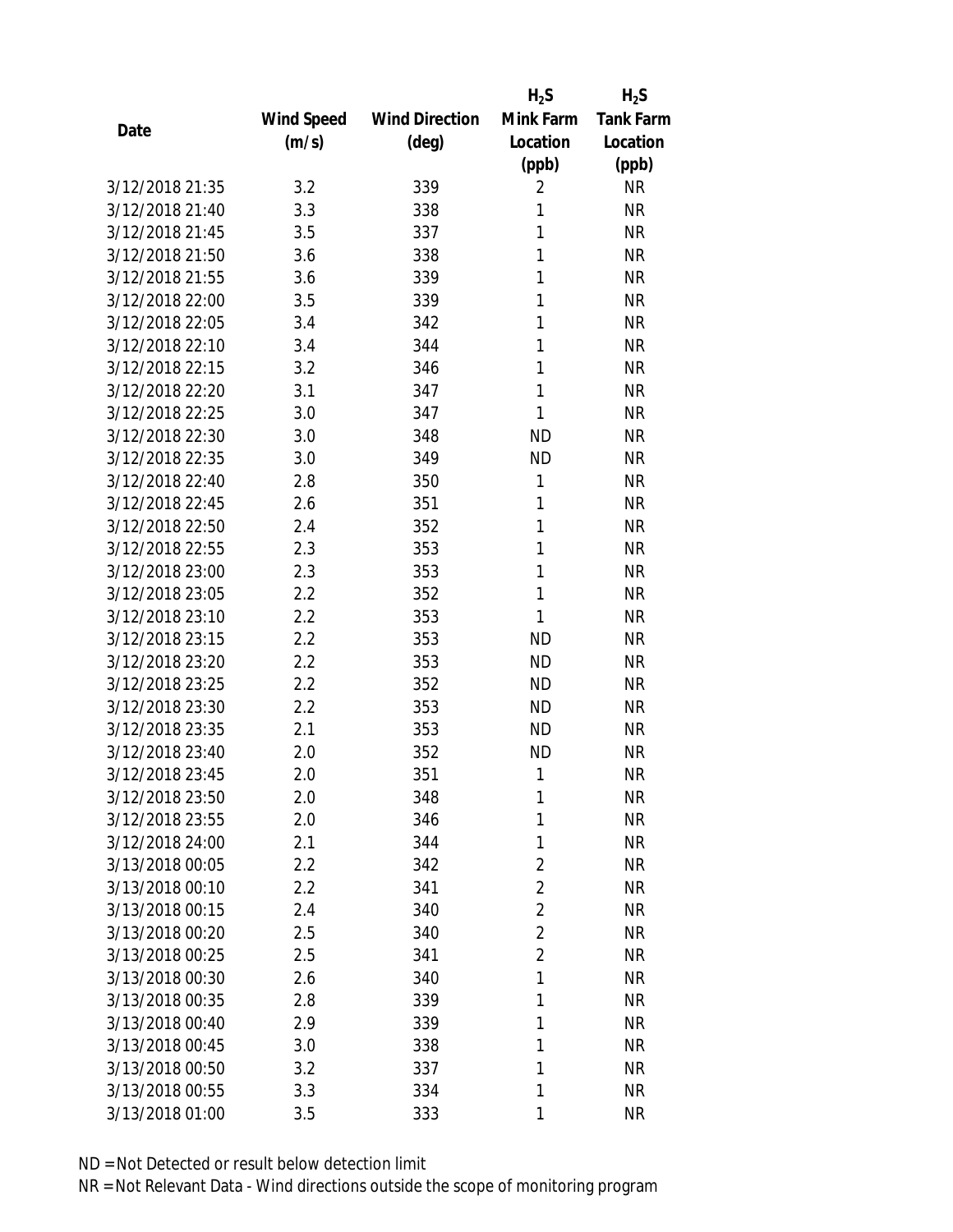|                 |            |                       | $H_2S$    | $H_2S$           |
|-----------------|------------|-----------------------|-----------|------------------|
|                 | Wind Speed | <b>Wind Direction</b> | Mink Farm | <b>Tank Farm</b> |
| Date            | (m/s)      | (deg)                 | Location  | Location         |
|                 |            |                       | (ppb)     | (ppb)            |
| 3/13/2018 01:05 | 3.6        | 332                   | 1         | <b>NR</b>        |
| 3/13/2018 01:10 | 3.6        | 330                   | 1         | <b>NR</b>        |
| 3/13/2018 01:15 | 3.6        | 329                   | 1         | <b>NR</b>        |
| 3/13/2018 01:20 | 3.5        | 328                   | 1         | <b>NR</b>        |
| 3/13/2018 01:25 | 3.4        | 327                   | 1         | <b>NR</b>        |
| 3/13/2018 01:30 | 3.4        | 324                   | <b>ND</b> | <b>NR</b>        |
| 3/13/2018 01:35 | 3.4        | 323                   | <b>ND</b> | <b>NR</b>        |
| 3/13/2018 01:40 | 3.4        | 322                   | <b>ND</b> | <b>NR</b>        |
| 3/13/2018 01:45 | 3.5        | 321                   | 1         | <b>NR</b>        |
| 3/13/2018 01:50 | 3.6        | 319                   | 1         | <b>NR</b>        |
| 3/13/2018 01:55 | 3.7        | 319                   | <b>ND</b> | <b>NR</b>        |
| 3/13/2018 02:00 | 3.6        | 317                   | 1         | <b>NR</b>        |
| 3/13/2018 02:05 | 3.8        | 315                   | 1         | <b>NR</b>        |
| 3/13/2018 02:10 | 4.0        | 315                   | 1         | <b>NR</b>        |
| 3/13/2018 02:15 | 4.0        | 315                   | 1         | <b>NR</b>        |
| 3/13/2018 02:20 | 3.9        | 317                   | 1         | <b>NR</b>        |
| 3/13/2018 02:25 | 4.2        | 318                   | 1         | <b>NR</b>        |
| 3/13/2018 02:30 | 4.3        | 321                   | <b>ND</b> | <b>NR</b>        |
| 3/13/2018 02:35 | 4.3        | 324                   | <b>ND</b> | <b>NR</b>        |
| 3/13/2018 02:40 | 4.3        | 326                   | <b>ND</b> | <b>NR</b>        |
| 3/13/2018 02:45 | 4.4        | 328                   | <b>ND</b> | <b>NR</b>        |
| 3/13/2018 02:50 | 4.4        | 329                   | <b>ND</b> | <b>NR</b>        |
| 3/13/2018 02:55 | 4.3        | 330                   | 1         | <b>NR</b>        |
| 3/13/2018 03:00 | 4.3        | 330                   | 1         | <b>NR</b>        |
| 3/13/2018 03:05 | 4.4        | 330                   | 1         | <b>NR</b>        |
| 3/13/2018 03:10 | 4.4        | 329                   | 1         | <b>NR</b>        |
| 3/13/2018 03:15 | 4.5        | 329                   | 1         | <b>NR</b>        |
| 3/13/2018 03:20 | 4.6        | 329                   | 1         | <b>NR</b>        |
| 3/13/2018 03:25 | 4.6        | 329                   | 1         | <b>NR</b>        |
| 3/13/2018 03:30 | 4.6        | 329                   | 1         | <b>NR</b>        |
| 3/13/2018 03:35 | 4.5        | 330                   | <b>ND</b> | <b>NR</b>        |
| 3/13/2018 03:40 | 4.4        | 330                   | <b>ND</b> | <b>NR</b>        |
| 3/13/2018 03:45 | 4.3        | 331                   | <b>ND</b> | <b>NR</b>        |
| 3/13/2018 03:50 | 4.3        | 332                   | <b>ND</b> | <b>NR</b>        |
| 3/13/2018 03:55 | 4.2        | 332                   | ND        | <b>NR</b>        |
| 3/13/2018 04:00 | 4.1        | 332                   | <b>ND</b> | <b>NR</b>        |
| 3/13/2018 04:05 | 4.0        | 333                   | <b>ND</b> | <b>NR</b>        |
| 3/13/2018 04:10 | 3.9        | 333                   | <b>ND</b> | <b>NR</b>        |
| 3/13/2018 04:15 | 3.9        | 333                   | <b>ND</b> | <b>NR</b>        |
| 3/13/2018 04:20 | 3.8        | 334                   | ND        | <b>NR</b>        |
| 3/13/2018 04:25 | 3.7        | 334                   | 1         | <b>NR</b>        |
| 3/13/2018 04:30 | 3.6        | 336                   | <b>ND</b> | <b>NR</b>        |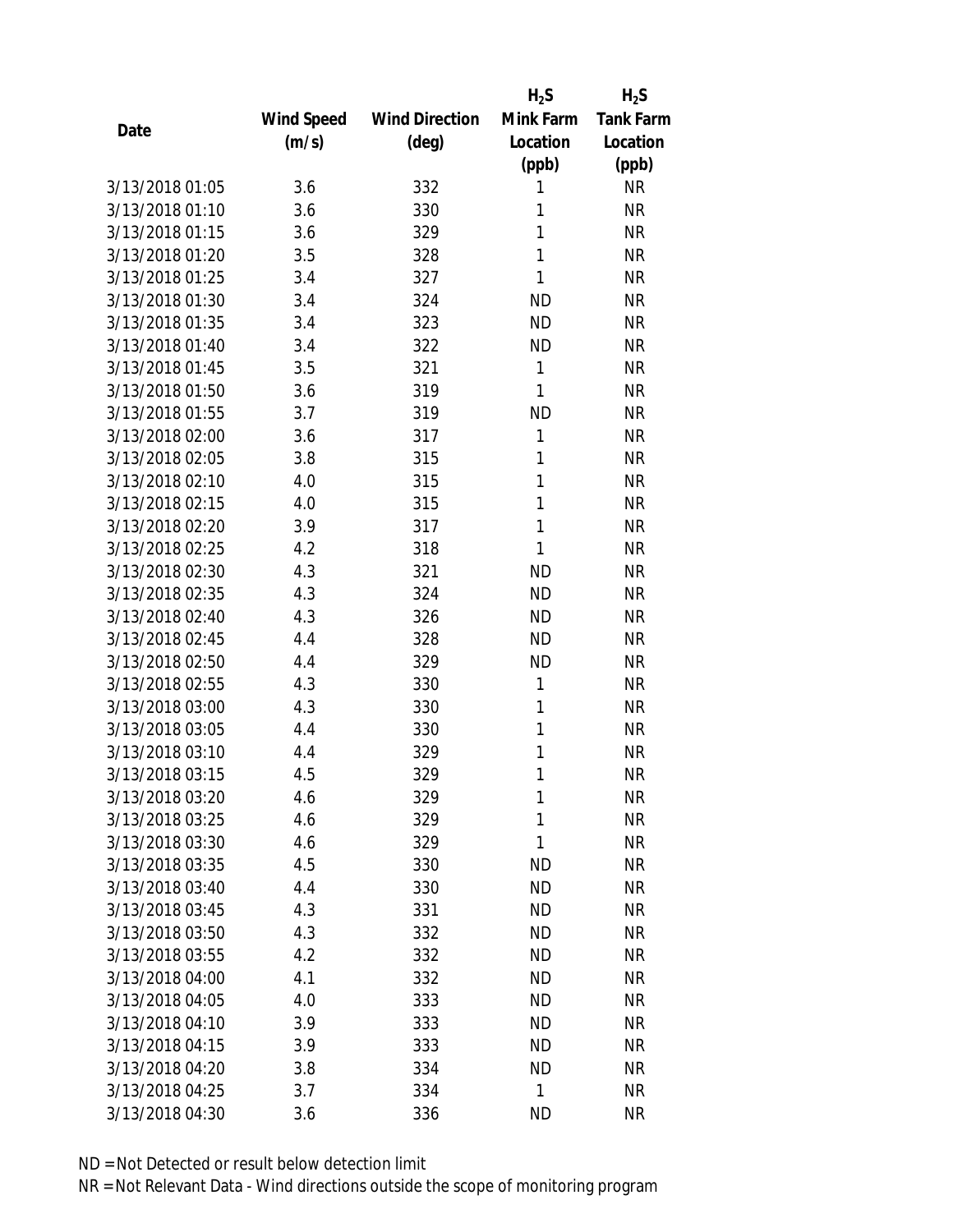|                 |            |                       | $H_2S$    | $H_2S$           |
|-----------------|------------|-----------------------|-----------|------------------|
|                 | Wind Speed | <b>Wind Direction</b> | Mink Farm | <b>Tank Farm</b> |
| Date            | (m/s)      | (deg)                 | Location  | Location         |
|                 |            |                       | (ppb)     | (ppb)            |
| 3/13/2018 04:35 | 3.9        | 337                   | 1         | <b>NR</b>        |
| 3/13/2018 04:40 | 3.8        | 338                   | <b>ND</b> | <b>NR</b>        |
| 3/13/2018 04:45 | 3.8        | 338                   | <b>ND</b> | <b>NR</b>        |
| 3/13/2018 04:50 | 3.9        | 338                   | 1         | <b>NR</b>        |
| 3/13/2018 04:55 | 3.8        | 337                   | 1         | <b>NR</b>        |
| 3/13/2018 05:00 | 3.8        | 335                   | <b>ND</b> | <b>NR</b>        |
| 3/13/2018 05:05 | 3.7        | 334                   | <b>ND</b> | <b>NR</b>        |
| 3/13/2018 05:10 | 3.7        | 333                   | <b>ND</b> | <b>NR</b>        |
| 3/13/2018 05:15 | 3.7        | 332                   | <b>ND</b> | <b>NR</b>        |
| 3/13/2018 05:20 | 3.8        | 331                   | <b>ND</b> | <b>NR</b>        |
| 3/13/2018 05:25 | 3.9        | 331                   | <b>ND</b> | <b>NR</b>        |
| 3/13/2018 05:30 | 4.0        | 331                   | 1         | <b>NR</b>        |
| 3/13/2018 05:35 | 4.0        | 331                   | 1         | <b>NR</b>        |
| 3/13/2018 05:40 | 4.0        | 330                   | <b>ND</b> | <b>NR</b>        |
| 3/13/2018 05:45 | 4.0        | 330                   | 1         | <b>NR</b>        |
| 3/13/2018 05:50 | 3.8        | 330                   | 1         | <b>NR</b>        |
| 3/13/2018 05:55 | 3.8        | 330                   | 1         | <b>NR</b>        |
| 3/13/2018 06:00 | 3.7        | 330                   | 1         | <b>NR</b>        |
| 3/13/2018 06:05 | 3.6        | 330                   | 1         | <b>NR</b>        |
| 3/13/2018 06:10 | 3.6        | 329                   | 1         | <b>NR</b>        |
| 3/13/2018 06:15 | 3.6        | 329                   | 1         | <b>NR</b>        |
| 3/13/2018 06:20 | 3.6        | 330                   | 1         | <b>NR</b>        |
| 3/13/2018 06:25 | 3.6        | 330                   | 1         | <b>NR</b>        |
| 3/13/2018 06:30 | 3.6        | 330                   | 1         | <b>NR</b>        |
| 3/13/2018 06:35 | 3.6        | 328                   | 1         | <b>NR</b>        |
| 3/13/2018 06:40 | 3.5        | 330                   | 1         | <b>NR</b>        |
| 3/13/2018 06:45 | 3.4        | 330                   | 1         | <b>NR</b>        |
| 3/13/2018 06:50 | 3.4        | 331                   | 1         | <b>NR</b>        |
| 3/13/2018 06:55 | 3.3        | 331                   | 1         | <b>NR</b>        |
| 3/13/2018 07:00 | 3.3        | 331                   | 1         | <b>NR</b>        |
| 3/13/2018 07:05 | 3.2        | 334                   | 1         | <b>NR</b>        |
| 3/13/2018 07:10 | 3.3        | 334                   | 1         | <b>NR</b>        |
| 3/13/2018 07:15 | 3.4        | 333                   | 1         | <b>NR</b>        |
| 3/13/2018 07:20 | 3.5        | 333                   | 1         | <b>NR</b>        |
| 3/13/2018 07:25 | 3.7        | 332                   | 1         | <b>NR</b>        |
| 3/13/2018 07:30 | 3.7        | 332                   | 1         | <b>NR</b>        |
| 3/13/2018 07:35 | 3.9        | 331                   | 1         | <b>NR</b>        |
| 3/13/2018 07:40 | 3.9        | 330                   | 1         | <b>NR</b>        |
| 3/13/2018 07:45 | 4.0        | 330                   | 1         | <b>NR</b>        |
| 3/13/2018 07:50 | 4.0        | 330                   | 1         | <b>NR</b>        |
| 3/13/2018 07:55 | 4.1        | 329                   | 1         | <b>NR</b>        |
| 3/13/2018 08:00 | 4.2        | 329                   | 1         | <b>NR</b>        |
|                 |            |                       |           |                  |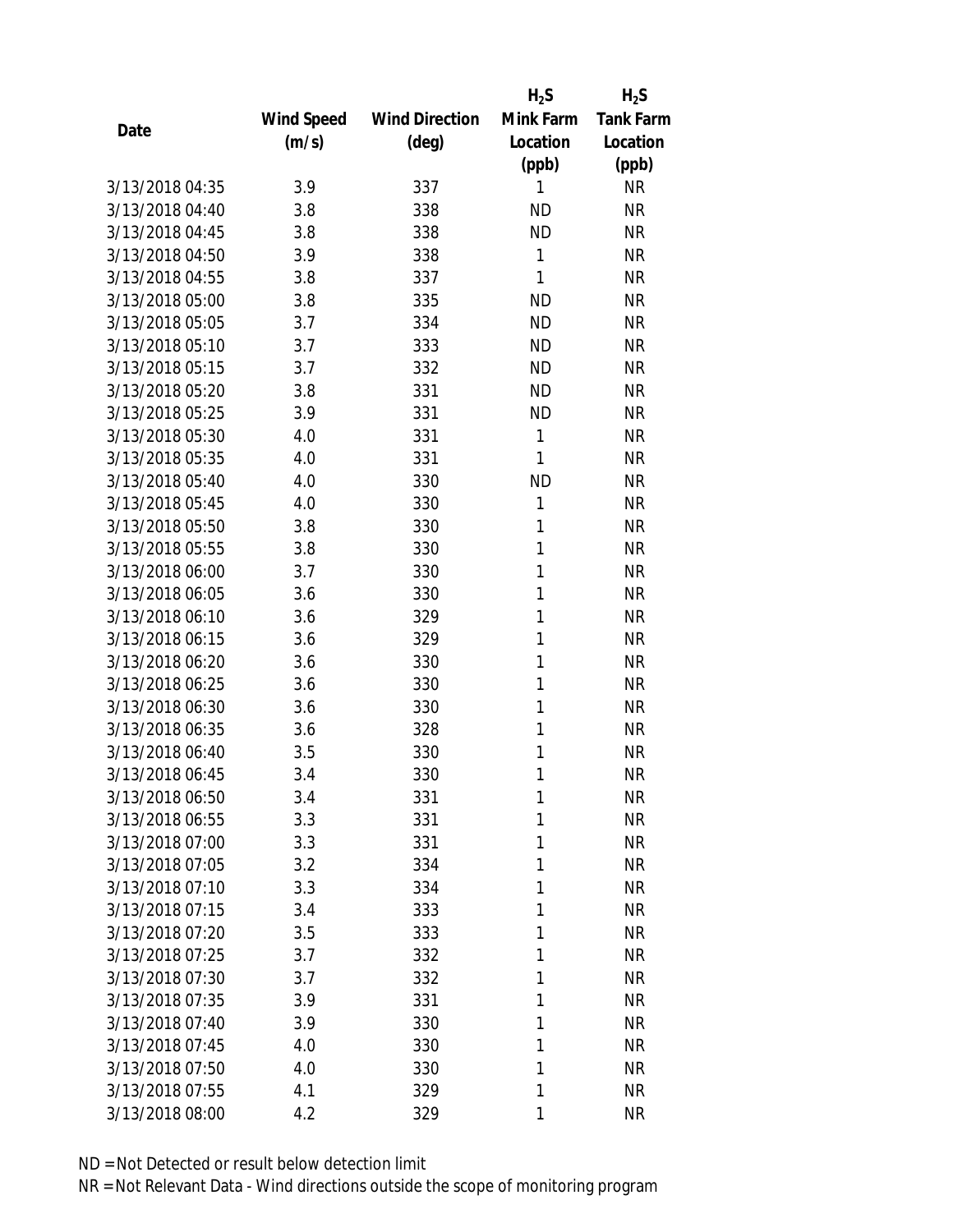|                 |            |                       | $H_2S$    | $H_2S$           |
|-----------------|------------|-----------------------|-----------|------------------|
|                 | Wind Speed | <b>Wind Direction</b> | Mink Farm | <b>Tank Farm</b> |
| Date            | (m/s)      | (deg)                 | Location  | Location         |
|                 |            |                       | (ppb)     | (ppb)            |
| 3/13/2018 08:05 | 4.2        | 329                   | <b>ND</b> | <b>NR</b>        |
| 3/13/2018 08:10 | 4.2        | 330                   | <b>ND</b> | <b>NR</b>        |
| 3/13/2018 08:15 | 4.1        | 331                   | <b>ND</b> | <b>NR</b>        |
| 3/13/2018 08:20 | 4.0        | 331                   | <b>ND</b> | <b>NR</b>        |
| 3/13/2018 08:25 | 3.9        | 333                   | <b>ND</b> | <b>NR</b>        |
| 3/13/2018 08:30 | 3.7        | 334                   | 1         | <b>NR</b>        |
| 3/13/2018 08:35 | 3.6        | 334                   | 1         | <b>NR</b>        |
| 3/13/2018 08:40 | 3.5        | 335                   | 1         | <b>NR</b>        |
| 3/13/2018 08:45 | 3.5        | 334                   | 1         | <b>NR</b>        |
| 3/13/2018 08:50 | 3.8        | 333                   | 1         | <b>NR</b>        |
| 3/13/2018 08:55 | 3.9        | 332                   | 1         | <b>NR</b>        |
| 3/13/2018 09:00 | 3.9        | 333                   | 1         | <b>NR</b>        |
| 3/13/2018 09:05 | 3.9        | 334                   | 1         | <b>NR</b>        |
| 3/13/2018 09:10 | 4.0        | 336                   | 1         | <b>NR</b>        |
| 3/13/2018 09:15 | 3.9        | 339                   | 1         | <b>NR</b>        |
| 3/13/2018 09:20 | 3.8        | 342                   | 1         | <b>NR</b>        |
| 3/13/2018 09:25 | 3.9        | 346                   | 1         | <b>NR</b>        |
| 3/13/2018 09:30 | 3.9        | 348                   | 1         | <b>NR</b>        |
| 3/13/2018 09:35 | 4.0        | 349                   | 1         | <b>NR</b>        |
| 3/13/2018 09:40 | 4.3        | 350                   | 1         | <b>NR</b>        |
| 3/13/2018 09:45 | 4.5        | 351                   | <b>ND</b> | <b>NR</b>        |
| 3/13/2018 09:50 | 4.4        | 349                   | <b>ND</b> | <b>NR</b>        |
| 3/13/2018 09:55 | 4.2        | 347                   | <b>ND</b> | <b>NR</b>        |
| 3/13/2018 10:00 | 4.0        | 344                   | <b>ND</b> | <b>NR</b>        |
| 3/13/2018 10:05 | 4.0        | 343                   | <b>ND</b> | <b>NR</b>        |
| 3/13/2018 10:10 | 3.8        | 343                   | 1         | <b>NR</b>        |
| 3/13/2018 10:15 | 3.9        | 340                   | 1         | <b>NR</b>        |
| 3/13/2018 10:20 | 4.2        | 342                   | 1         | <b>NR</b>        |
| 3/13/2018 10:25 | 4.3        | 348                   | 1         | <b>NR</b>        |
| 3/13/2018 10:30 | 4.4        | 348                   | 1         | <b>NR</b>        |
| 3/13/2018 10:35 | 4.4        | 348                   | 1         | <b>NR</b>        |
| 3/13/2018 10:40 | 4.6        | 349                   | 1         | <b>NR</b>        |
| 3/13/2018 10:45 | 4.3        | 350                   | 1         | <b>NR</b>        |
| 3/13/2018 10:50 | 4.0        | 347                   | 1         | <b>NR</b>        |
| 3/13/2018 10:55 | 4.0        | 343                   | 1         | <b>NR</b>        |
| 3/13/2018 11:00 | 4.1        | 343                   | 1         | <b>NR</b>        |
| 3/13/2018 11:05 | 4.1        | 345                   | 1         | <b>NR</b>        |
| 3/13/2018 11:10 | 4.0        | 348                   | 1         | <b>NR</b>        |
| 3/13/2018 11:15 | 4.1        | 349                   | <b>ND</b> | <b>NR</b>        |
| 3/13/2018 11:20 | 4.2        | 352                   | 1         | <b>NR</b>        |
| 3/13/2018 11:25 | 4.1        | 352                   | 1         | <b>NR</b>        |
| 3/13/2018 11:30 | 4.2        | 351                   | 1         | <b>NR</b>        |
|                 |            |                       |           |                  |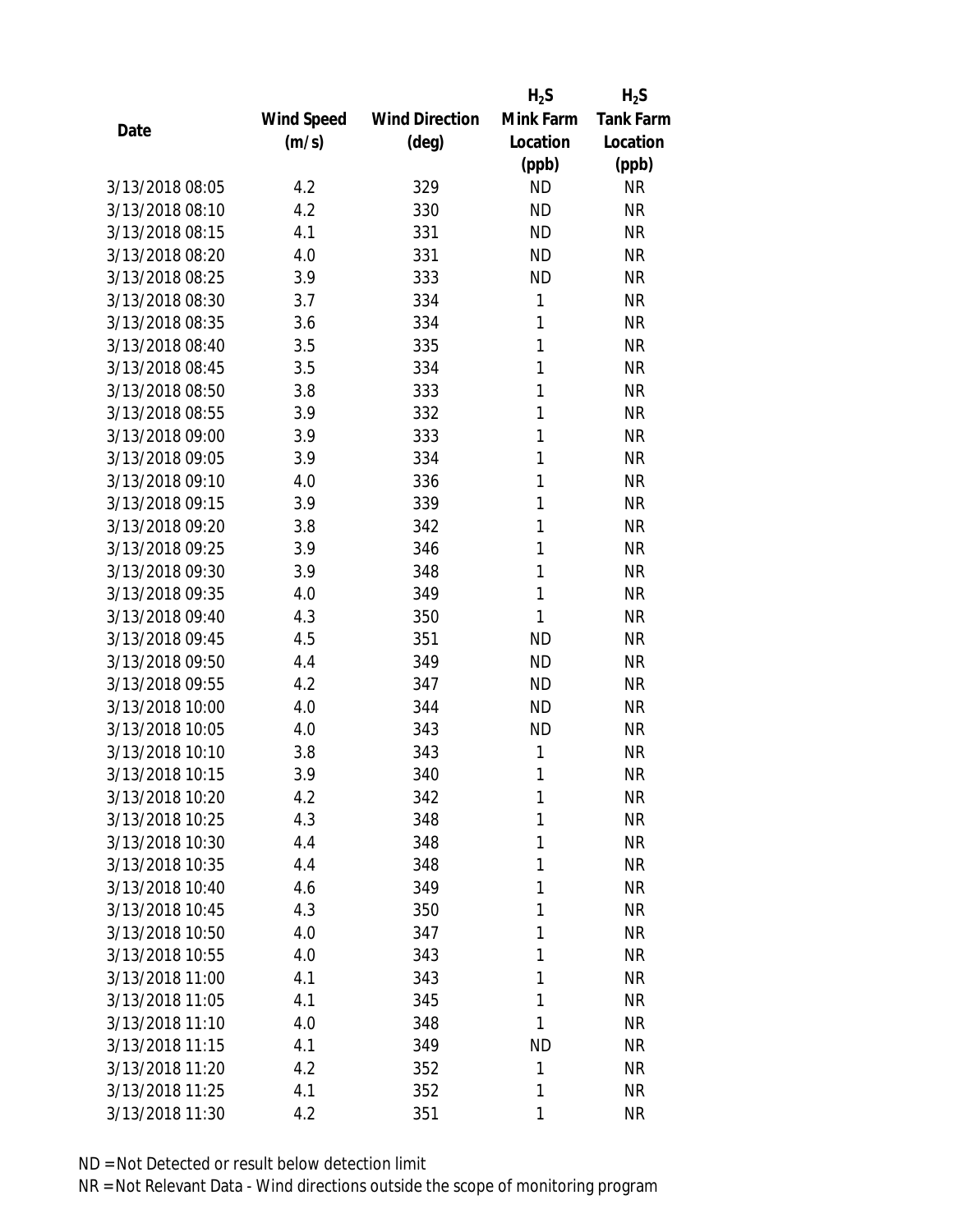|                 |            |                       | $H_2S$    | $H_2S$           |
|-----------------|------------|-----------------------|-----------|------------------|
|                 | Wind Speed | <b>Wind Direction</b> | Mink Farm | <b>Tank Farm</b> |
| Date            | (m/s)      | (deg)                 | Location  | Location         |
|                 |            |                       | (ppb)     | (ppb)            |
| 3/13/2018 11:35 | 4.2        | 351                   | 1         | <b>NR</b>        |
| 3/13/2018 11:40 | 4.2        | 349                   | 1         | <b>NR</b>        |
| 3/13/2018 11:45 | 4.4        | 345                   | 1         | <b>NR</b>        |
| 3/13/2018 11:50 | 4.2        | 344                   | 1         | <b>NR</b>        |
| 3/13/2018 11:55 | 4.4        | 343                   | 1         | <b>NR</b>        |
| 3/13/2018 12:00 | 4.3        | 346                   | 1         | <b>NR</b>        |
| 3/13/2018 12:05 | 4.2        | 348                   | 1         | <b>NR</b>        |
| 3/13/2018 12:10 | 4.1        | 347                   | 1         | <b>NR</b>        |
| 3/13/2018 12:15 | 3.7        | 349                   | 1         | <b>NR</b>        |
| 3/13/2018 12:20 | 3.6        | 349                   | 1         | <b>NR</b>        |
| 3/13/2018 12:25 | 3.7        | 349                   | 1         | <b>NR</b>        |
| 3/13/2018 12:30 | 3.8        | 346                   | 1         | <b>NR</b>        |
| 3/13/2018 12:35 | 3.9        | 343                   | 1         | <b>NR</b>        |
| 3/13/2018 12:40 | 3.9        | 343                   | 1         | <b>NR</b>        |
| 3/13/2018 12:45 | 4.1        | 346                   | 1         | <b>NR</b>        |
| 3/13/2018 12:50 | 4.3        | 350                   | 1         | <b>NR</b>        |
| 3/13/2018 12:55 | 4.1        | 355                   | 1         | <b>NR</b>        |
| 3/13/2018 13:00 | 3.9        | 360                   | 1         | <b>NR</b>        |
| 3/13/2018 13:05 | 3.7        | 360                   | 1         | <b>NR</b>        |
| 3/13/2018 13:10 | 3.6        | 356                   | 1         | <b>NR</b>        |
| 3/13/2018 13:15 | 3.3        | 347                   | 1         | <b>NR</b>        |
| 3/13/2018 13:20 | 3.2        | 338                   | 1         | <b>NR</b>        |
| 3/13/2018 13:25 | 3.1        | 326                   | <b>ND</b> | <b>NR</b>        |
| 3/13/2018 13:30 | 3.3        | 317                   | <b>ND</b> | <b>NR</b>        |
| 3/13/2018 13:35 | 3.5        | 310                   | <b>ND</b> | <b>NR</b>        |
| 3/13/2018 13:40 | 3.7        | 308                   | <b>ND</b> | <b>NR</b>        |
| 3/13/2018 13:45 | 3.8        | 311                   | <b>ND</b> | <b>NR</b>        |
| 3/13/2018 13:50 | 4.0        | 317                   | ND        | <b>NR</b>        |
| 3/13/2018 13:55 | 4.3        | 328                   | <b>ND</b> | <b>NR</b>        |
| 3/13/2018 14:00 | 4.2        | 341                   | ND        | <b>NR</b>        |
| 3/13/2018 14:05 | 4.2        | 355                   | <b>ND</b> | <b>NR</b>        |
| 3/13/2018 14:10 | 4.1        | 6                     | <b>ND</b> | NR               |
| 3/13/2018 14:15 | 4.0        | 11                    | 1         | <b>NR</b>        |
| 3/13/2018 14:20 | 4.1        | 6                     | 1         | <b>NR</b>        |
| 3/13/2018 14:25 | 4.2        | 1                     | 1         | <b>NR</b>        |
| 3/13/2018 14:30 | 4.3        | 354                   | 1         | <b>NR</b>        |
| 3/13/2018 14:35 | 4.1        | 348                   | 1         | <b>NR</b>        |
| 3/13/2018 14:40 | 4.0        | 343                   | 1         | <b>NR</b>        |
| 3/13/2018 14:45 | 4.1        | 346                   | 1         | NR               |
| 3/13/2018 14:50 | 3.8        | 352                   | 1         | <b>NR</b>        |
| 3/13/2018 14:55 | 3.6        | 353                   | 1         | <b>NR</b>        |
| 3/13/2018 15:00 | 3.6        | 356                   | 1         | <b>NR</b>        |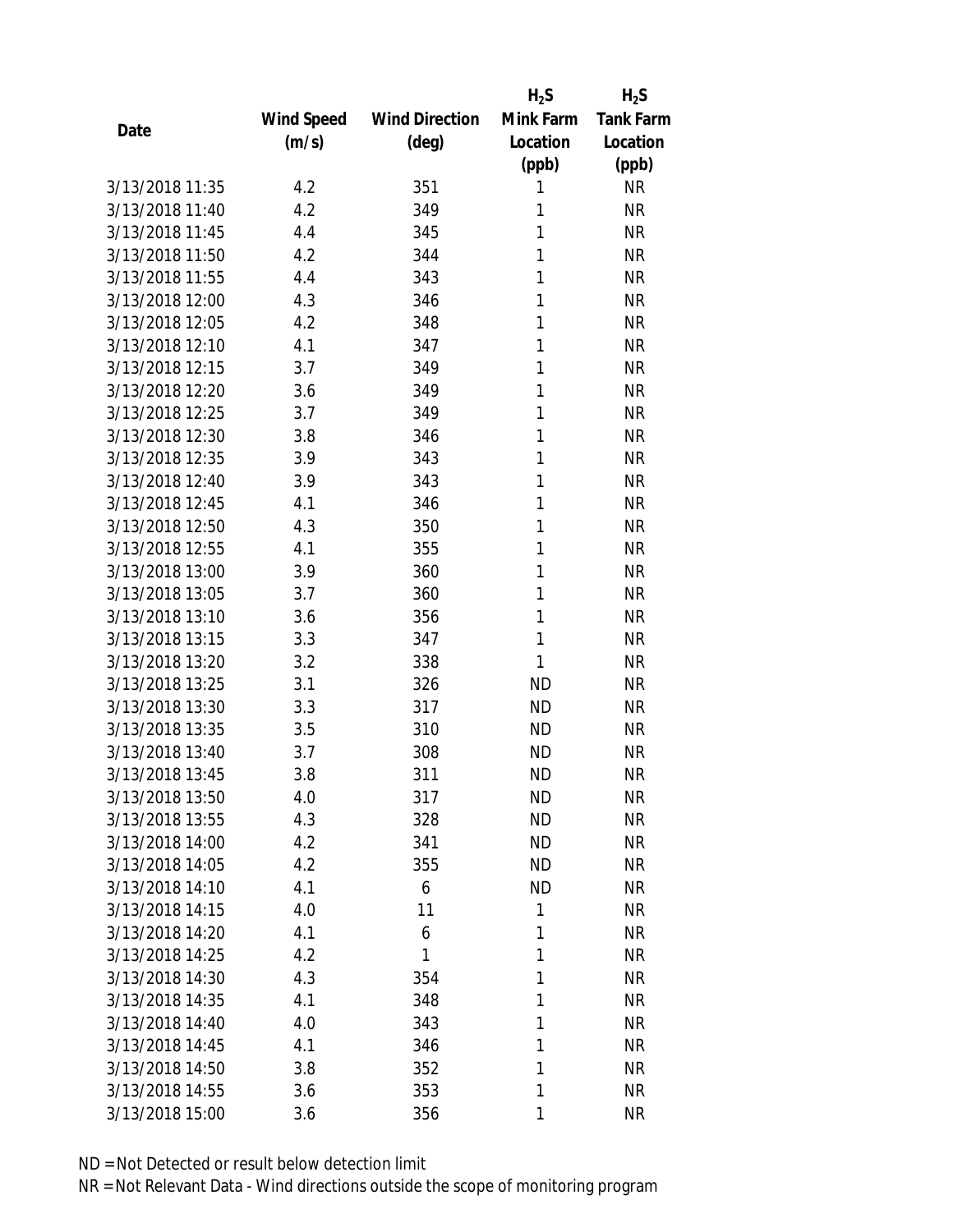|                 |            |                       | $H_2S$    | $H_2S$           |
|-----------------|------------|-----------------------|-----------|------------------|
|                 | Wind Speed | <b>Wind Direction</b> | Mink Farm | <b>Tank Farm</b> |
| Date            | (m/s)      | (deg)                 | Location  | Location         |
|                 |            |                       | (ppb)     | (ppb)            |
| 3/13/2018 15:05 | 3.8        | 358                   | 1         | <b>NR</b>        |
| 3/13/2018 15:10 | 4.0        | $\overline{2}$        | 1         | <b>NR</b>        |
| 3/13/2018 15:15 | 4.2        | $\overline{2}$        | <b>ND</b> | <b>NR</b>        |
| 3/13/2018 15:20 | 4.4        | 6                     | <b>ND</b> | <b>NR</b>        |
| 3/13/2018 15:25 | 4.7        | 14                    | 1         | <b>NR</b>        |
| 3/13/2018 15:30 | 4.9        | 23                    | 1         | <b>NR</b>        |
| 3/13/2018 15:35 | 5.2        | 29                    | 1         | <b>NR</b>        |
| 3/13/2018 15:40 | 5.6        | 31                    | 1         | <b>NR</b>        |
| 3/13/2018 15:45 | 5.8        | 35                    | 1         | <b>NR</b>        |
| 3/13/2018 15:50 | 6.1        | 34                    | 1         | <b>NR</b>        |
| 3/13/2018 15:55 | 6.1        | 31                    | 1         | <b>NR</b>        |
| 3/13/2018 16:00 | 5.7        | 25                    | 1         | <b>NR</b>        |
| 3/13/2018 16:05 | 5.4        | 21                    | 1         | <b>NR</b>        |
| 3/13/2018 16:10 | 4.8        | 19                    | 1         | <b>NR</b>        |
| 3/13/2018 16:15 | 4.4        | 15                    | 1         | <b>NR</b>        |
| 3/13/2018 16:20 | 4.0        | 12                    | <b>ND</b> | <b>NR</b>        |
| 3/13/2018 16:25 | 3.6        | 10                    | <b>ND</b> | <b>NR</b>        |
| 3/13/2018 16:30 | 3.7        | 9                     | <b>ND</b> | <b>NR</b>        |
| 3/13/2018 16:35 | 3.8        | 10                    | <b>ND</b> | <b>NR</b>        |
| 3/13/2018 16:40 | 3.8        | 13                    | <b>ND</b> | <b>NR</b>        |
| 3/13/2018 16:45 | 3.9        | 16                    | <b>ND</b> | <b>NR</b>        |
| 3/13/2018 16:50 | 4.0        | 17                    | 1         | <b>NR</b>        |
| 3/13/2018 16:55 | 4.2        | 17                    | 1         | <b>NR</b>        |
| 3/13/2018 17:00 | 4.2        | 15                    | 1         | <b>NR</b>        |
| 3/13/2018 17:05 | 4.0        | 14                    | 1         | <b>NR</b>        |
| 3/13/2018 17:10 | 4.0        | 11                    | 1         | <b>NR</b>        |
| 3/13/2018 17:15 | 4.1        | 9                     | 1         | <b>NR</b>        |
| 3/13/2018 17:20 | 4.0        | 9                     | 1         | <b>NR</b>        |
| 3/13/2018 17:25 | 3.8        | 9                     | 1         | <b>NR</b>        |
| 3/13/2018 17:30 | 3.8        | 10                    | <b>ND</b> | <b>NR</b>        |
| 3/13/2018 17:35 | 3.9        | 13                    | 1         | <b>NR</b>        |
| 3/13/2018 17:40 | 3.8        | 12                    | 1         | <b>NR</b>        |
| 3/13/2018 17:45 | 3.5        | 9                     | 1         | <b>NR</b>        |
| 3/13/2018 17:50 | 3.3        | 5                     | 1         | <b>NR</b>        |
| 3/13/2018 17:55 | 3.1        | 1                     | 1         | <b>NR</b>        |
| 3/13/2018 18:00 | 2.9        | 358                   | 1         | <b>NR</b>        |
| 3/13/2018 18:05 | 2.9        | 354                   | 1         | <b>NR</b>        |
| 3/13/2018 18:10 | 3.2        | 352                   | 1         | <b>NR</b>        |
| 3/13/2018 18:15 | 3.4        | 352                   | 1         | <b>NR</b>        |
| 3/13/2018 18:20 | 3.5        | 360                   | 1         | <b>NR</b>        |
| 3/13/2018 18:25 | 3.7        | 6                     | 1         | <b>NR</b>        |
| 3/13/2018 18:30 | 3.7        | 14                    | 1         | <b>NR</b>        |
|                 |            |                       |           |                  |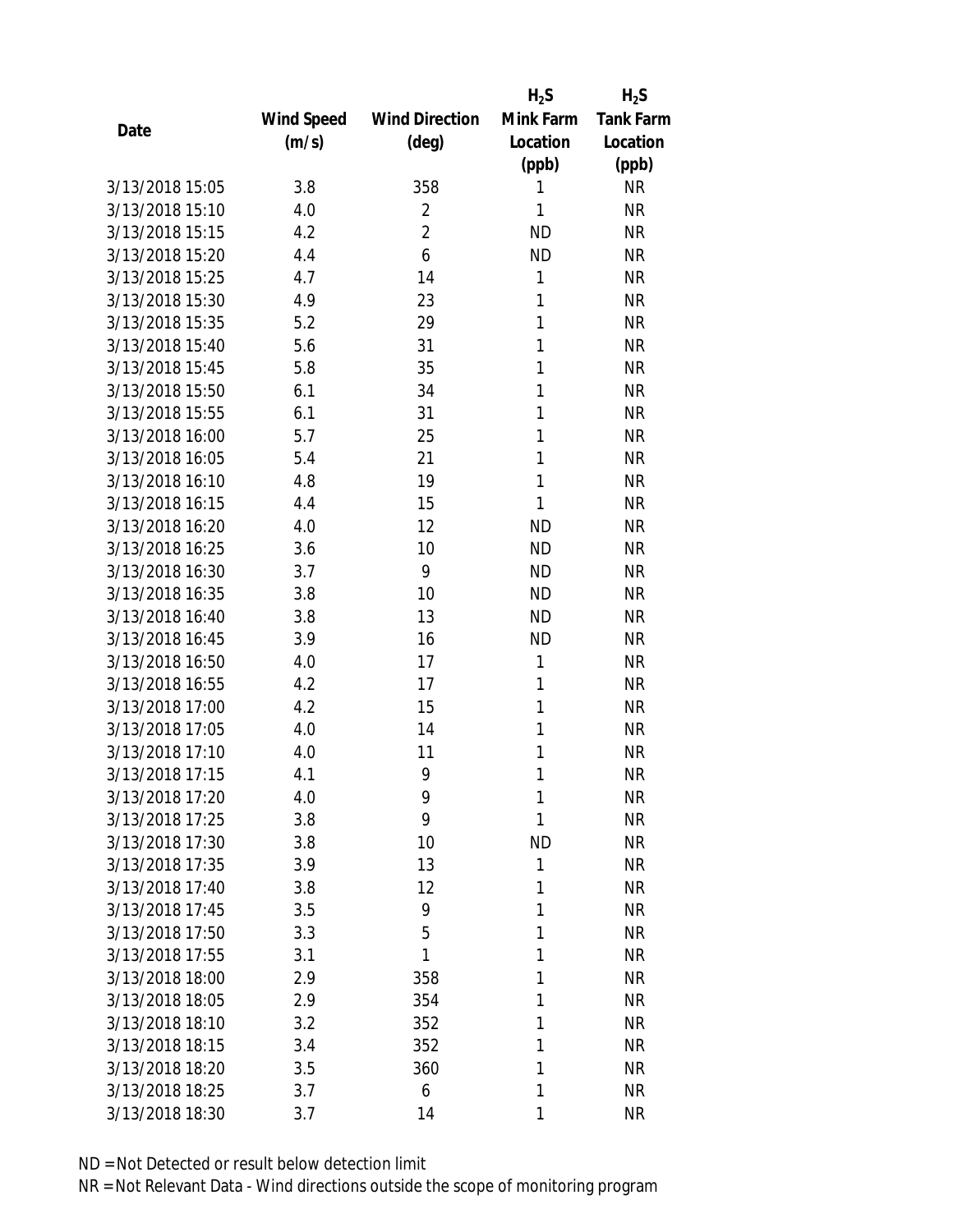|                 |                   |                       | $H_2S$         | $H_2S$           |
|-----------------|-------------------|-----------------------|----------------|------------------|
|                 | <b>Wind Speed</b> | <b>Wind Direction</b> | Mink Farm      | <b>Tank Farm</b> |
| Date            | (m/s)             | $(\text{deg})$        | Location       | Location         |
|                 |                   |                       | (ppb)          | (ppb)            |
| 3/13/2018 18:35 | 3.6               | 23                    | <b>ND</b>      | <b>NR</b>        |
| 3/13/2018 18:40 | 3.5               | 34                    | <b>ND</b>      | <b>NR</b>        |
| 3/13/2018 18:45 | 3.6               | 39                    | <b>ND</b>      | <b>NR</b>        |
| 3/13/2018 18:50 | 3.7               | 40                    | <b>ND</b>      | <b>NR</b>        |
| 3/13/2018 18:55 | 3.8               | 41                    | <b>NR</b>      | <b>NR</b>        |
| 3/13/2018 19:00 | 4.0               | 41                    | <b>NR</b>      | <b>NR</b>        |
| 3/13/2018 19:05 | 4.2               | 38                    | 1              | <b>NR</b>        |
| 3/13/2018 19:10 | 4.3               | 35                    | 1              | <b>NR</b>        |
| 3/13/2018 19:15 | 4.1               | 35                    | 1              | <b>NR</b>        |
| 3/13/2018 19:20 | 4.0               | 34                    | 1              | <b>NR</b>        |
| 3/13/2018 19:25 | 3.8               | 32                    | 1              | <b>NR</b>        |
| 3/13/2018 19:30 | 3.6               | 31                    | 1              | <b>NR</b>        |
| 3/13/2018 19:35 | 3.5               | 30                    | 1              | <b>NR</b>        |
| 3/13/2018 19:40 | 3.4               | 29                    | 1              | <b>NR</b>        |
| 3/13/2018 19:45 | 3.2               | 28                    | 1              | <b>NR</b>        |
| 3/13/2018 19:50 | 3.1               | 25                    | 1              | <b>NR</b>        |
| 3/13/2018 19:55 | 3.0               | 23                    | 1              | <b>NR</b>        |
| 3/13/2018 20:00 | 3.0               | 18                    | <b>ND</b>      | <b>NR</b>        |
| 3/13/2018 20:05 | 3.0               | 13                    | <b>ND</b>      | <b>NR</b>        |
| 3/13/2018 20:10 | 3.1               | $\overline{7}$        | <b>ND</b>      | <b>NR</b>        |
| 3/13/2018 20:15 | 3.3               | $\overline{2}$        | <b>ND</b>      | <b>NR</b>        |
| 3/13/2018 20:20 | 3.4               | 359                   | <b>ND</b>      | <b>NR</b>        |
| 3/13/2018 20:25 | 3.3               | 356                   | <b>ND</b>      | <b>NR</b>        |
| 3/13/2018 20:30 | 3.3               | 355                   | <b>ND</b>      | <b>NR</b>        |
| 3/13/2018 20:35 | 3.2               | 354                   | <b>ND</b>      | <b>NR</b>        |
| 3/13/2018 20:40 | 3.1               | 353                   | <b>ND</b>      | <b>NR</b>        |
| 3/13/2018 20:45 | 3.0               | 352                   | 1              | <b>NR</b>        |
| 3/13/2018 20:50 | 2.8               | 349                   | 1              | <b>NR</b>        |
| 3/13/2018 20:55 | 2.7               | 348                   | 1              | <b>NR</b>        |
| 3/13/2018 21:00 | 2.6               | 346                   | 1              | <b>NR</b>        |
| 3/13/2018 21:05 | 2.6               | 345                   | 1              | <b>NR</b>        |
| 3/13/2018 21:10 | 2.5               | 344                   | 1              | <b>NR</b>        |
| 3/13/2018 21:15 | 2.5               | 344                   | 1              | <b>NR</b>        |
| 3/13/2018 21:20 | 2.5               | 344                   | 1              | <b>NR</b>        |
| 3/13/2018 21:25 | 2.5               | 344                   | 1              | <b>NR</b>        |
| 3/13/2018 21:30 | 2.5               | 345                   | 1              | <b>NR</b>        |
| 3/13/2018 21:35 | 2.6               | 345                   | 1              | <b>NR</b>        |
| 3/13/2018 21:40 | 2.5               | 345                   | 1              | <b>NR</b>        |
| 3/13/2018 21:45 | 2.4               | 345                   | 1              | <b>NR</b>        |
| 3/13/2018 21:50 | 2.4               | 344                   | 1              | <b>NR</b>        |
| 3/13/2018 21:55 | 2.4               | 345                   | $\overline{2}$ | <b>NR</b>        |
| 3/13/2018 22:00 | 2.3               | 344                   | $\overline{2}$ | <b>NR</b>        |
|                 |                   |                       |                |                  |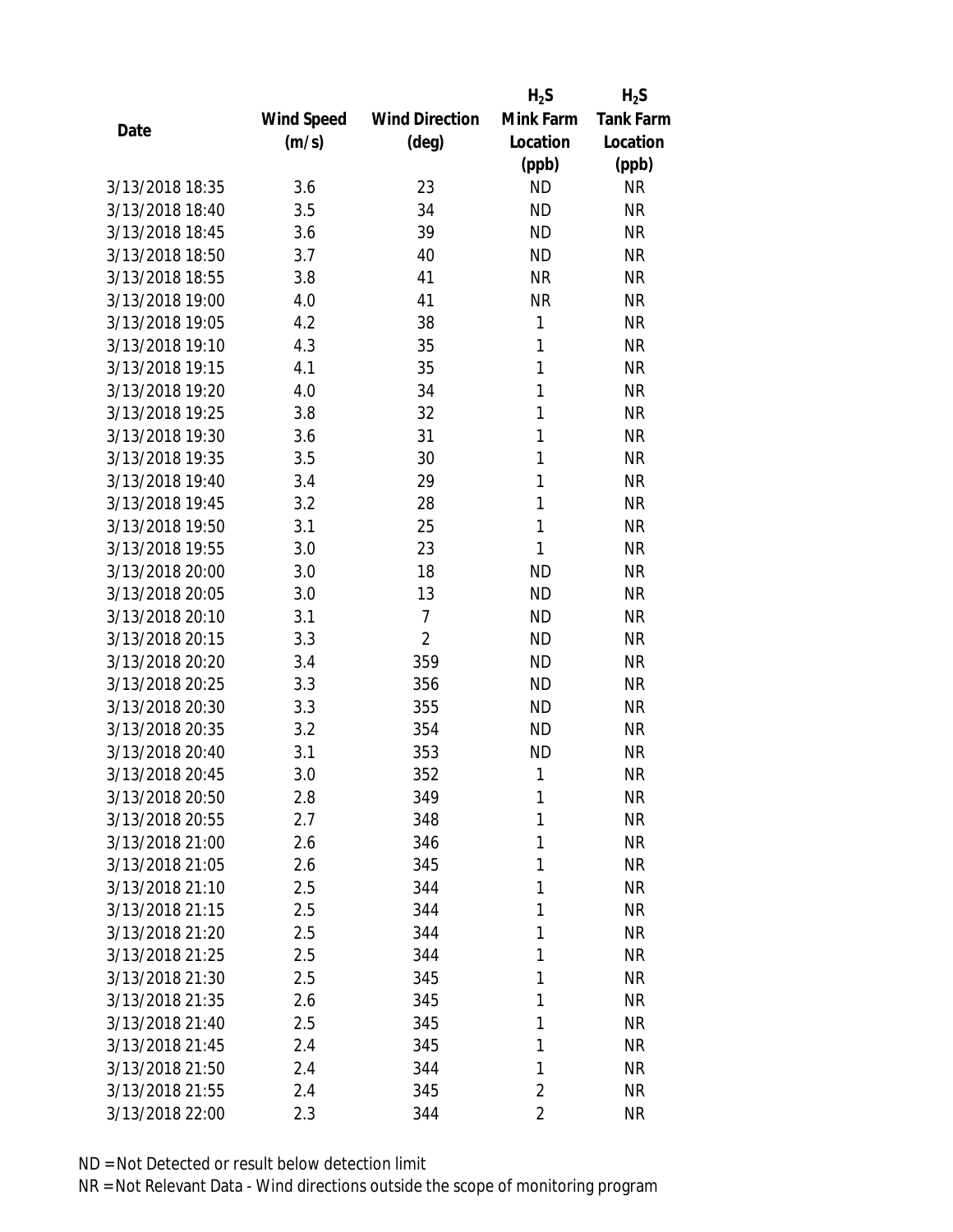|                 |                   |                       | $H_2S$         | $H_2S$           |
|-----------------|-------------------|-----------------------|----------------|------------------|
|                 | <b>Wind Speed</b> | <b>Wind Direction</b> | Mink Farm      | <b>Tank Farm</b> |
| Date            | (m/s)             | (deg)                 | Location       | Location         |
|                 |                   |                       | (ppb)          | (ppb)            |
| 3/13/2018 22:05 | 2.3               | 344                   | 1              | <b>NR</b>        |
| 3/13/2018 22:10 | 2.4               | 343                   | 1              | <b>NR</b>        |
| 3/13/2018 22:15 | 2.4               | 343                   | 1              | <b>NR</b>        |
| 3/13/2018 22:20 | 2.4               | 342                   | 1              | <b>NR</b>        |
| 3/13/2018 22:25 | 2.4               | 342                   | 1              | <b>NR</b>        |
| 3/13/2018 22:30 | 2.4               | 343                   | 1              | <b>NR</b>        |
| 3/13/2018 22:35 | 2.4               | 343                   | 1              | <b>NR</b>        |
| 3/13/2018 22:40 | 2.3               | 344                   | 1              | <b>NR</b>        |
| 3/13/2018 22:45 | 2.3               | 343                   | 1              | <b>NR</b>        |
| 3/13/2018 22:50 | 2.2               | 343                   | 1              | <b>NR</b>        |
| 3/13/2018 22:55 | 2.2               | 342                   | $\overline{2}$ | <b>NR</b>        |
| 3/13/2018 23:00 | 2.2               | 341                   | 1              | <b>NR</b>        |
| 3/13/2018 23:05 | 2.2               | 339                   | 1              | <b>NR</b>        |
| 3/13/2018 23:10 | 2.2               | 337                   | 1              | <b>NR</b>        |
| 3/13/2018 23:15 | 2.3               | 336                   | 1              | <b>NR</b>        |
| 3/13/2018 23:20 | 2.4               | 335                   | 1              | <b>NR</b>        |
| 3/13/2018 23:25 | 2.5               | 334                   | 1              | <b>NR</b>        |
| 3/13/2018 23:30 | 2.7               | 333                   | 1              | <b>NR</b>        |
| 3/13/2018 23:35 | 2.8               | 333                   | 1              | <b>NR</b>        |
| 3/13/2018 23:40 | 3.0               | 333                   | 1              | <b>NR</b>        |
| 3/13/2018 23:45 | 3.1               | 333                   | 1              | <b>NR</b>        |
| 3/13/2018 23:50 | 3.1               | 333                   | 1              | <b>NR</b>        |
| 3/13/2018 23:55 | 3.1               | 334                   | 1              | <b>NR</b>        |
| 3/13/2018 24:00 | 3.1               | 334                   | 1              | <b>NR</b>        |
| 3/14/2018 00:05 | 3.0               | 334                   | 1              | <b>NR</b>        |
| 3/14/2018 00:10 | 2.9               | 333                   | 1              | <b>NR</b>        |
| 3/14/2018 00:15 | 2.8               | 331                   | 1              | <b>NR</b>        |
| 3/14/2018 00:20 | 2.7               | 329                   | 1              | <b>NR</b>        |
| 3/14/2018 00:25 | 2.7               | 327                   | 1              | <b>NR</b>        |
| 3/14/2018 00:30 | 2.6               | 323                   | 1              | <b>NR</b>        |
| 3/14/2018 00:35 | 2.7               | 319                   | 1              | <b>NR</b>        |
| 3/14/2018 00:40 | 2.8               | 318                   | 1              | <b>NR</b>        |
| 3/14/2018 00:45 | 2.8               | 315                   | 1              | <b>NR</b>        |
| 3/14/2018 00:50 | 2.6               | 313                   | 1              | <b>NR</b>        |
| 3/14/2018 00:55 | 2.4               | 310                   | 1              | <b>NR</b>        |
| 3/14/2018 01:00 | 2.2               | 308                   | <b>ND</b>      | <b>NR</b>        |
| 3/14/2018 01:05 | 2.0               | 306                   | <b>ND</b>      | <b>NR</b>        |
| 3/14/2018 01:10 | 1.7               | 304                   | <b>ND</b>      | <b>NR</b>        |
| 3/14/2018 01:15 | 1.7               | 302                   | 1              | <b>NR</b>        |
| 3/14/2018 01:20 | 1.7               |                       | 1              | <b>NR</b>        |
|                 |                   | 298                   |                |                  |
| 3/14/2018 01:25 | 1.9               | 295                   | 1              | <b>NR</b>        |
| 3/14/2018 01:30 | 2.0               | 293                   | 1              | <b>NR</b>        |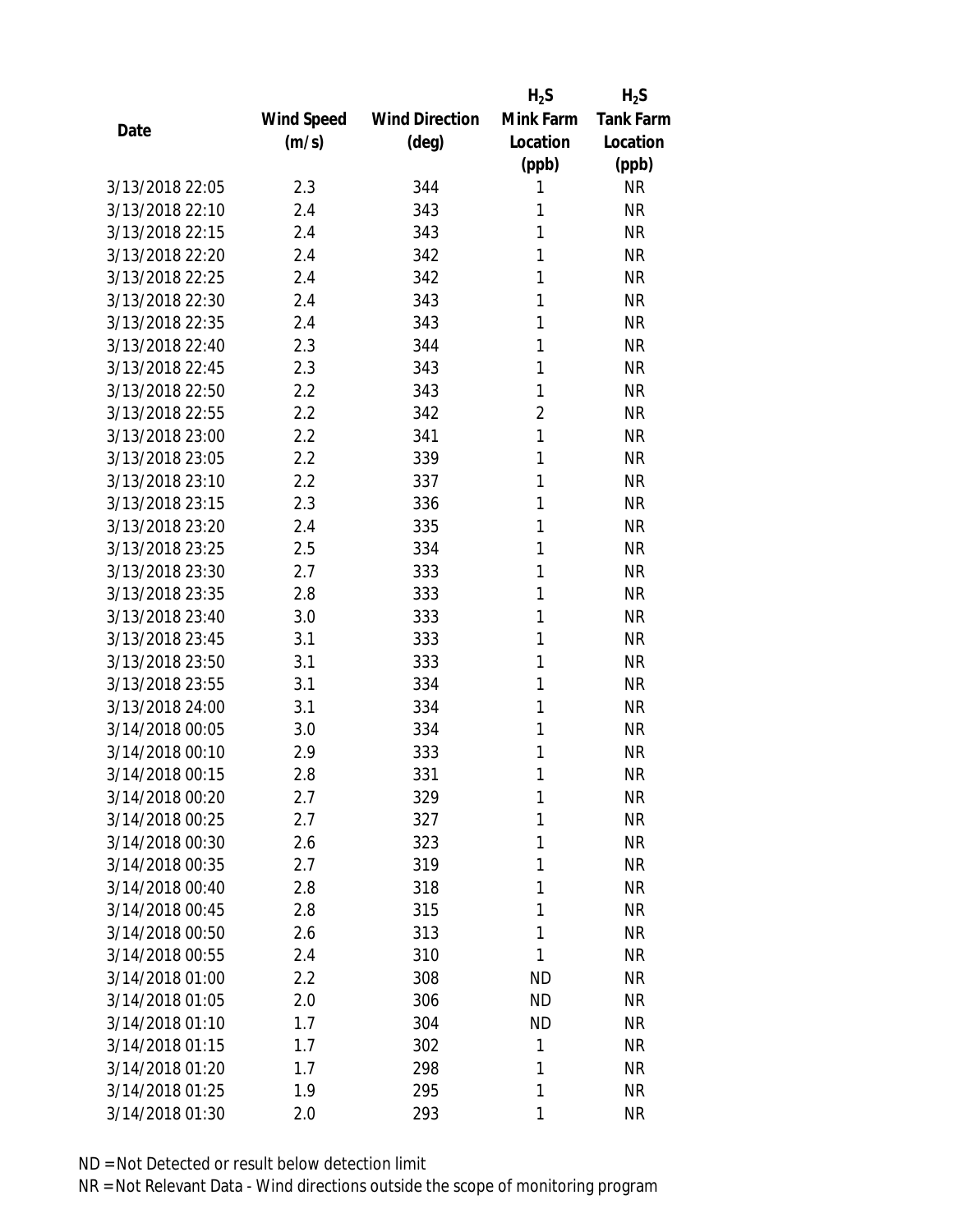|                 |            |                       | $H_2S$         | $H_2S$           |
|-----------------|------------|-----------------------|----------------|------------------|
|                 | Wind Speed | <b>Wind Direction</b> | Mink Farm      | <b>Tank Farm</b> |
| Date            | (m/s)      | $(\text{deg})$        | Location       | Location         |
|                 |            |                       | (ppb)          | (ppb)            |
| 3/14/2018 01:35 | 2.1        | 290                   | 1              | <b>NR</b>        |
| 3/14/2018 01:40 | 2.3        | 286                   | 1              | <b>NR</b>        |
| 3/14/2018 01:45 | 2.4        | 283                   | 1              | <b>NR</b>        |
| 3/14/2018 01:50 | 2.5        | 281                   | $\overline{2}$ | <b>NR</b>        |
| 3/14/2018 01:55 | 2.5        | 280                   | $\overline{2}$ | <b>NR</b>        |
| 3/14/2018 02:00 | 2.5        | 279                   | $\overline{2}$ | <b>NR</b>        |
| 3/14/2018 02:05 | 2.5        | 278                   | $\overline{2}$ | <b>NR</b>        |
| 3/14/2018 02:10 | 2.4        | 280                   | 1              | <b>NR</b>        |
| 3/14/2018 02:15 | 2.5        | 283                   | 1              | <b>NR</b>        |
| 3/14/2018 02:20 | 2.4        | 284                   | 1              | <b>NR</b>        |
| 3/14/2018 02:25 | 2.3        | 286                   | 1              | <b>NR</b>        |
| 3/14/2018 02:30 | 2.3        | 288                   | <b>ND</b>      | <b>NR</b>        |
| 3/14/2018 02:35 | 2.3        | 290                   | <b>ND</b>      | <b>NR</b>        |
| 3/14/2018 02:40 | 2.3        | 289                   | <b>ND</b>      | <b>NR</b>        |
| 3/14/2018 02:45 | 2.3        | 287                   | 1              | <b>NR</b>        |
| 3/14/2018 02:50 | 2.3        | 286                   | 1              | <b>NR</b>        |
| 3/14/2018 02:55 | 2.4        | 283                   | 1              | <b>NR</b>        |
| 3/14/2018 03:00 | 2.3        | 281                   | 1              | <b>NR</b>        |
| 3/14/2018 03:05 | 2.3        | 279                   | 1              | <b>NR</b>        |
| 3/14/2018 03:10 | 2.4        | 279                   | 1              | <b>NR</b>        |
| 3/14/2018 03:15 | 2.4        | 281                   | 1              | <b>NR</b>        |
| 3/14/2018 03:20 | 2.4        | 284                   | 1              | <b>NR</b>        |
| 3/14/2018 03:25 | 2.4        | 286                   | 1              | <b>NR</b>        |
| 3/14/2018 03:30 | 2.4        | 288                   | 1              | <b>NR</b>        |
| 3/14/2018 03:35 | 2.5        | 291                   | 1              | <b>NR</b>        |
| 3/14/2018 03:40 | 2.5        | 293                   | 1              | <b>NR</b>        |
| 3/14/2018 03:45 | 2.4        | 292                   | 1              | <b>NR</b>        |
| 3/14/2018 03:50 | 2.4        | 291                   | 1              | <b>NR</b>        |
| 3/14/2018 03:55 | 2.4        | 291                   | 1              | <b>NR</b>        |
| 3/14/2018 04:00 | 2.4        | 291                   | 1              | <b>NR</b>        |
| 3/14/2018 04:05 | 2.4        | 291                   | 1              | <b>NR</b>        |
| 3/14/2018 04:10 | 2.4        | 291                   | 1              | <b>NR</b>        |
| 3/14/2018 04:15 | 2.4        | 291                   | 1              | <b>NR</b>        |
| 3/14/2018 04:20 | 2.4        | 290                   | $\overline{2}$ | <b>NR</b>        |
| 3/14/2018 04:25 | 2.4        | 289                   | 3              | <b>NR</b>        |
| 3/14/2018 04:30 | 2.4        | 287                   | 4              | <b>NR</b>        |
| 3/14/2018 04:35 | 2.4        | 284                   | 4              | <b>NR</b>        |
| 3/14/2018 04:40 | 2.3        | 281                   | 4              | <b>NR</b>        |
| 3/14/2018 04:45 | 2.3        | 281                   | 4              | <b>NR</b>        |
| 3/14/2018 04:50 | 2.3        | 280                   | 3              | <b>NR</b>        |
| 3/14/2018 04:55 | 2.2        | 277                   | 3              | <b>NR</b>        |
| 3/14/2018 05:00 | 2.2        | 275                   | 3              | $\overline{2}$   |
|                 |            |                       |                |                  |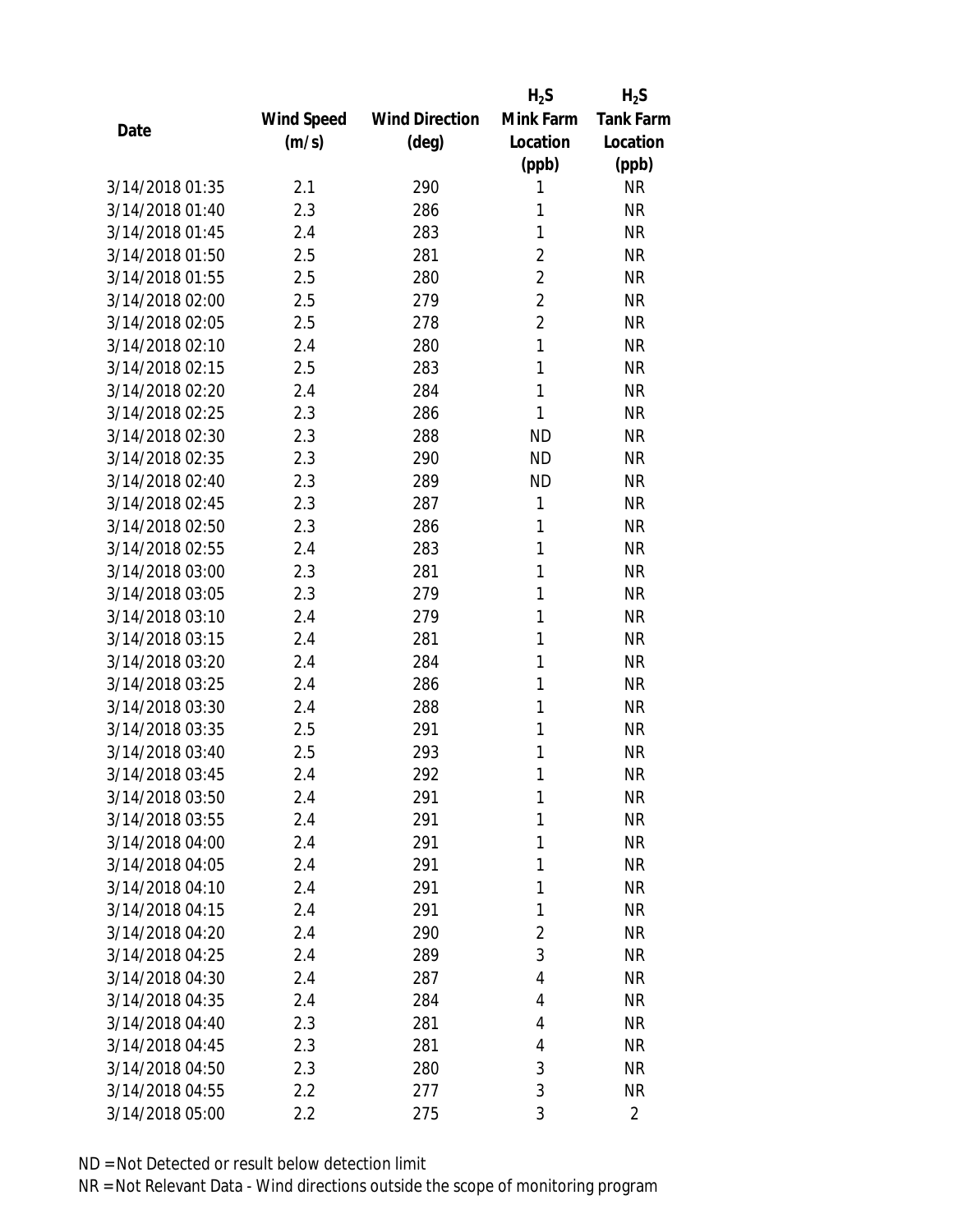|                 |            |                       | $H_2S$         | $H_2S$           |
|-----------------|------------|-----------------------|----------------|------------------|
|                 | Wind Speed | <b>Wind Direction</b> | Mink Farm      | <b>Tank Farm</b> |
| Date            | (m/s)      | (deg)                 | Location       | Location         |
|                 |            |                       | (ppb)          | (ppb)            |
| 3/14/2018 05:05 | 2.2        | 274                   | 3              | 2                |
| 3/14/2018 05:10 | 2.2        | 272                   | 4              | $\overline{2}$   |
| 3/14/2018 05:15 | 2.3        | 269                   | 4              | $\overline{2}$   |
| 3/14/2018 05:20 | 2.3        | 268                   | 4              | 1                |
| 3/14/2018 05:25 | 2.3        | 269                   | 5              | 1                |
| 3/14/2018 05:30 | 2.4        | 269                   | 5              | 1                |
| 3/14/2018 05:35 | 2.5        | 271                   | 4              | 1                |
| 3/14/2018 05:40 | 2.6        | 274                   | 4              | 1                |
| 3/14/2018 05:45 | 2.7        | 276                   | 3              | <b>NR</b>        |
| 3/14/2018 05:50 | 2.8        | 277                   | 3              | <b>NR</b>        |
| 3/14/2018 05:55 | 2.8        | 275                   | $\overline{2}$ | 1                |
| 3/14/2018 06:00 | 2.8        | 273                   | 2              | 1                |
| 3/14/2018 06:05 | 2.8        | 270                   | $\overline{2}$ | 1                |
| 3/14/2018 06:10 | 2.7        | 268                   | 2              | $\overline{2}$   |
| 3/14/2018 06:15 | 2.6        | 266                   | $\overline{2}$ | $\overline{2}$   |
| 3/14/2018 06:20 | 2.5        | 265                   | 3              | $\overline{2}$   |
| 3/14/2018 06:25 | 2.5        | 265                   | 4              | $\overline{2}$   |
| 3/14/2018 06:30 | 2.5        | 266                   | 4              | $\overline{2}$   |
| 3/14/2018 06:35 | 2.5        | 267                   | 4              | $\overline{2}$   |
| 3/14/2018 06:40 | 2.4        | 267                   | 4              | 1                |
| 3/14/2018 06:45 | 2.4        | 266                   | 4              | 1                |
| 3/14/2018 06:50 | 2.4        | 266                   | 4              | 1                |
| 3/14/2018 06:55 | 2.4        | 265                   | 3              | 1                |
| 3/14/2018 07:00 | 2.4        | 264                   | 3              | 1                |
| 3/14/2018 07:05 | 2.4        | 263                   | 2              | 1                |
| 3/14/2018 07:10 | 2.4        | 262                   | 2              | 1                |
| 3/14/2018 07:15 | 2.5        | 263                   | $\overline{2}$ | 1                |
| 3/14/2018 07:20 | 2.5        | 263                   | 2              | 1                |
| 3/14/2018 07:25 | 2.6        | 263                   | 2              | 1                |
| 3/14/2018 07:30 | 2.8        | 263                   | $\overline{2}$ | 1                |
| 3/14/2018 07:35 | 2.8        | 263                   | 1              | 1                |
| 3/14/2018 07:40 | 2.9        | 263                   | 1              | 1                |
| 3/14/2018 07:45 | 2.8        | 263                   | 1              | 1                |
| 3/14/2018 07:50 | 2.8        | 263                   | 1              | 1                |
| 3/14/2018 07:55 | 2.8        | 263                   | 2              | 1                |
| 3/14/2018 08:00 | 2.6        | 264                   | 3              | 1                |
| 3/14/2018 08:05 | 2.6        | 264                   | 4              | 1                |
| 3/14/2018 08:10 | 2.7        | 264                   | 4              | 1                |
| 3/14/2018 08:15 | 2.7        | 264                   | 4              | 2                |
| 3/14/2018 08:20 | 2.8        | 264                   | 5              | 2                |
| 3/14/2018 08:25 | 2.8        | 264                   | 4              | $\overline{2}$   |
| 3/14/2018 08:30 | 2.8        | 261                   | 4              | 2                |
|                 |            |                       |                |                  |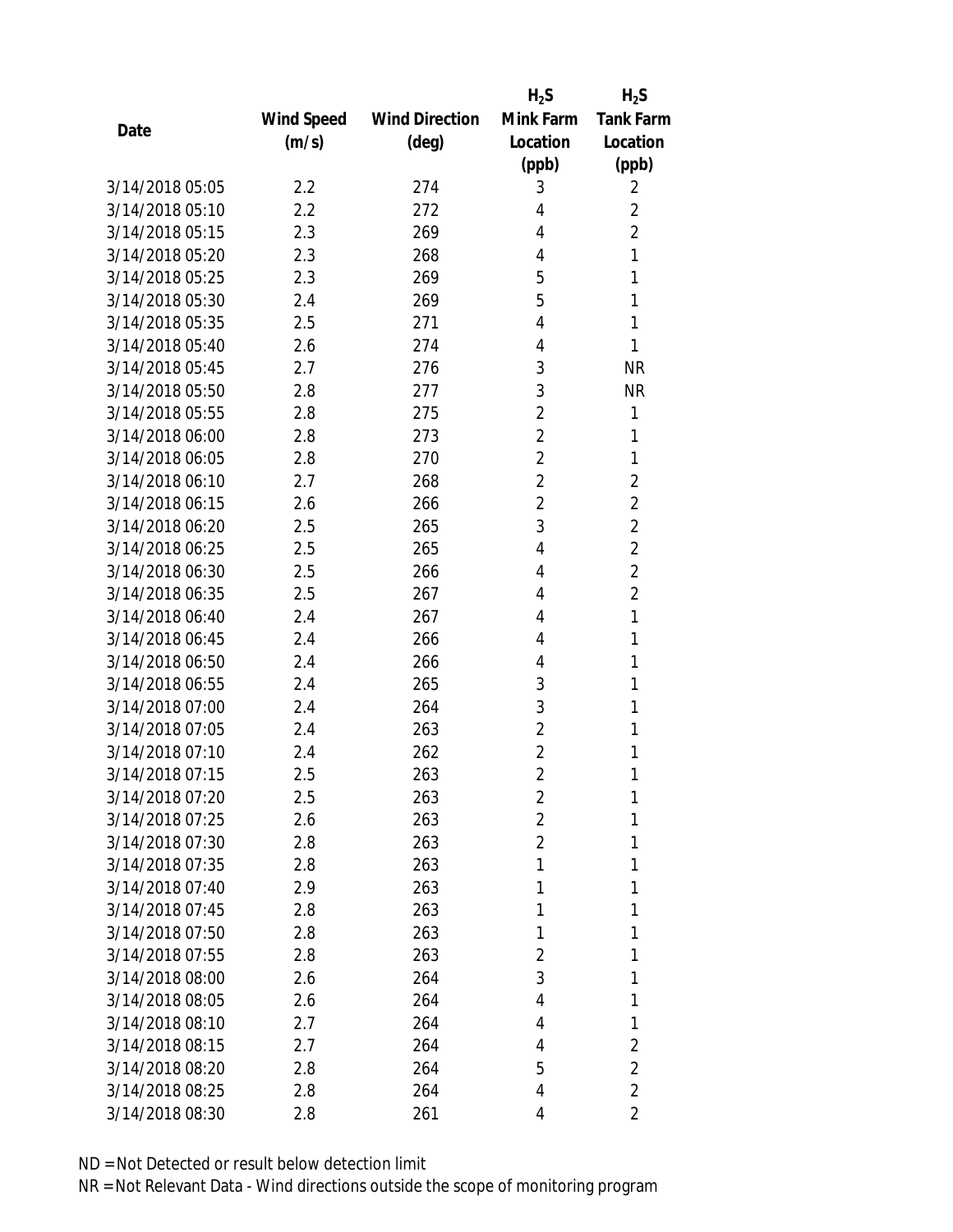|                 |            |                       | $H_2S$         | $H_2S$           |
|-----------------|------------|-----------------------|----------------|------------------|
|                 | Wind Speed | <b>Wind Direction</b> | Mink Farm      | <b>Tank Farm</b> |
| Date            | (m/s)      | $(\text{deg})$        | Location       | Location         |
|                 |            |                       | (ppb)          | (ppb)            |
| 3/14/2018 08:35 | 2.9        | 259                   | 3              | 2                |
| 3/14/2018 08:40 | 2.8        | 258                   | 2              | $\overline{2}$   |
| 3/14/2018 08:45 | 2.8        | 259                   | $\overline{2}$ | $\overline{2}$   |
| 3/14/2018 08:50 | 2.8        | 259                   | 1              | 1                |
| 3/14/2018 08:55 | 2.9        | 260                   | 1              | $\overline{2}$   |
| 3/14/2018 09:00 | 2.9        | 264                   | 1              | $\overline{2}$   |
| 3/14/2018 09:05 | 2.9        | 266                   | 1              | 1                |
| 3/14/2018 09:10 | 3.0        | 266                   | 1              | 1                |
| 3/14/2018 09:15 | 3.0        | 266                   | ND             | 1                |
| 3/14/2018 09:20 | 3.0        | 264                   | 1              | 1                |
| 3/14/2018 09:25 | 2.9        | 263                   | 1              | 1                |
| 3/14/2018 09:30 | 3.0        | 262                   | 1              | 1                |
| 3/14/2018 09:35 | 2.9        | 261                   | 1              | 1                |
| 3/14/2018 09:40 | 3.0        | 263                   | 1              | 1                |
| 3/14/2018 09:45 | 3.1        | 265                   | 1              | 1                |
| 3/14/2018 09:50 | 3.1        | 266                   | 1              | 1                |
| 3/14/2018 09:55 | 3.1        | 267                   | 1              | 1                |
| 3/14/2018 10:00 | 3.1        | 269                   | 1              | 1                |
| 3/14/2018 10:05 | 3.2        | 271                   | 1              | 1                |
| 3/14/2018 10:10 | 3.3        | 270                   | 1              | 1                |
| 3/14/2018 10:15 | 3.5        | 272                   | 1              | 1                |
| 3/14/2018 10:20 | 3.6        | 274                   | 1              | 1                |
| 3/14/2018 10:25 | 3.6        | 272                   | 1              | 1                |
| 3/14/2018 10:30 | 3.7        | 271                   | 2              | 1                |
| 3/14/2018 10:35 | 3.9        | 271                   | $\overline{2}$ | 1                |
| 3/14/2018 10:40 | 3.9        | 273                   | 1              | 1                |
| 3/14/2018 10:45 | 4.1        | 270                   | $\overline{2}$ | 1                |
| 3/14/2018 10:50 | 4.3        | 271                   | 2              | 1                |
| 3/14/2018 10:55 | 4.4        | 273                   | 2              | 1                |
| 3/14/2018 11:00 | 4.5        | 275                   | 2              | 1                |
| 3/14/2018 11:05 | 4.4        | 274                   | $\overline{2}$ | 1                |
| 3/14/2018 11:10 | 4.4        | 272                   | $\overline{2}$ | 1                |
| 3/14/2018 11:15 | 4.5        | 274                   | 1              | 1                |
| 3/14/2018 11:20 | 4.5        | 270                   | 1              | 1                |
| 3/14/2018 11:25 | 4.7        | 269                   | 1              | 1                |
| 3/14/2018 11:30 | 4.7        | 265                   | 1              | 1                |
| 3/14/2018 11:35 | 4.8        | 268                   | 1              | 1                |
| 3/14/2018 11:40 | 4.7        | 267                   | 1              | 1                |
| 3/14/2018 11:45 | 4.8        | 263                   | 1              | 1                |
| 3/14/2018 11:50 | 4.8        | 265                   | 1              | 1                |
| 3/14/2018 11:55 | 4.9        | 263                   | 1              | 1                |
| 3/14/2018 12:00 | 5.0        | 262                   | 1              | 1                |
|                 |            |                       |                |                  |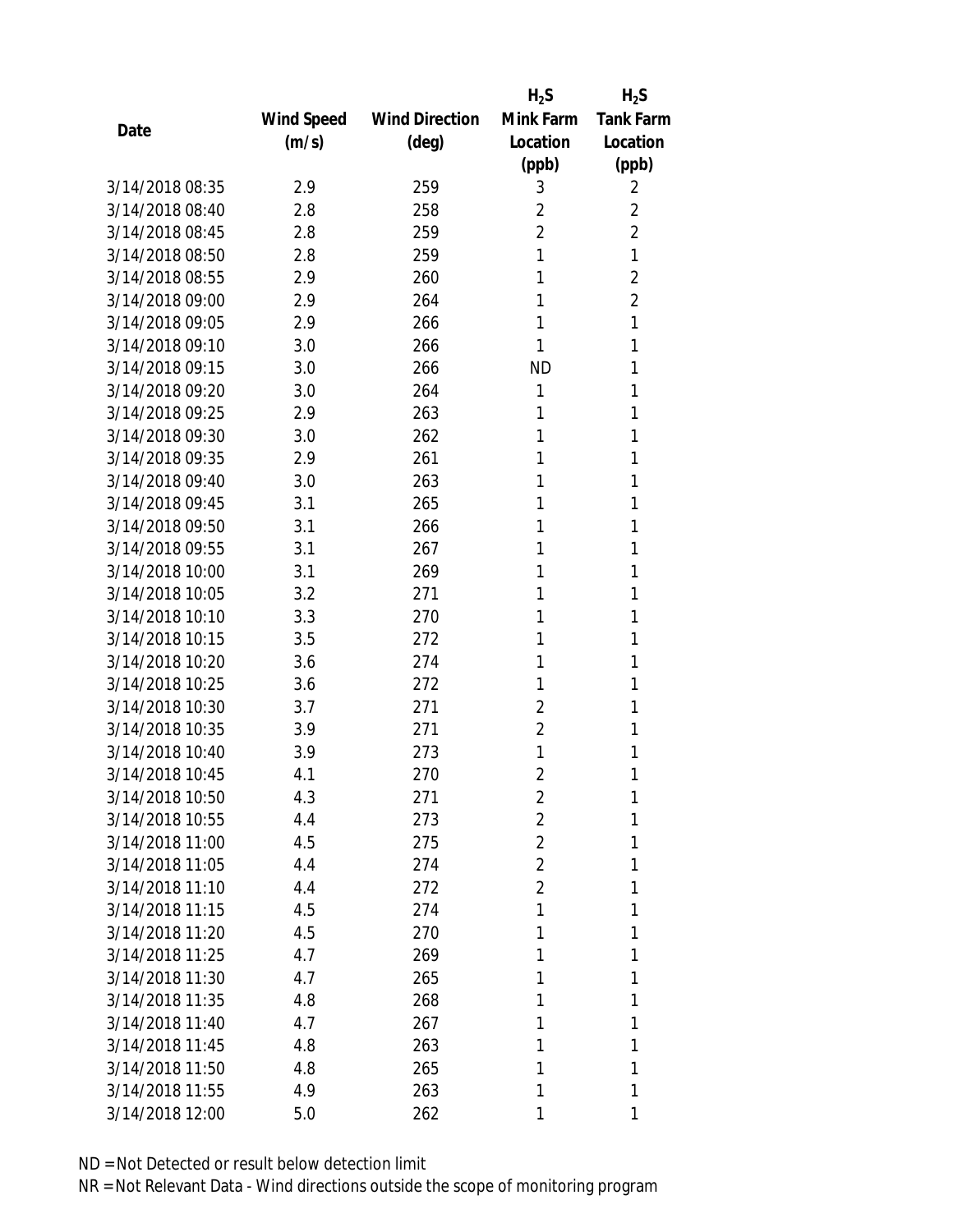|                 |                   |                       | $H_2S$    | $H_2S$           |
|-----------------|-------------------|-----------------------|-----------|------------------|
|                 | <b>Wind Speed</b> | <b>Wind Direction</b> | Mink Farm | <b>Tank Farm</b> |
| Date            | (m/s)             | (deg)                 | Location  | Location         |
|                 |                   |                       | (ppb)     | (ppb)            |
| 3/14/2018 12:05 | 5.2               | 259                   | 1         | 1                |
| 3/14/2018 12:10 | 5.2               | 257                   | 1         | 1                |
| 3/14/2018 12:15 | 5.3               | 258                   | 1         | 1                |
| 3/14/2018 12:20 | 5.5               | 256                   | 1         | 1                |
| 3/14/2018 12:25 | 5.5               | 255                   | 1         | 1                |
| 3/14/2018 12:30 | 5.5               | 255                   | ND        | 1                |
| 3/14/2018 12:35 | 5.7               | 254                   | <b>ND</b> | 1                |
| 3/14/2018 12:40 | 5.8               | 252                   | <b>ND</b> | 1                |
| 3/14/2018 12:45 | 5.7               | 252                   | <b>ND</b> | 1                |
| 3/14/2018 12:50 | 5.6               | 252                   | <b>ND</b> | 1                |
| 3/14/2018 12:55 | 5.5               | 251                   | <b>ND</b> | 1                |
| 3/14/2018 13:00 | 5.2               | 252                   | <b>ND</b> | 1                |
| 3/14/2018 13:05 | 5.0               | 252                   | <b>ND</b> | 1                |
| 3/14/2018 13:10 | 4.9               | 252                   | <b>ND</b> | 1                |
| 3/14/2018 13:15 | 4.8               | 249                   | <b>ND</b> | 1                |
| 3/14/2018 13:20 | 4.7               | 249                   | <b>ND</b> | 1                |
| 3/14/2018 13:25 | 4.7               | 247                   | <b>ND</b> | 1                |
| 3/14/2018 13:30 | 5.0               | 242                   | 1         | 1                |
| 3/14/2018 13:35 | 5.0               | 241                   | <b>ND</b> | $\overline{2}$   |
| 3/14/2018 13:40 | 5.3               | 241                   | <b>ND</b> | $\overline{2}$   |
| 3/14/2018 13:45 | 5.6               | 242                   | <b>ND</b> | 1                |
| 3/14/2018 13:50 | 5.6               | 242                   | <b>ND</b> | 1                |
| 3/14/2018 13:55 | 5.8               | 247                   | <b>ND</b> | 1                |
| 3/14/2018 14:00 | 5.9               | 252                   | <b>ND</b> | 1                |
| 3/14/2018 14:05 | 5.9               | 253                   | 1         | 1                |
| 3/14/2018 14:10 | 5.7               | 254                   | 1         | 1                |
| 3/14/2018 14:15 | 5.6               | 259                   | 1         | 1                |
| 3/14/2018 14:20 | 5.8               | 256                   | 1         | 1                |
| 3/14/2018 14:25 | 5.6               | 253                   | 1         | 1                |
| 3/14/2018 14:30 | 5.5               | 250                   | 1         | 1                |
| 3/14/2018 14:35 | 5.5               | 244                   | <b>ND</b> | 1                |
| 3/14/2018 14:40 | 5.7               | 238                   | ND        | 1                |
| 3/14/2018 14:45 | 5.6               | 230                   | ND        | 1                |
| 3/14/2018 14:50 | 5.8               | 226                   | <b>NR</b> | ND               |
| 3/14/2018 14:55 | 5.9               | 224                   | NR        | ND               |
| 3/14/2018 15:00 | 6.3               | 222                   | <b>NR</b> | 1                |
| 3/14/2018 15:05 | 6.4               | 221                   | ΝR        | 1                |
| 3/14/2018 15:10 | 6.3               | 222                   | ΝR        | <b>ND</b>        |
| 3/14/2018 15:15 | 6.5               | 222                   | NR        | 1                |
| 3/14/2018 15:20 | 6.4               | 223                   | ΝR        | 1                |
| 3/14/2018 15:25 | 6.3               | 224                   | <b>NR</b> | 1                |
| 3/14/2018 15:30 | 6.2               | 228                   | <b>NR</b> | 1                |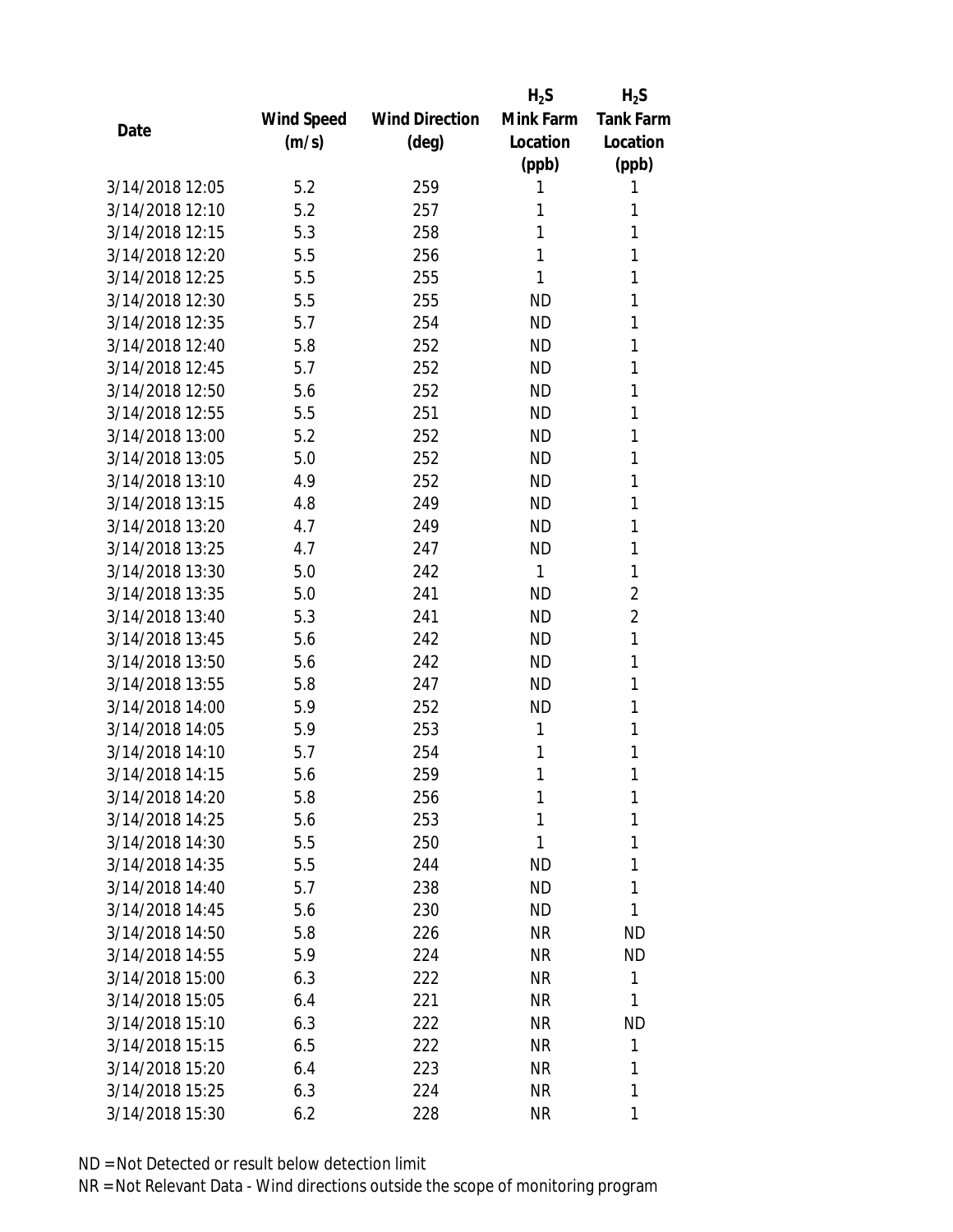|                 |            |                       | $H_2S$    | $H_2S$           |
|-----------------|------------|-----------------------|-----------|------------------|
|                 | Wind Speed | <b>Wind Direction</b> | Mink Farm | <b>Tank Farm</b> |
| Date            | (m/s)      | $(\text{deg})$        | Location  | Location         |
|                 |            |                       | (ppb)     | (ppb)            |
| 3/14/2018 15:35 | 6.1        | 234                   | <b>ND</b> | 1                |
| 3/14/2018 15:40 | 6.1        | 236                   | <b>ND</b> | 1                |
| 3/14/2018 15:45 | 6.1        | 242                   | 1         | 1                |
| 3/14/2018 15:50 | 5.9        | 248                   | 1         | 1                |
| 3/14/2018 15:55 | 6.1        | 247                   | 1         | 1                |
| 3/14/2018 16:00 | 6.3        | 247                   | 1         | 1                |
| 3/14/2018 16:05 | 6.5        | 247                   | 1         | 1                |
| 3/14/2018 16:10 | 6.7        | 248                   | <b>ND</b> | 1                |
| 3/14/2018 16:15 | 7.0        | 246                   | <b>ND</b> | 1                |
| 3/14/2018 16:20 | 7.3        | 243                   | <b>ND</b> | 1                |
| 3/14/2018 16:25 | 7.1        | 246                   | <b>ND</b> | 1                |
| 3/14/2018 16:30 | 7.0        | 247                   | <b>ND</b> | 1                |
| 3/14/2018 16:35 | 6.9        | 248                   | <b>ND</b> | 1                |
| 3/14/2018 16:40 | 6.9        | 248                   | 1         | 1                |
| 3/14/2018 16:45 | 6.8        | 248                   | 1         | 1                |
| 3/14/2018 16:50 | 6.8        | 251                   | 1         | 1                |
| 3/14/2018 16:55 | 6.9        | 251                   | 1         | 1                |
| 3/14/2018 17:00 | 6.8        | 251                   | 1         | 1                |
| 3/14/2018 17:05 | 6.8        | 251                   | 1         | 1                |
| 3/14/2018 17:10 | 6.9        | 252                   | 1         | 1                |
| 3/14/2018 17:15 | 7.0        | 253                   | 1         | 1                |
| 3/14/2018 17:20 | 6.8        | 253                   | 1         | 1                |
| 3/14/2018 17:25 | 6.7        | 250                   | 1         | 1                |
| 3/14/2018 17:30 | 6.9        | 250                   | 1         | 1                |
| 3/14/2018 17:35 | 6.9        | 249                   | ND        | 1                |
| 3/14/2018 17:40 | 6.5        | 250                   | <b>ND</b> | 1                |
| 3/14/2018 17:45 | 6.2        | 247                   | <b>ND</b> | 1                |
| 3/14/2018 17:50 | 6.5        | 246                   | ND        | 1                |
| 3/14/2018 17:55 | 6.6        | 249                   | <b>ND</b> | 1                |
| 3/14/2018 18:00 | 6.3        | 249                   | 1         | 1                |
| 3/14/2018 18:05 | 6.1        | 248                   | 1         | 1                |
| 3/14/2018 18:10 | 6.3        | 248                   | 1         | 1                |
| 3/14/2018 18:15 | 6.2        | 251                   | 1         | 1                |
| 3/14/2018 18:20 | 5.9        | 254                   | 1         | 1                |
| 3/14/2018 18:25 | 5.6        | 256                   | 1         | 1                |
| 3/14/2018 18:30 | 5.6        | 257                   | 1         | 1                |
| 3/14/2018 18:35 | 5.6        | 257                   | 1         | 1                |
| 3/14/2018 18:40 | 5.5        | 257                   | 1         | 1                |
| 3/14/2018 18:45 | 5.5        | 257                   | 1         | 1                |
| 3/14/2018 18:50 | 5.5        | 256                   | 1         | 1                |
| 3/14/2018 18:55 | 5.4        | 253                   | 1         | 1                |
| 3/14/2018 19:00 | 5.4        | 252                   | 1         | 1                |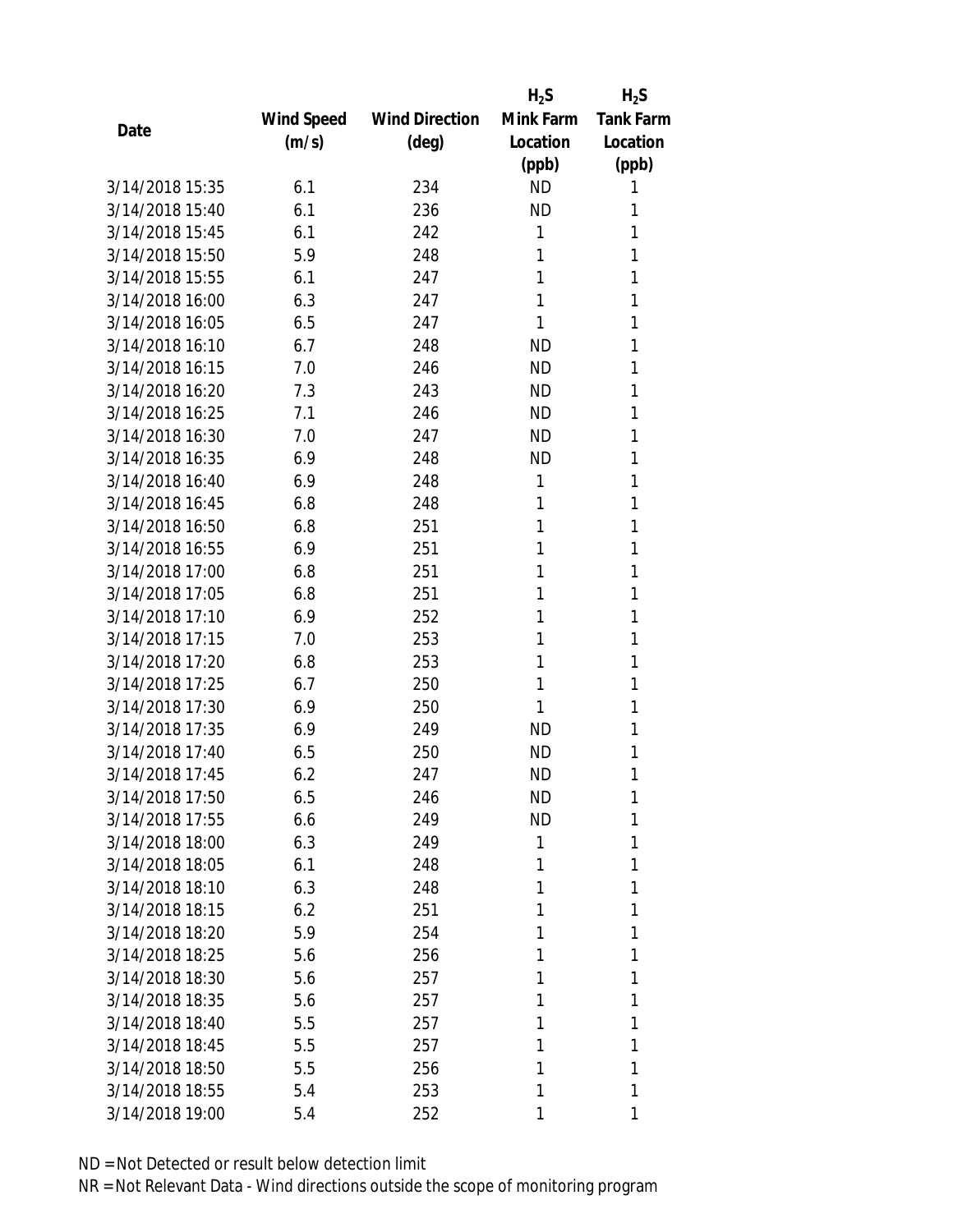|                 |                   |                       | $H_2S$    | $H_2S$           |
|-----------------|-------------------|-----------------------|-----------|------------------|
|                 | <b>Wind Speed</b> | <b>Wind Direction</b> | Mink Farm | <b>Tank Farm</b> |
| Date            | (m/s)             | (deg)                 | Location  | Location         |
|                 |                   |                       | (ppb)     | (ppb)            |
| 3/14/2018 19:05 | 5.3               | 252                   | 1         | 1                |
| 3/14/2018 19:10 | 5.2               | 251                   | <b>ND</b> | 1                |
| 3/14/2018 19:15 | 5.4               | 251                   | <b>ND</b> | 1                |
| 3/14/2018 19:20 | 5.6               | 251                   | <b>ND</b> | 1                |
| 3/14/2018 19:25 | 5.7               | 251                   | <b>ND</b> | 1                |
| 3/14/2018 19:30 | 5.8               | 251                   | <b>ND</b> | 1                |
| 3/14/2018 19:35 | 5.9               | 250                   | <b>ND</b> | 1                |
| 3/14/2018 19:40 | 6.0               | 249                   | <b>ND</b> | $\overline{2}$   |
| 3/14/2018 19:45 | 5.6               | 245                   | <b>ND</b> | $\overline{2}$   |
| 3/14/2018 19:50 | 5.3               | 241                   | <b>ND</b> | $\overline{2}$   |
| 3/14/2018 19:55 | 5.0               | 237                   | 1         | $\overline{2}$   |
| 3/14/2018 20:00 | 4.8               | 232                   | 1         | $\overline{2}$   |
| 3/14/2018 20:05 | 4.6               | 229                   | <b>NR</b> | $\overline{2}$   |
| 3/14/2018 20:10 | 4.4               | 226                   | <b>NR</b> | 1                |
| 3/14/2018 20:15 | 4.5               | 225                   | <b>NR</b> | 1                |
| 3/14/2018 20:20 | 4.5               | 225                   | <b>NR</b> | 1                |
| 3/14/2018 20:25 | 4.4               | 225                   | <b>NR</b> | 1                |
| 3/14/2018 20:30 | 4.3               | 225                   | <b>NR</b> | 1                |
| 3/14/2018 20:35 | 4.2               | 225                   | <b>NR</b> | 1                |
| 3/14/2018 20:40 | 4.1               | 225                   | <b>NR</b> | 1                |
| 3/14/2018 20:45 | 3.8               | 226                   | <b>NR</b> | 1                |
| 3/14/2018 20:50 | 3.6               | 230                   | 1         | 1                |
| 3/14/2018 20:55 | 3.4               | 233                   | 1         | 1                |
| 3/14/2018 21:00 | 3.4               | 238                   | <b>ND</b> | 1                |
| 3/14/2018 21:05 | 3.4               | 242                   | <b>ND</b> | $\overline{2}$   |
| 3/14/2018 21:10 | 3.4               | 247                   | <b>ND</b> | $\overline{2}$   |
| 3/14/2018 21:15 | 3.7               | 251                   | <b>ND</b> | 1                |
| 3/14/2018 21:20 | 3.9               | 254                   | ND        | 1                |
| 3/14/2018 21:25 | 4.0               | 257                   | <b>ND</b> | 1                |
| 3/14/2018 21:30 | 4.0               | 259                   | ND        | $\overline{2}$   |
| 3/14/2018 21:35 | 3.8               | 262                   | ND        | 1                |
| 3/14/2018 21:40 | 3.7               | 263                   | ND.       | 1                |
| 3/14/2018 21:45 | 3.7               | 262                   | ND        | 1                |
| 3/14/2018 21:50 | 3.7               | 262                   | <b>ND</b> | 1                |
| 3/14/2018 21:55 | 3.7               | 261                   | ND.       | 1                |
| 3/14/2018 22:00 | 3.7               | 261                   | ND        | 1                |
| 3/14/2018 22:05 | 3.7               | 261                   | ND        | 1                |
| 3/14/2018 22:10 | 3.6               | 261                   | 1         | 1                |
| 3/14/2018 22:15 | 3.4               | 263                   | 1         | 1                |
| 3/14/2018 22:20 | 3.2               | 265                   | 1         | 1                |
| 3/14/2018 22:25 | 3.0               | 267                   | 1         | 1                |
|                 |                   |                       |           |                  |
| 3/14/2018 22:30 | 3.0               | 268                   | 1         | 1                |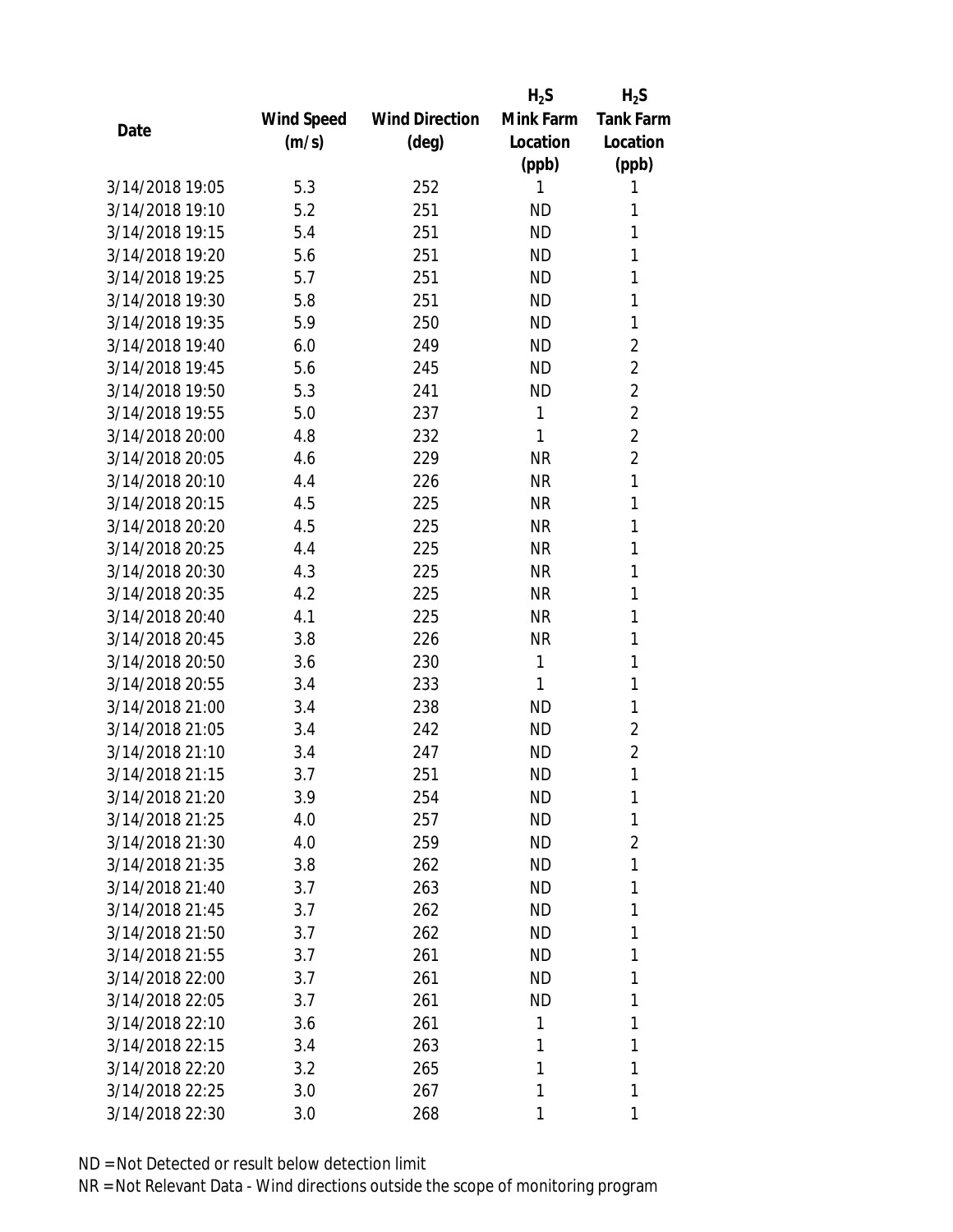|                 |            |                       | $H_2S$         | $H_2S$           |
|-----------------|------------|-----------------------|----------------|------------------|
|                 | Wind Speed | <b>Wind Direction</b> | Mink Farm      | <b>Tank Farm</b> |
| Date            | (m/s)      | $(\text{deg})$        | Location       | Location         |
|                 |            |                       | (ppb)          | (ppb)            |
| 3/14/2018 22:35 | 3.0        | 270                   | $\overline{2}$ | 1                |
| 3/14/2018 22:40 | 3.0        | 271                   | $\overline{2}$ | 1                |
| 3/14/2018 22:45 | 2.8        | 274                   | 3              | 1                |
| 3/14/2018 22:50 | 2.9        | 277                   | 3              | <b>NR</b>        |
| 3/14/2018 22:55 | 2.9        | 282                   | 4              | <b>NR</b>        |
| 3/14/2018 23:00 | 3.1        | 288                   | 3              | <b>NR</b>        |
| 3/14/2018 23:05 | 3.2        | 294                   | 2              | <b>NR</b>        |
| 3/14/2018 23:10 | 3.3        | 300                   | $\overline{2}$ | <b>NR</b>        |
| 3/14/2018 23:15 | 3.4        | 305                   | $\overline{2}$ | <b>NR</b>        |
| 3/14/2018 23:20 | 3.5        | 308                   | 1              | <b>NR</b>        |
| 3/14/2018 23:25 | 3.5        | 311                   | 1              | <b>NR</b>        |
| 3/14/2018 23:30 | 3.6        | 314                   | 1              | <b>NR</b>        |
| 3/14/2018 23:35 | 3.7        | 315                   | 1              | <b>NR</b>        |
| 3/14/2018 23:40 | 3.8        | 317                   | 1              | <b>NR</b>        |
| 3/14/2018 23:45 | 4.1        | 320                   | 1              | <b>NR</b>        |
| 3/14/2018 23:50 | 4.1        | 324                   | 1              | <b>NR</b>        |
| 3/14/2018 23:55 | 4.2        | 327                   | 1              | <b>NR</b>        |
| 3/14/2018 24:00 | 4.1        | 330                   | 1              | <b>NR</b>        |
| 3/15/2018 00:05 | 4.0        | 333                   | 1              | <b>NR</b>        |
| 3/15/2018 00:10 | 4.0        | 335                   | 1              | <b>NR</b>        |
| 3/15/2018 00:15 | 3.9        | 336                   | 1              | <b>NR</b>        |
| 3/15/2018 00:20 | 4.0        | 335                   | 1              | <b>NR</b>        |
| 3/15/2018 00:25 | 4.0        | 334                   | 1              | <b>NR</b>        |
| 3/15/2018 00:30 | 4.1        | 333                   | 1              | <b>NR</b>        |
| 3/15/2018 00:35 | 4.1        | 333                   | 1              | <b>NR</b>        |
| 3/15/2018 00:40 | 4.1        | 332                   | 1              | <b>NR</b>        |
| 3/15/2018 00:45 | 4.1        | 331                   | 1              | <b>NR</b>        |
| 3/15/2018 00:50 | 4.2        | 330                   | 1              | <b>NR</b>        |
| 3/15/2018 00:55 | 4.3        | 330                   | 1              | <b>NR</b>        |
| 3/15/2018 01:00 | 4.4        | 329                   | 1              | <b>NR</b>        |
| 3/15/2018 01:05 | 4.3        | 330                   | 1              | <b>NR</b>        |
| 3/15/2018 01:10 | 4.3        | 330                   | 1              | <b>NR</b>        |
| 3/15/2018 01:15 | 4.4        | 330                   | 1              | <b>NR</b>        |
| 3/15/2018 01:20 | 4.3        | 331                   | 1              | <b>NR</b>        |
| 3/15/2018 01:25 | 4.1        | 332                   | <b>ND</b>      | <b>NR</b>        |
| 3/15/2018 01:30 | 3.9        | 333                   | 1              | <b>NR</b>        |
| 3/15/2018 01:35 | 3.8        | 333                   | <b>ND</b>      | <b>NR</b>        |
| 3/15/2018 01:40 | 3.7        | 334                   | <b>ND</b>      | <b>NR</b>        |
| 3/15/2018 01:45 | 3.6        | 336                   | <b>ND</b>      | <b>NR</b>        |
| 3/15/2018 01:50 | 3.4        | 338                   | 1              | <b>NR</b>        |
| 3/15/2018 01:55 | 3.3        | 340                   | 1              | <b>NR</b>        |
| 3/15/2018 02:00 | 3.2        | 341                   | 1              | <b>NR</b>        |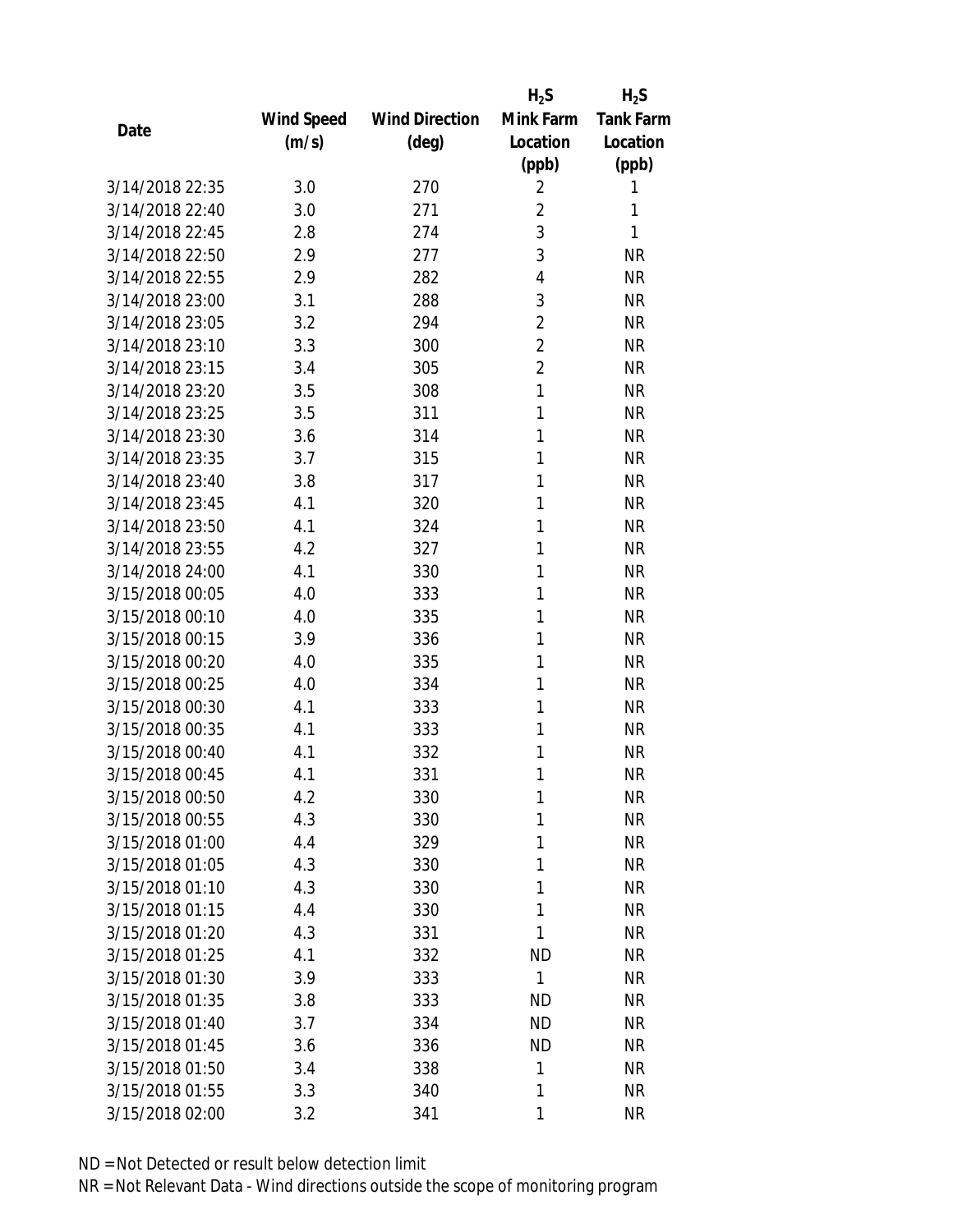|                 |            |                       | $H_2S$         | $H_2S$           |
|-----------------|------------|-----------------------|----------------|------------------|
|                 | Wind Speed | <b>Wind Direction</b> | Mink Farm      | <b>Tank Farm</b> |
| Date            | (m/s)      | $(\text{deg})$        | Location       | Location         |
|                 |            |                       | (ppb)          | (ppb)            |
| 3/15/2018 02:05 | 3.0        | 344                   | 1              | <b>NR</b>        |
| 3/15/2018 02:10 | 2.9        | 346                   | 1              | <b>NR</b>        |
| 3/15/2018 02:15 | 2.8        | 347                   | $\overline{2}$ | <b>NR</b>        |
| 3/15/2018 02:20 | 2.7        | 348                   | $\overline{2}$ | <b>NR</b>        |
| 3/15/2018 02:25 | 2.7        | 348                   | $\overline{2}$ | <b>NR</b>        |
| 3/15/2018 02:30 | 2.7        | 349                   | 1              | <b>NR</b>        |
| 3/15/2018 02:35 | 2.7        | 349                   | 1              | <b>NR</b>        |
| 3/15/2018 02:40 | 2.7        | 349                   | 1              | <b>NR</b>        |
| 3/15/2018 02:45 | 2.8        | 350                   | 1              | <b>NR</b>        |
| 3/15/2018 02:50 | 2.8        | 351                   | 1              | <b>NR</b>        |
| 3/15/2018 02:55 | 2.9        | 352                   | 1              | <b>NR</b>        |
| 3/15/2018 03:00 | 2.9        | 353                   | 1              | <b>NR</b>        |
| 3/15/2018 03:05 | 3.0        | 354                   | 1              | <b>NR</b>        |
| 3/15/2018 03:10 | 3.0        | 355                   | 1              | <b>NR</b>        |
| 3/15/2018 03:15 | 3.0        | 356                   | 1              | <b>NR</b>        |
| 3/15/2018 03:20 | 3.0        | 357                   | 1              | <b>NR</b>        |
| 3/15/2018 03:25 | 2.9        | 359                   | 1              | <b>NR</b>        |
| 3/15/2018 03:30 | 2.9        | 359                   | 1              | <b>NR</b>        |
| 3/15/2018 03:35 | 2.9        | 360                   | 1              | <b>NR</b>        |
| 3/15/2018 03:40 | 3.0        | 1                     | 1              | <b>NR</b>        |
| 3/15/2018 03:45 | 3.1        | $\overline{2}$        | 1              | <b>NR</b>        |
| 3/15/2018 03:50 | 3.1        | 4                     | 1              | <b>NR</b>        |
| 3/15/2018 03:55 | 3.3        | 5                     | 1              | <b>NR</b>        |
| 3/15/2018 04:00 | 3.3        | 6                     | 1              | <b>NR</b>        |
| 3/15/2018 04:05 | 3.2        | 8                     | 1              | <b>NR</b>        |
| 3/15/2018 04:10 | 3.1        | 10                    | 1              | <b>NR</b>        |
| 3/15/2018 04:15 | 3.0        | 11                    | 1              | <b>NR</b>        |
| 3/15/2018 04:20 | 2.9        | 13                    | 1              | <b>NR</b>        |
| 3/15/2018 04:25 | 2.8        | 14                    | 1              | <b>NR</b>        |
| 3/15/2018 04:30 | 2.7        | 15                    | 1              | <b>NR</b>        |
| 3/15/2018 04:35 | 2.6        | 16                    | 1              | <b>NR</b>        |
| 3/15/2018 04:40 | 2.5        | 16                    | <b>ND</b>      | <b>NR</b>        |
| 3/15/2018 04:45 | 2.3        | 14                    | <b>ND</b>      | <b>NR</b>        |
| 3/15/2018 04:50 | 2.1        | 12                    | <b>ND</b>      | <b>NR</b>        |
| 3/15/2018 04:55 | 1.9        | 10                    | 1              | <b>NR</b>        |
| 3/15/2018 05:00 | 1.8        | 8                     | 1              | <b>NR</b>        |
| 3/15/2018 05:05 | 1.7        | $\overline{7}$        | 1              | <b>NR</b>        |
| 3/15/2018 05:10 | 1.7        | 7                     | 1              | <b>NR</b>        |
| 3/15/2018 05:15 | 1.7        | 8                     | 1              | <b>NR</b>        |
| 3/15/2018 05:20 | 1.7        | 7                     | 1              | <b>NR</b>        |
| 3/15/2018 05:25 | 1.6        | 6                     | 1              | <b>NR</b>        |
| 3/15/2018 05:30 |            | 1                     | 1              | <b>NR</b>        |
|                 | 1.6        |                       |                |                  |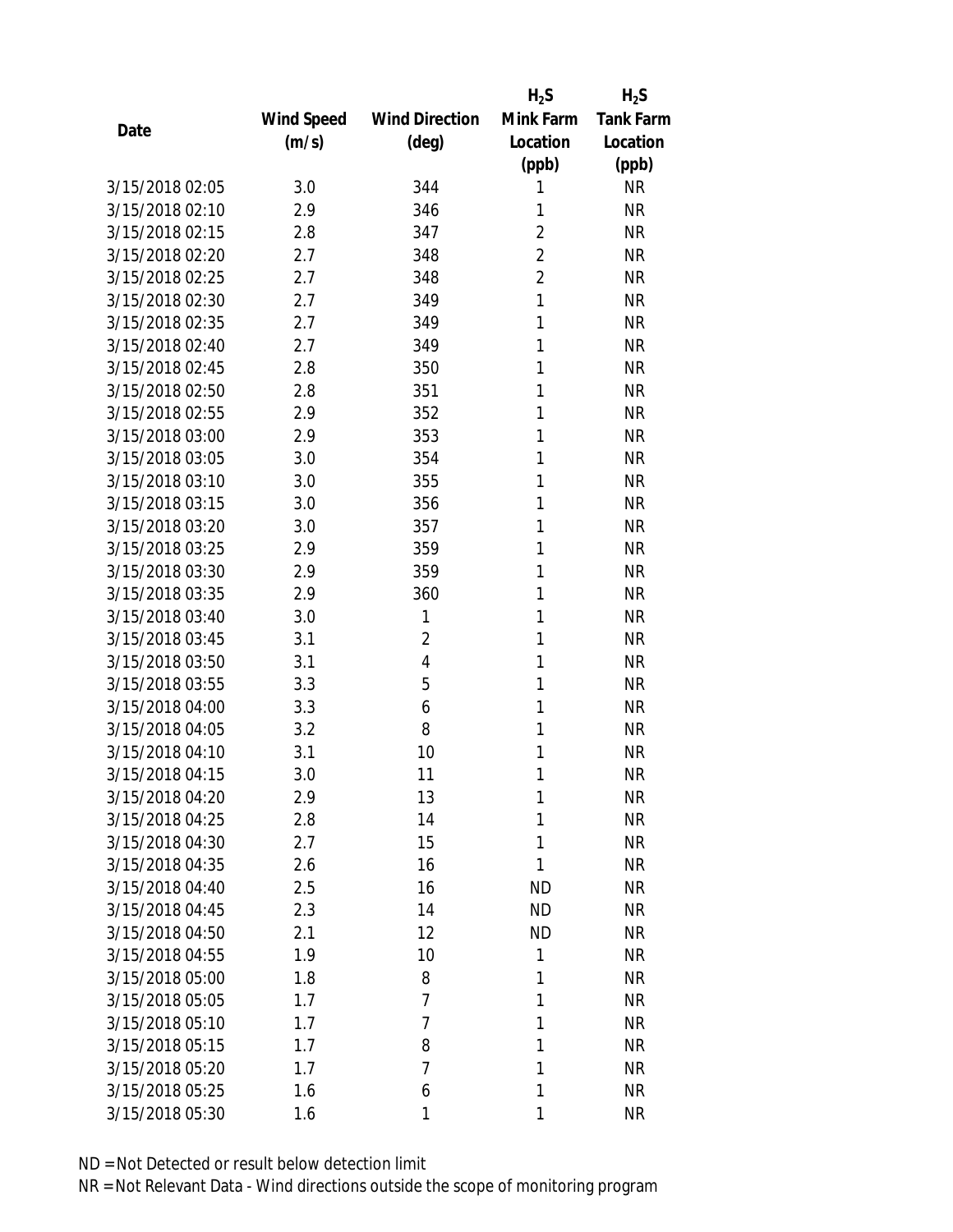|                 |            |                       | $H_2S$         | $H_2S$           |
|-----------------|------------|-----------------------|----------------|------------------|
|                 | Wind Speed | <b>Wind Direction</b> | Mink Farm      | <b>Tank Farm</b> |
| Date            | (m/s)      | (deg)                 | Location       | Location         |
|                 |            |                       | (ppb)          | (ppb)            |
| 3/15/2018 05:35 | 1.6        | 355                   | 1              | <b>NR</b>        |
| 3/15/2018 05:40 | 1.6        | 348                   | 1              | <b>NR</b>        |
| 3/15/2018 05:45 | 1.6        | 343                   | 2              | <b>NR</b>        |
| 3/15/2018 05:50 | 1.7        | 337                   | 2              | <b>NR</b>        |
| 3/15/2018 05:55 | 1.9        | 333                   | $\overline{2}$ | <b>NR</b>        |
| 3/15/2018 06:00 | 2.1        | 332                   | $\overline{2}$ | <b>NR</b>        |
| 3/15/2018 06:05 | 2.1        | 327                   | 1              | <b>NR</b>        |
| 3/15/2018 06:10 | 2.1        | 317                   | 1              | <b>NR</b>        |
| 3/15/2018 06:15 | 2.1        | 306                   | 1              | <b>NR</b>        |
| 3/15/2018 06:20 | 2.0        | 297                   | 1              | <b>NR</b>        |
| 3/15/2018 06:25 | 1.8        | 288                   | 1              | <b>NR</b>        |
| 3/15/2018 06:30 | 1.6        | 279                   | 1              | <b>NR</b>        |
| 3/15/2018 06:35 | 1.5        | 275                   | 1              | $\mathbf{1}$     |
| 3/15/2018 06:40 | 1.3        | 279                   | 1              | <b>NR</b>        |
| 3/15/2018 06:45 | 1.3        | 292                   | 1              | <b>NR</b>        |
| 3/15/2018 06:50 | 1.4        | 303                   | 1              | <b>NR</b>        |
| 3/15/2018 06:55 | 1.5        | 314                   | 1              | <b>NR</b>        |
| 3/15/2018 07:00 | 1.5        | 322                   | 1              | <b>NR</b>        |
| 3/15/2018 07:05 | 1.6        | 324                   | 1              | <b>NR</b>        |
| 3/15/2018 07:10 | 1.7        | 318                   | 1              | <b>NR</b>        |
| 3/15/2018 07:15 | 1.7        | 307                   | 1              | <b>NR</b>        |
| 3/15/2018 07:20 | 1.6        | 293                   | 1              | <b>NR</b>        |
| 3/15/2018 07:25 | 1.6        | 278                   | 1              | <b>NR</b>        |
| 3/15/2018 07:30 | 1.6        | 267                   | 1              | 1                |
| 3/15/2018 07:35 | 1.7        | 263                   | 1              | 1                |
| 3/15/2018 07:40 | 1.7        | 264                   | 1              | 1                |
| 3/15/2018 07:45 | 1.8        | 263                   | 1              | 1                |
| 3/15/2018 07:50 | 1.8        | 266                   | 1              | 1                |
| 3/15/2018 07:55 | 1.8        | 269                   | 1              | 1                |
| 3/15/2018 08:00 | 1.8        | 271                   | 1              | 1                |
| 3/15/2018 08:05 | 1.8        | 270                   | 1              | $\overline{2}$   |
| 3/15/2018 08:10 | 1.8        | 269                   | 1              | $\overline{2}$   |
| 3/15/2018 08:15 | 1.7        | 268                   | 1              | $\overline{2}$   |
| 3/15/2018 08:20 | 1.7        | 266                   | 1              | $\overline{2}$   |
| 3/15/2018 08:25 | 1.6        | 266                   | 1              | 1                |
| 3/15/2018 08:30 | 1.6        | 264                   | 1              | 1                |
| 3/15/2018 08:35 | 1.6        | 263                   | 1              | 1                |
| 3/15/2018 08:40 | 1.7        | 262                   | 1              | 1                |
| 3/15/2018 08:45 | 1.7        | 265                   | 1              | 1                |
| 3/15/2018 08:50 | 1.8        | 268                   | 1              | 1                |
| 3/15/2018 08:55 | 1.8        | 272                   | 1              | 1                |
| 3/15/2018 09:00 | 1.8        | 275                   | 1              | 1                |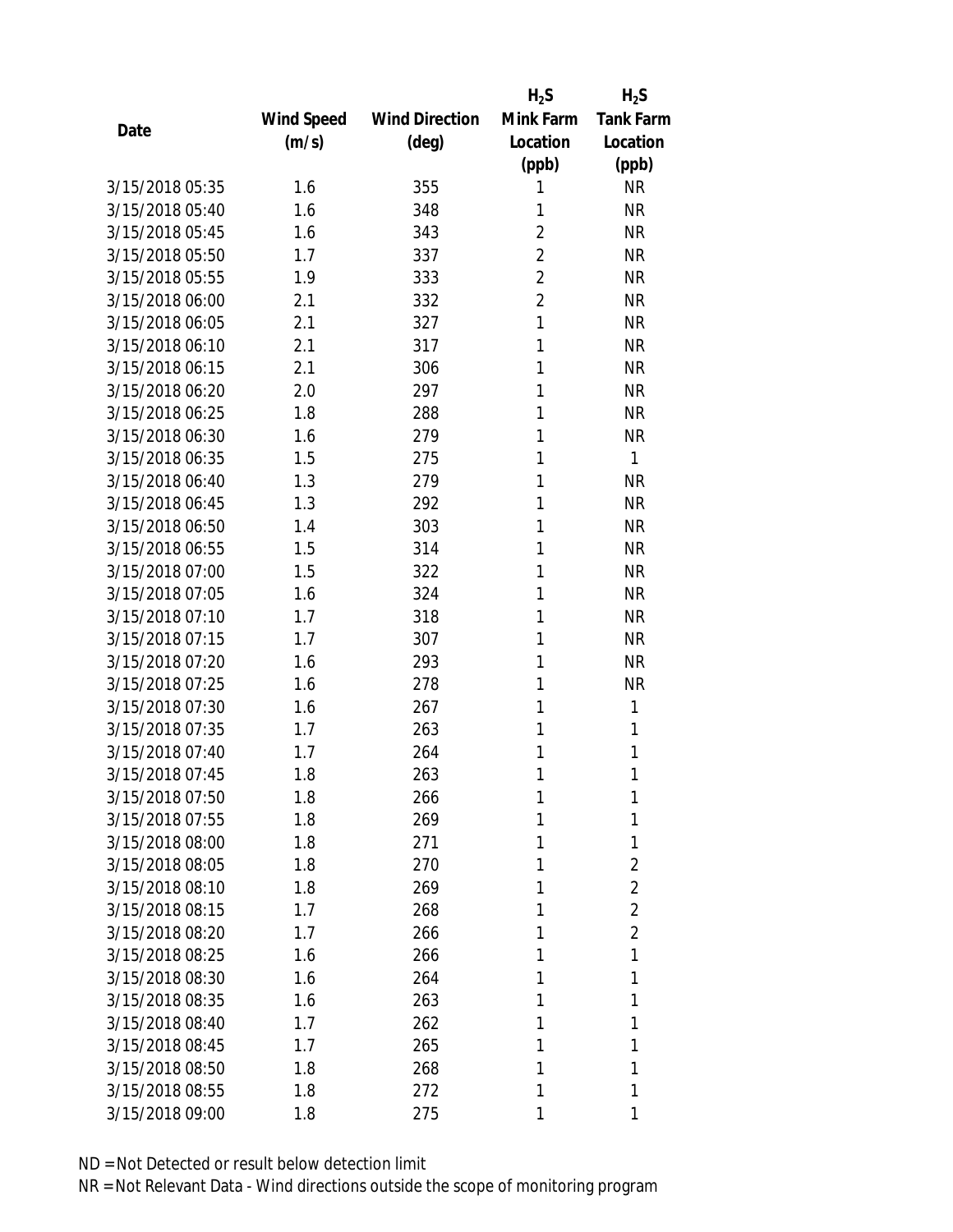|                 |            |                       | $H_2S$    | $H_2S$           |
|-----------------|------------|-----------------------|-----------|------------------|
|                 | Wind Speed | <b>Wind Direction</b> | Mink Farm | <b>Tank Farm</b> |
| Date            | (m/s)      | (deg)                 | Location  | Location         |
|                 |            |                       | (ppb)     | (ppb)            |
| 3/15/2018 09:05 | 1.8        | 277                   | 1         | <b>NR</b>        |
| 3/15/2018 09:10 | 1.8        | 279                   | <b>ND</b> | <b>NR</b>        |
| 3/15/2018 09:15 | 1.8        | 277                   | <b>ND</b> | <b>NR</b>        |
| 3/15/2018 09:20 | 1.8        | 271                   | <b>ND</b> | 1                |
| 3/15/2018 09:25 | 1.8        | 264                   | <b>ND</b> | 1                |
| 3/15/2018 09:30 | 1.7        | 261                   | <b>ND</b> | 1                |
| 3/15/2018 09:35 | 1.6        | 257                   | <b>ND</b> | 1                |
| 3/15/2018 09:40 | 1.6        | 261                   | 1         | 1                |
| 3/15/2018 09:45 | 1.6        | 267                   | 1         | $\mathbf{1}$     |
| 3/15/2018 09:50 | 1.6        | 275                   | 1         | 1                |
| 3/15/2018 09:55 | 1.6        | 285                   | 1         | <b>NR</b>        |
| 3/15/2018 10:00 | 1.7        | 295                   | 1         | <b>NR</b>        |
| 3/15/2018 10:05 | 1.9        | 299                   | 1         | <b>NR</b>        |
| 3/15/2018 10:10 | 2.0        | 289                   | 1         | <b>NR</b>        |
| 3/15/2018 10:15 | 2.0        | 282                   | 1         | <b>NR</b>        |
| 3/15/2018 10:20 | 2.1        | 284                   | 1         | <b>NR</b>        |
| 3/15/2018 10:25 | 2.1        | 289                   | 1         | <b>NR</b>        |
| 3/15/2018 10:30 | 2.0        | 285                   | 1         | <b>NR</b>        |
| 3/15/2018 10:35 | 2.0        | 277                   | 1         | <b>NR</b>        |
| 3/15/2018 10:40 | 2.1        | 274                   | 1         | $\mathbf{1}$     |
| 3/15/2018 10:45 | 2.1        | 270                   | <b>NR</b> | <b>NR</b>        |
| 3/15/2018 10:50 | 2.3        | 260                   | <b>NR</b> | <b>NR</b>        |
| 3/15/2018 10:55 | 2.4        | 247                   | <b>ND</b> | 1                |
| 3/15/2018 11:00 | 2.6        | 243                   | <b>ND</b> | 1                |
| 3/15/2018 11:05 | 2.7        | 244                   | 1         | 1                |
| 3/15/2018 11:10 | 2.8        | 244                   | <b>ND</b> | 1                |
| 3/15/2018 11:15 | 2.9        | 245                   | <b>ND</b> | 1                |
| 3/15/2018 11:20 | 2.8        | 249                   | ND        | 1                |
| 3/15/2018 11:25 | 2.8        | 256                   | <b>ND</b> | 1                |
| 3/15/2018 11:30 | 2.8        | 260                   | 1         | 1                |
| 3/15/2018 11:35 | 2.9        | 267                   | 1         | 1                |
| 3/15/2018 11:40 | 2.8        | 271                   | 1         | 1                |
| 3/15/2018 11:45 | 2.9        | 276                   | 1         | <b>NR</b>        |
| 3/15/2018 11:50 | 2.9        | 273                   | 1         | 1                |
| 3/15/2018 11:55 | 2.9        | 272                   | 1         | 1                |
| 3/15/2018 12:00 | 3.0        | 271                   | 1         | 1                |
| 3/15/2018 12:05 | 3.1        | 269                   | 1         | 1                |
| 3/15/2018 12:10 | 3.2        | 273                   | 1         | 1                |
| 3/15/2018 12:15 | 3.2        | 274                   | ND        | 1                |
| 3/15/2018 12:20 | 3.4        | 282                   | ND        | <b>NR</b>        |
| 3/15/2018 12:25 | 3.5        | 288                   | 1         | <b>NR</b>        |
| 3/15/2018 12:30 | 3.5        | 295                   | 1         | <b>NR</b>        |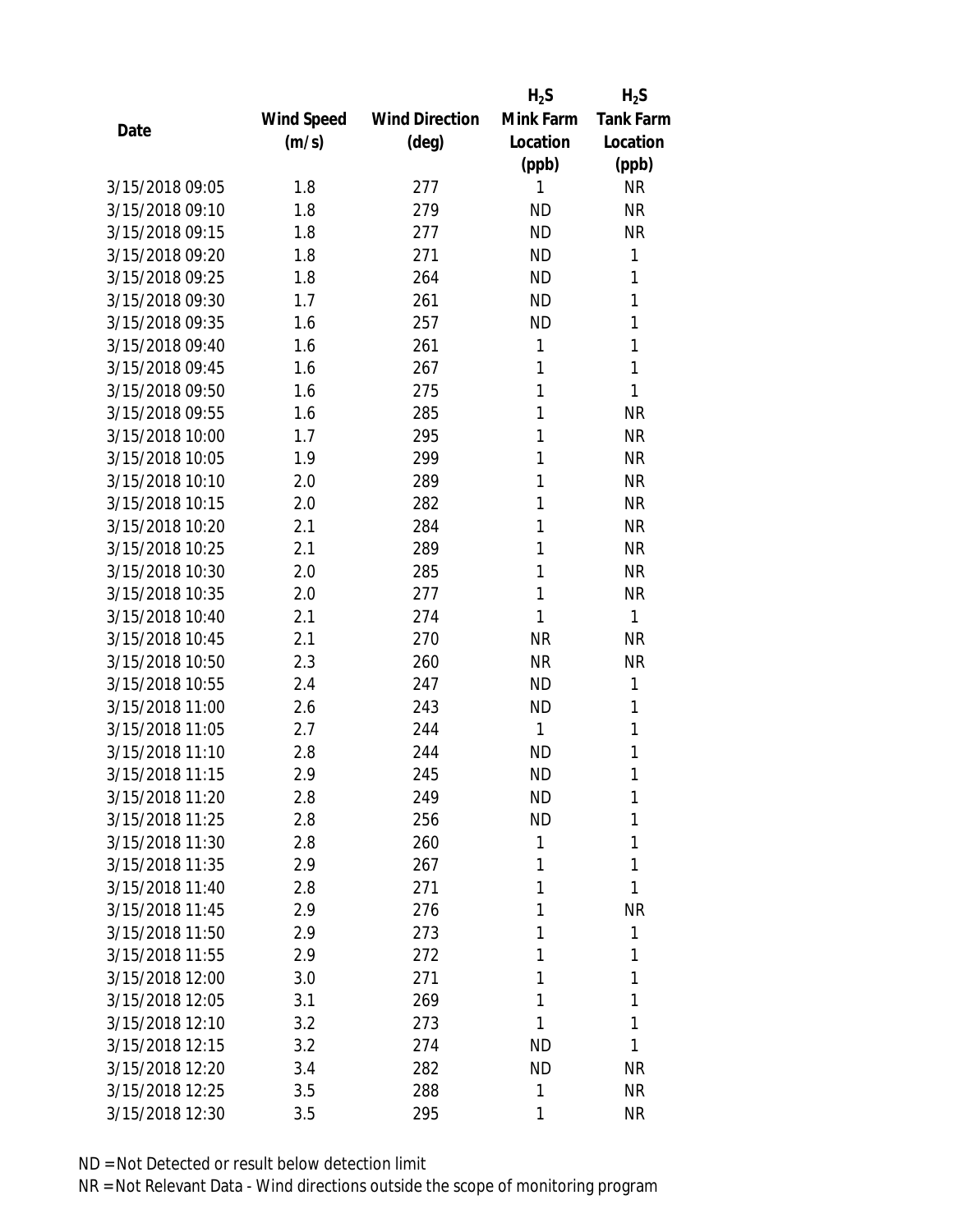|                 |            |                       | $H_2S$    | $H_2S$           |
|-----------------|------------|-----------------------|-----------|------------------|
|                 | Wind Speed | <b>Wind Direction</b> | Mink Farm | <b>Tank Farm</b> |
| Date            | (m/s)      | $(\text{deg})$        | Location  | Location         |
|                 |            |                       | (ppb)     | (ppb)            |
| 3/15/2018 12:35 | 3.4        | 299                   | 1         | <b>NR</b>        |
| 3/15/2018 12:40 | 3.6        | 304                   | 1         | <b>NR</b>        |
| 3/15/2018 12:45 | 3.7        | 313                   | 1         | <b>NR</b>        |
| 3/15/2018 12:50 | 4.0        | 316                   | 1         | <b>NR</b>        |
| 3/15/2018 12:55 | 3.9        | 318                   | 1         | <b>NR</b>        |
| 3/15/2018 13:00 | 4.1        | 319                   | 1         | <b>NR</b>        |
| 3/15/2018 13:05 | 4.1        | 324                   | 1         | <b>NR</b>        |
| 3/15/2018 13:10 | 4.2        | 318                   | 1         | <b>NR</b>        |
| 3/15/2018 13:15 | 4.0        | 315                   | 1         | <b>NR</b>        |
| 3/15/2018 13:20 | 3.6        | 310                   | 1         | <b>NR</b>        |
| 3/15/2018 13:25 | 3.8        | 310                   | 1         | <b>NR</b>        |
| 3/15/2018 13:30 | 3.8        | 310                   | 1         | <b>NR</b>        |
| 3/15/2018 13:35 | 3.9        | 311                   | 1         | <b>NR</b>        |
| 3/15/2018 13:40 | 3.8        | 314                   | 1         | <b>NR</b>        |
| 3/15/2018 13:45 | 3.9        | 310                   | 1         | <b>NR</b>        |
| 3/15/2018 13:50 | 3.9        | 309                   | 1         | <b>NR</b>        |
| 3/15/2018 13:55 | 3.7        | 308                   | 1         | <b>NR</b>        |
| 3/15/2018 14:00 | 3.7        | 308                   | 1         | <b>NR</b>        |
| 3/15/2018 14:05 | 3.9        | 305                   | 1         | <b>NR</b>        |
| 3/15/2018 14:10 | 4.1        | 306                   | 1         | <b>NR</b>        |
| 3/15/2018 14:15 | 4.0        | 307                   | 1         | <b>NR</b>        |
| 3/15/2018 14:20 | 4.2        | 312                   | <b>ND</b> | <b>NR</b>        |
| 3/15/2018 14:25 | 4.5        | 313                   | <b>ND</b> | <b>NR</b>        |
| 3/15/2018 14:30 | 4.5        | 307                   | <b>ND</b> | <b>NR</b>        |
| 3/15/2018 14:35 | 4.7        | 309                   | <b>ND</b> | <b>NR</b>        |
| 3/15/2018 14:40 | 4.7        | 308                   | <b>ND</b> | <b>NR</b>        |
| 3/15/2018 14:45 | 4.9        | 310                   | 1         | <b>NR</b>        |
| 3/15/2018 14:50 | 4.7        | 306                   | 1         | <b>NR</b>        |
| 3/15/2018 14:55 | 4.6        | 309                   | 1         | <b>NR</b>        |
| 3/15/2018 15:00 | 4.7        | 314                   | 1         | <b>NR</b>        |
| 3/15/2018 15:05 | 4.7        | 315                   | <b>ND</b> | <b>NR</b>        |
| 3/15/2018 15:10 | 4.9        | 319                   | <b>ND</b> | <b>NR</b>        |
| 3/15/2018 15:15 | 4.9        | 324                   | 1         | <b>NR</b>        |
| 3/15/2018 15:20 | 4.9        | 333                   | 1         | <b>NR</b>        |
| 3/15/2018 15:25 | 5.0        | 334                   | ND        | <b>NR</b>        |
| 3/15/2018 15:30 | 5.1        | 333                   | <b>ND</b> | <b>NR</b>        |
| 3/15/2018 15:35 | 4.9        | 334                   | 1         | <b>NR</b>        |
| 3/15/2018 15:40 | 4.7        | 333                   | 1         | <b>NR</b>        |
| 3/15/2018 15:45 | 4.8        | 330                   | 1         | <b>NR</b>        |
| 3/15/2018 15:50 | 4.9        | 327                   | 1         | <b>NR</b>        |
| 3/15/2018 15:55 | 4.8        | 327                   | 1         | <b>NR</b>        |
| 3/15/2018 16:00 | 5.0        | 326                   | 1         | <b>NR</b>        |
|                 |            |                       |           |                  |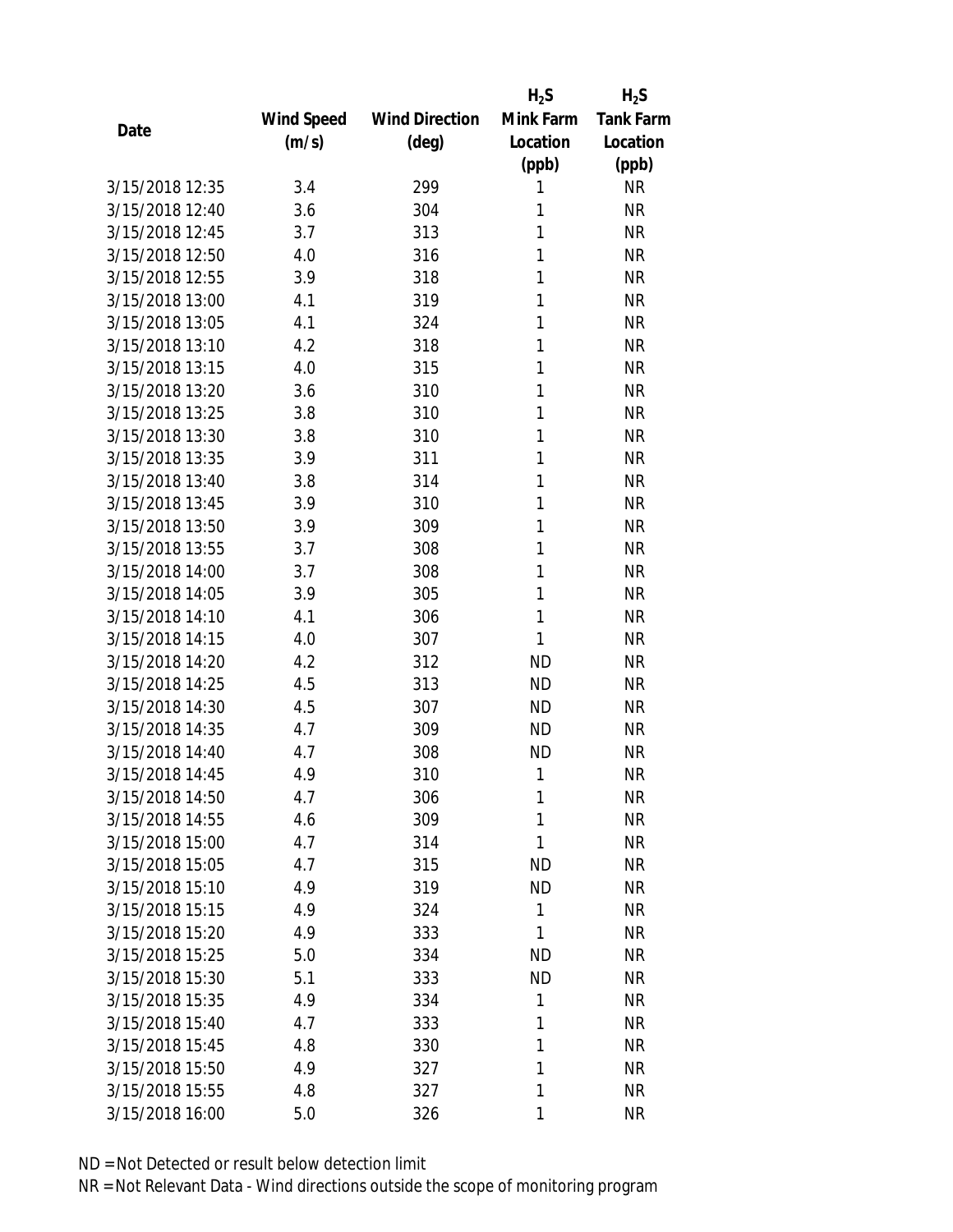|                 |            |                       | $H_2S$       | $H_2S$           |
|-----------------|------------|-----------------------|--------------|------------------|
|                 | Wind Speed | <b>Wind Direction</b> | Mink Farm    | <b>Tank Farm</b> |
| Date            | (m/s)      | (deg)                 | Location     | Location         |
|                 |            |                       | (ppb)        | (ppb)            |
| 3/15/2018 16:05 | 5.1        | 327                   | 1            | <b>NR</b>        |
| 3/15/2018 16:10 | 5.0        | 328                   | <b>ND</b>    | <b>NR</b>        |
| 3/15/2018 16:15 | 5.0        | 329                   | $\mathbf{1}$ | <b>NR</b>        |
| 3/15/2018 16:20 | 5.1        | 331                   | <b>ND</b>    | <b>NR</b>        |
| 3/15/2018 16:25 | 5.2        | 331                   | 1            | <b>NR</b>        |
| 3/15/2018 16:30 | 5.0        | 334                   | 1            | <b>NR</b>        |
| 3/15/2018 16:35 | 4.9        | 334                   | 1            | <b>NR</b>        |
| 3/15/2018 16:40 | 4.8        | 336                   | 1            | <b>NR</b>        |
| 3/15/2018 16:45 | 4.6        | 348                   | 1            | <b>NR</b>        |
| 3/15/2018 16:50 | 4.3        | 360                   | <b>NR</b>    | <b>NR</b>        |
| 3/15/2018 16:55 | 4.0        | 20                    | <b>NR</b>    | <b>NR</b>        |
| 3/15/2018 17:00 | 3.8        | 36                    | <b>NR</b>    | <b>NR</b>        |
| 3/15/2018 17:05 | 3.6        | 54                    | <b>NR</b>    | <b>NR</b>        |
| 3/15/2018 17:10 | 3.6        | 65                    | <b>NR</b>    | <b>NR</b>        |
| 3/15/2018 17:15 | 3.6        | 67                    | <b>NR</b>    | <b>NR</b>        |
| 3/15/2018 17:20 | 3.9        | 66                    | <b>NR</b>    | <b>NR</b>        |
| 3/15/2018 17:25 | 4.0        | 61                    | <b>NR</b>    | <b>NR</b>        |
| 3/15/2018 17:30 | 3.9        | 59                    | <b>NR</b>    | <b>NR</b>        |
| 3/15/2018 17:35 | 3.9        | 55                    | <b>NR</b>    | <b>NR</b>        |
| 3/15/2018 17:40 | 3.8        | 52                    | <b>NR</b>    | <b>NR</b>        |
| 3/15/2018 17:45 | 3.6        | 55                    | <b>NR</b>    | <b>NR</b>        |
| 3/15/2018 17:50 | 3.5        | 55                    | <b>NR</b>    | <b>NR</b>        |
| 3/15/2018 17:55 | 3.3        | 56                    | <b>NR</b>    | <b>NR</b>        |
| 3/15/2018 18:00 | 3.2        | 56                    | <b>NR</b>    | <b>NR</b>        |
| 3/15/2018 18:05 | 3.1        | 57                    | <b>NR</b>    | <b>NR</b>        |
| 3/15/2018 18:10 | 3.3        | 56                    | <b>NR</b>    | <b>NR</b>        |
| 3/15/2018 18:15 | 3.3        | 55                    | <b>NR</b>    | <b>NR</b>        |
| 3/15/2018 18:20 | 3.3        | 55                    | <b>NR</b>    | <b>NR</b>        |
| 3/15/2018 18:25 | 3.4        | 55                    | <b>NR</b>    | <b>NR</b>        |
| 3/15/2018 18:30 | 3.3        | 58                    | <b>NR</b>    | <b>NR</b>        |
| 3/15/2018 18:35 | 3.4        | 60                    | <b>NR</b>    | <b>NR</b>        |
| 3/15/2018 18:40 | 3.4        | 61                    | <b>NR</b>    | <b>NR</b>        |
| 3/15/2018 18:45 | 3.3        | 60                    | <b>NR</b>    | <b>NR</b>        |
| 3/15/2018 18:50 | 3.2        | 61                    | <b>NR</b>    | <b>NR</b>        |
| 3/15/2018 18:55 | 3.2        | 60                    | <b>NR</b>    | <b>NR</b>        |
| 3/15/2018 19:00 | 3.2        | 58                    | <b>NR</b>    | <b>NR</b>        |
| 3/15/2018 19:05 | 3.2        | 57                    | <b>NR</b>    | ΝR               |
| 3/15/2018 19:10 | 3.2        | 57                    | <b>NR</b>    | <b>NR</b>        |
| 3/15/2018 19:15 | 3.3        | 55                    | <b>NR</b>    | <b>NR</b>        |
| 3/15/2018 19:20 | 3.1        | 57                    | <b>NR</b>    | <b>NR</b>        |
| 3/15/2018 19:25 | 3.0        | 59                    | <b>NR</b>    | <b>NR</b>        |
| 3/15/2018 19:30 | 3.0        | 58                    | <b>NR</b>    | <b>NR</b>        |
|                 |            |                       |              |                  |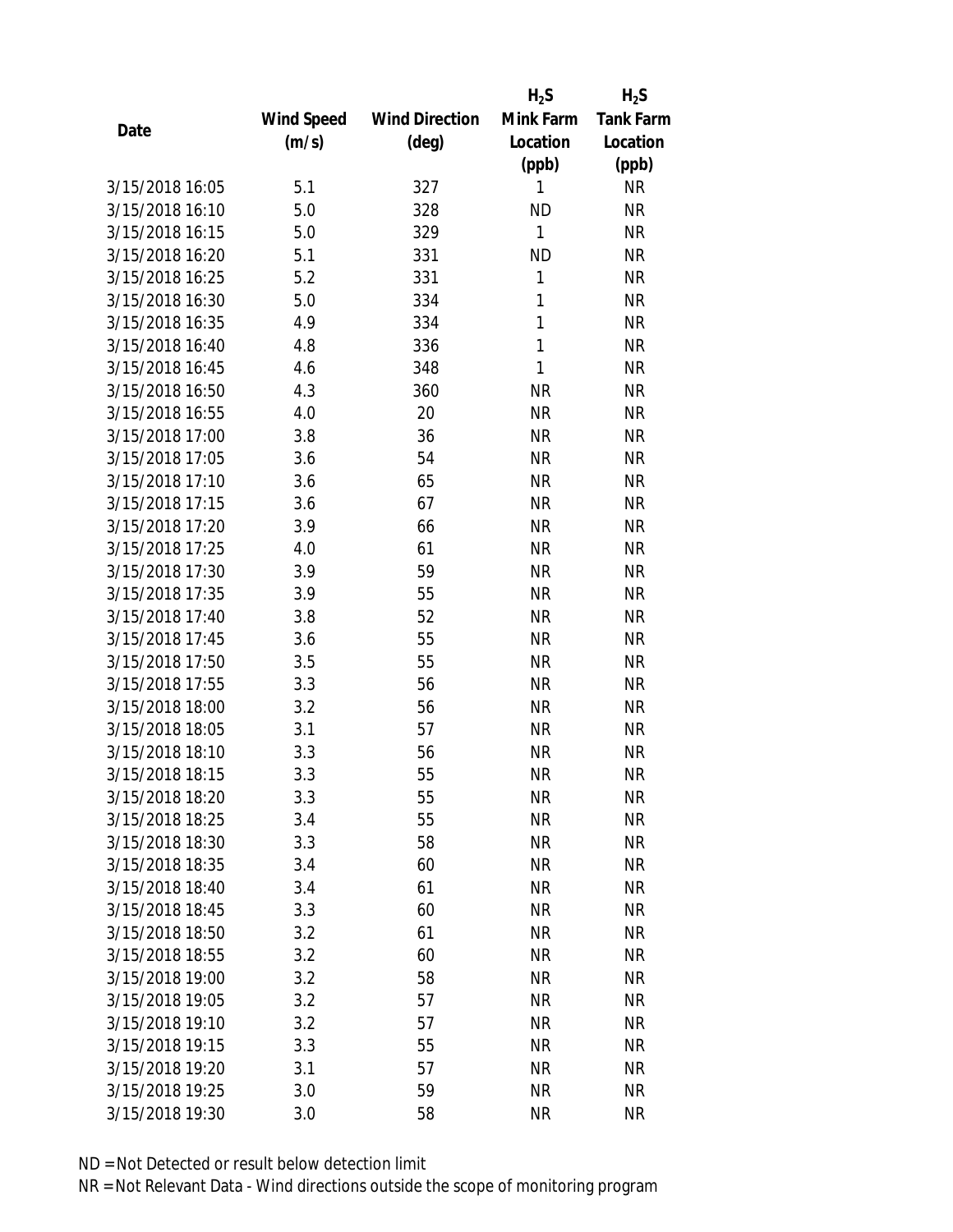|                 |            |                       | $H_2S$    | $H_2S$           |
|-----------------|------------|-----------------------|-----------|------------------|
|                 | Wind Speed | <b>Wind Direction</b> | Mink Farm | <b>Tank Farm</b> |
| Date            | (m/s)      | $(\text{deg})$        | Location  | Location         |
|                 |            |                       | (ppb)     | (ppb)            |
| 3/15/2018 19:35 | 3.0        | 58                    | <b>NR</b> | <b>NR</b>        |
| 3/15/2018 19:40 | 3.0        | 57                    | <b>NR</b> | <b>NR</b>        |
| 3/15/2018 19:45 | 3.0        | 58                    | <b>NR</b> | <b>NR</b>        |
| 3/15/2018 19:50 | 3.1        | 57                    | <b>NR</b> | <b>NR</b>        |
| 3/15/2018 19:55 | 3.3        | 55                    | <b>NR</b> | <b>NR</b>        |
| 3/15/2018 20:00 | 3.4        | 54                    | <b>NR</b> | <b>NR</b>        |
| 3/15/2018 20:05 | 3.5        | 52                    | <b>NR</b> | <b>NR</b>        |
| 3/15/2018 20:10 | 3.5        | 52                    | <b>NR</b> | <b>NR</b>        |
| 3/15/2018 20:15 | 3.5        | 51                    | <b>NR</b> | <b>NR</b>        |
| 3/15/2018 20:20 | 3.5        | 51                    | <b>NR</b> | <b>NR</b>        |
| 3/15/2018 20:25 | 3.5        | 51                    | <b>NR</b> | <b>NR</b>        |
| 3/15/2018 20:30 | 3.5        | 50                    | <b>NR</b> | <b>NR</b>        |
| 3/15/2018 20:35 | 3.4        | 52                    | <b>NR</b> | <b>NR</b>        |
| 3/15/2018 20:40 | 3.4        | 51                    | <b>NR</b> | <b>NR</b>        |
| 3/15/2018 20:45 | 3.2        | 51                    | <b>NR</b> | <b>NR</b>        |
| 3/15/2018 20:50 | 3.2        | 50                    | <b>NR</b> | <b>NR</b>        |
| 3/15/2018 20:55 | 3.2        | 50                    | <b>NR</b> | <b>NR</b>        |
| 3/15/2018 21:00 | 3.2        | 51                    | <b>NR</b> | <b>NR</b>        |
| 3/15/2018 21:05 | 3.1        | 50                    | <b>NR</b> | <b>NR</b>        |
| 3/15/2018 21:10 | 3.1        | 50                    | <b>NR</b> | <b>NR</b>        |
| 3/15/2018 21:15 | 3.2        | 49                    | <b>NR</b> | <b>NR</b>        |
| 3/15/2018 21:20 | 3.3        | 49                    | <b>NR</b> | <b>NR</b>        |
| 3/15/2018 21:25 | 3.3        | 49                    | <b>NR</b> | <b>NR</b>        |
| 3/15/2018 21:30 | 3.3        | 49                    | <b>NR</b> | <b>NR</b>        |
| 3/15/2018 21:35 | 3.4        | 48                    | <b>NR</b> | <b>NR</b>        |
| 3/15/2018 21:40 | 3.4        | 47                    | <b>NR</b> | <b>NR</b>        |
| 3/15/2018 21:45 | 3.6        | 47                    | <b>NR</b> | <b>NR</b>        |
| 3/15/2018 21:50 | 3.6        | 46                    | NR        | <b>NR</b>        |
| 3/15/2018 21:55 | 3.7        | 45                    | <b>NR</b> | <b>NR</b>        |
| 3/15/2018 22:00 | 3.8        | 45                    | NR        | <b>NR</b>        |
| 3/15/2018 22:05 | 3.8        | 44                    | <b>NR</b> | <b>NR</b>        |
| 3/15/2018 22:10 | 3.7        | 44                    | <b>NR</b> | <b>NR</b>        |
| 3/15/2018 22:15 | 3.7        | 45                    | NR        | <b>NR</b>        |
| 3/15/2018 22:20 | 3.6        | 44                    | <b>NR</b> | <b>NR</b>        |
| 3/15/2018 22:25 | 3.6        | 44                    | NR        | <b>NR</b>        |
| 3/15/2018 22:30 | 3.5        | 44                    | <b>NR</b> | <b>NR</b>        |
| 3/15/2018 22:35 | 3.5        | 44                    | ΝR        | <b>NR</b>        |
| 3/15/2018 22:40 | 3.5        | 44                    | ΝR        | <b>NR</b>        |
| 3/15/2018 22:45 | 3.5        | 44                    | <b>NR</b> | <b>NR</b>        |
| 3/15/2018 22:50 |            | 44                    |           | <b>NR</b>        |
|                 | 3.6        |                       | NR        |                  |
| 3/15/2018 22:55 | 3.5        | 43                    | <b>NR</b> | <b>NR</b>        |
| 3/15/2018 23:00 | 3.5        | 43                    | <b>NR</b> | <b>NR</b>        |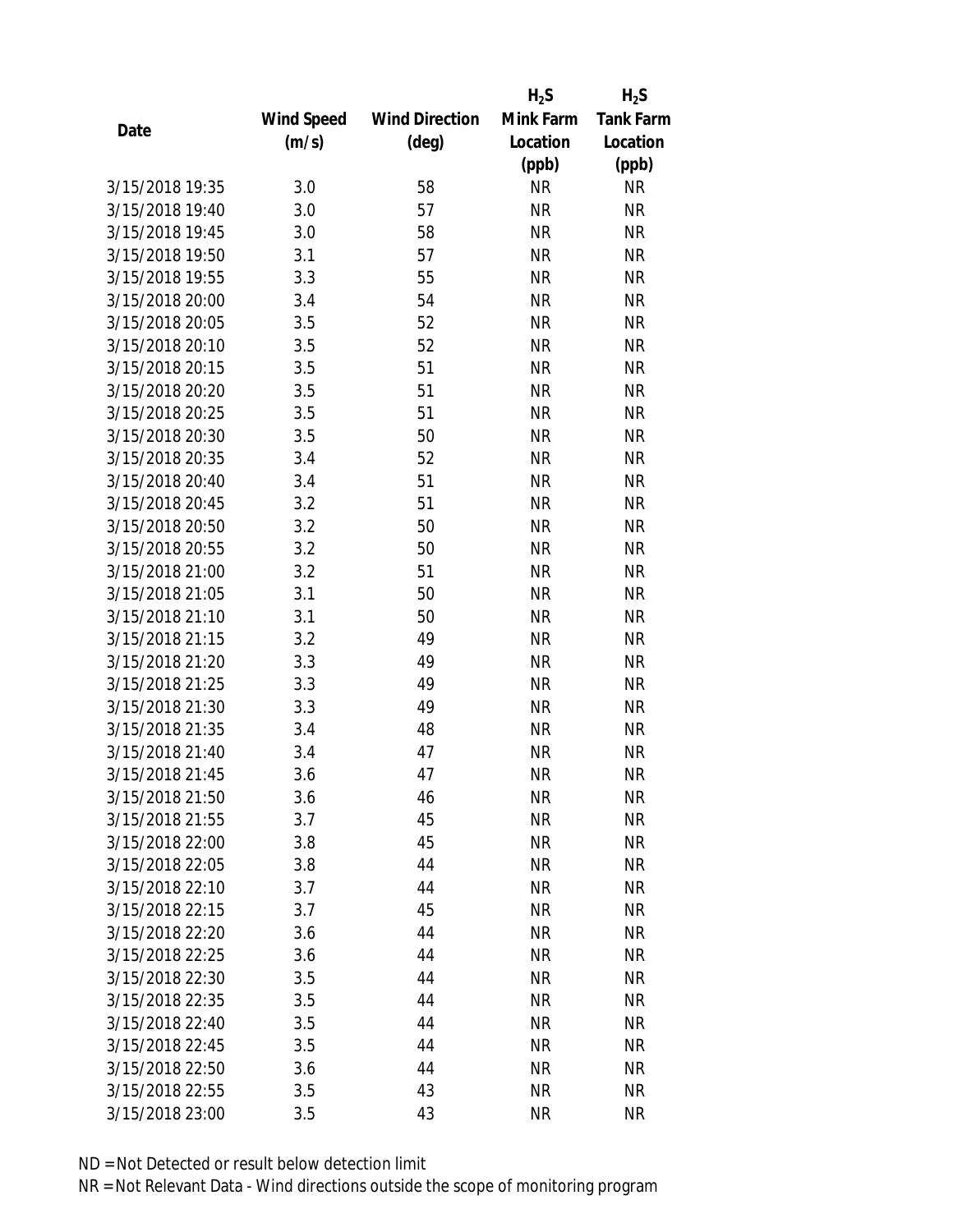|                 |            |                       | $H_2S$    | $H_2S$           |
|-----------------|------------|-----------------------|-----------|------------------|
|                 | Wind Speed | <b>Wind Direction</b> | Mink Farm | <b>Tank Farm</b> |
| Date            | (m/s)      | $(\text{deg})$        | Location  | Location         |
|                 |            |                       | (ppb)     | (ppb)            |
| 3/15/2018 23:05 | 3.5        | 44                    | <b>NR</b> | <b>NR</b>        |
| 3/15/2018 23:10 | 3.5        | 44                    | <b>NR</b> | <b>NR</b>        |
| 3/15/2018 23:15 | 3.5        | 44                    | <b>NR</b> | <b>NR</b>        |
| 3/15/2018 23:20 | 3.5        | 44                    | <b>NR</b> | <b>NR</b>        |
| 3/15/2018 23:25 | 3.5        | 45                    | <b>NR</b> | <b>NR</b>        |
| 3/15/2018 23:30 | 3.6        | 45                    | <b>NR</b> | <b>NR</b>        |
| 3/15/2018 23:35 | 3.6        | 45                    | <b>NR</b> | <b>NR</b>        |
| 3/15/2018 23:40 | 3.5        | 46                    | <b>NR</b> | <b>NR</b>        |
| 3/15/2018 23:45 | 3.5        | 46                    | <b>NR</b> | <b>NR</b>        |
| 3/15/2018 23:50 | 3.3        | 46                    | <b>NR</b> | <b>NR</b>        |
| 3/15/2018 23:55 | 3.2        | 47                    | <b>NR</b> | <b>NR</b>        |
| 3/15/2018 24:00 | 3.0        | 47                    | <b>NR</b> | <b>NR</b>        |
| 3/16/2018 00:05 | 2.9        | 47                    | <b>NR</b> | <b>NR</b>        |
| 3/16/2018 00:10 | 2.8        | 47                    | <b>NR</b> | <b>NR</b>        |
| 3/16/2018 00:15 | 2.7        | 47                    | <b>NR</b> | <b>NR</b>        |
| 3/16/2018 00:20 | 2.6        | 48                    | <b>NR</b> | <b>NR</b>        |
| 3/16/2018 00:25 | 2.5        | 48                    | <b>NR</b> | <b>NR</b>        |
| 3/16/2018 00:30 | 2.5        | 48                    | <b>NR</b> | <b>NR</b>        |
| 3/16/2018 00:35 | 2.6        | 47                    | <b>NR</b> | <b>NR</b>        |
| 3/16/2018 00:40 | 2.5        | 47                    | <b>NR</b> | <b>NR</b>        |
| 3/16/2018 00:45 | 2.4        | 48                    | <b>NR</b> | <b>NR</b>        |
| 3/16/2018 00:50 | 2.5        | 48                    | <b>NR</b> | <b>NR</b>        |
| 3/16/2018 00:55 | 2.5        | 47                    | <b>NR</b> | <b>NR</b>        |
| 3/16/2018 01:00 | 2.5        | 47                    | <b>NR</b> | <b>NR</b>        |
| 3/16/2018 01:05 | 2.5        | 47                    | <b>NR</b> | <b>NR</b>        |
| 3/16/2018 01:10 | 2.6        | 47                    | <b>NR</b> | <b>NR</b>        |
| 3/16/2018 01:15 | 2.7        | 47                    | <b>NR</b> | <b>NR</b>        |
| 3/16/2018 01:20 | 2.8        | 45                    | ΝR        | <b>NR</b>        |
| 3/16/2018 01:25 | 2.9        | 44                    | <b>NR</b> | <b>NR</b>        |
| 3/16/2018 01:30 | 2.9        | 43                    | NR        | <b>NR</b>        |
| 3/16/2018 01:35 | 3.0        | 42                    | <b>NR</b> | <b>NR</b>        |
| 3/16/2018 01:40 | 3.1        | 40                    | <b>ND</b> | <b>NR</b>        |
| 3/16/2018 01:45 | 3.1        | 40                    | <b>ND</b> | <b>NR</b>        |
| 3/16/2018 01:50 | 3.0        | 40                    | <b>ND</b> | <b>NR</b>        |
| 3/16/2018 01:55 | 3.0        | 41                    | <b>NR</b> | <b>NR</b>        |
| 3/16/2018 02:00 | 3.0        | 40                    | <b>ND</b> | <b>NR</b>        |
| 3/16/2018 02:05 | 3.0        | 39                    | ND        | <b>NR</b>        |
| 3/16/2018 02:10 | 2.9        | 40                    | 1         | <b>NR</b>        |
| 3/16/2018 02:15 | 2.9        | 39                    | 1         | <b>NR</b>        |
| 3/16/2018 02:20 | 2.9        | 37                    | 1         | <b>NR</b>        |
| 3/16/2018 02:25 | 3.0        | 35                    | 1         | <b>NR</b>        |
| 3/16/2018 02:30 | 3.1        | 35                    | 1         | <b>NR</b>        |
|                 |            |                       |           |                  |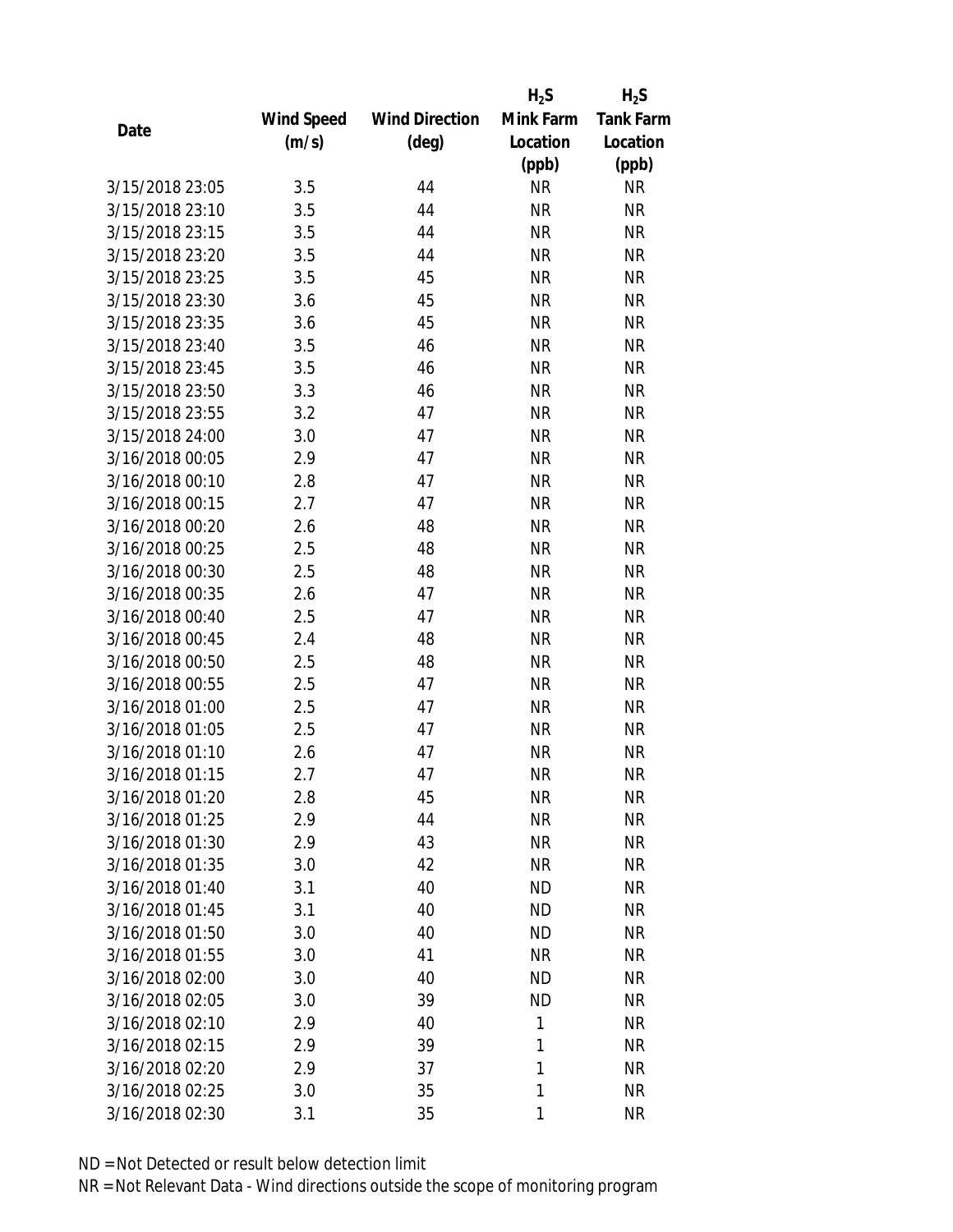|                 |            |                       | $H_2S$    | $H_2S$           |
|-----------------|------------|-----------------------|-----------|------------------|
|                 | Wind Speed | <b>Wind Direction</b> | Mink Farm | <b>Tank Farm</b> |
| Date            | (m/s)      | $(\text{deg})$        | Location  | Location         |
|                 |            |                       | (ppb)     | (ppb)            |
| 3/16/2018 02:35 | 3.2        | 35                    | 1         | <b>NR</b>        |
| 3/16/2018 02:40 | 3.4        | 34                    | 1         | <b>NR</b>        |
| 3/16/2018 02:45 | 3.4        | 34                    | <b>ND</b> | <b>NR</b>        |
| 3/16/2018 02:50 | 3.4        | 35                    | 1         | <b>NR</b>        |
| 3/16/2018 02:55 | 3.3        | 35                    | 1         | <b>NR</b>        |
| 3/16/2018 03:00 | 3.2        | 35                    | 1         | <b>NR</b>        |
| 3/16/2018 03:05 | 3.1        | 35                    | 1         | <b>NR</b>        |
| 3/16/2018 03:10 | 2.9        | 35                    | 1         | <b>NR</b>        |
| 3/16/2018 03:15 | 2.9        | 35                    | 1         | <b>NR</b>        |
| 3/16/2018 03:20 | 2.9        | 35                    | <b>ND</b> | <b>NR</b>        |
| 3/16/2018 03:25 | 3.0        | 35                    | 1         | <b>NR</b>        |
| 3/16/2018 03:30 | 3.1        | 36                    | <b>ND</b> | <b>NR</b>        |
| 3/16/2018 03:35 | 3.2        | 37                    | <b>ND</b> | <b>NR</b>        |
| 3/16/2018 03:40 | 3.3        | 38                    | <b>ND</b> | <b>NR</b>        |
| 3/16/2018 03:45 | 3.4        | 38                    | <b>ND</b> | <b>NR</b>        |
| 3/16/2018 03:50 | 3.4        | 39                    | <b>ND</b> | <b>NR</b>        |
| 3/16/2018 03:55 | 3.4        | 39                    | <b>ND</b> | <b>NR</b>        |
| 3/16/2018 04:00 | 3.3        | 39                    | <b>ND</b> | <b>NR</b>        |
| 3/16/2018 04:05 | 3.2        | 38                    | <b>ND</b> | <b>NR</b>        |
| 3/16/2018 04:10 | 3.2        | 38                    | <b>ND</b> | <b>NR</b>        |
| 3/16/2018 04:15 | 3.0        | 39                    | <b>ND</b> | <b>NR</b>        |
| 3/16/2018 04:20 | 3.1        | 38                    | <b>ND</b> | <b>NR</b>        |
| 3/16/2018 04:25 | 3.1        | 39                    | <b>ND</b> | <b>NR</b>        |
| 3/16/2018 04:30 | 3.1        | 39                    | 1         | <b>NR</b>        |
| 3/16/2018 04:35 | 3.2        | 39                    | 1         | <b>NR</b>        |
| 3/16/2018 04:40 | 3.2        | 39                    | 1         | <b>NR</b>        |
| 3/16/2018 04:45 | 3.3        | 39                    | 1         | <b>NR</b>        |
| 3/16/2018 04:50 | 3.2        | 40                    | 1         | <b>NR</b>        |
| 3/16/2018 04:55 | 3.1        | 42                    | <b>NR</b> | NR               |
| 3/16/2018 05:00 | 3.1        | 43                    | <b>NR</b> | ΝR               |
| 3/16/2018 05:05 | 3.0        | 45                    | <b>NR</b> | <b>NR</b>        |
| 3/16/2018 05:10 | 2.9        | 45                    | <b>NR</b> | <b>NR</b>        |
| 3/16/2018 05:15 | 2.9        | 46                    | <b>NR</b> | <b>NR</b>        |
| 3/16/2018 05:20 | 3.0        | 45                    | <b>NR</b> | <b>NR</b>        |
| 3/16/2018 05:25 | 3.2        | 43                    | <b>NR</b> | <b>NR</b>        |
| 3/16/2018 05:30 | 3.3        | 42                    | <b>NR</b> | <b>NR</b>        |
| 3/16/2018 05:35 | 3.5        | 41                    | <b>NR</b> | ΝR               |
| 3/16/2018 05:40 | 3.7        | 42                    | <b>NR</b> | <b>NR</b>        |
| 3/16/2018 05:45 | 3.6        | 43                    | <b>NR</b> | <b>NR</b>        |
| 3/16/2018 05:50 | 3.6        | 44                    | <b>NR</b> | <b>NR</b>        |
| 3/16/2018 05:55 | 3.5        | 45                    | <b>NR</b> | <b>NR</b>        |
| 3/16/2018 06:00 | 3.6        | 46                    | <b>NR</b> | <b>NR</b>        |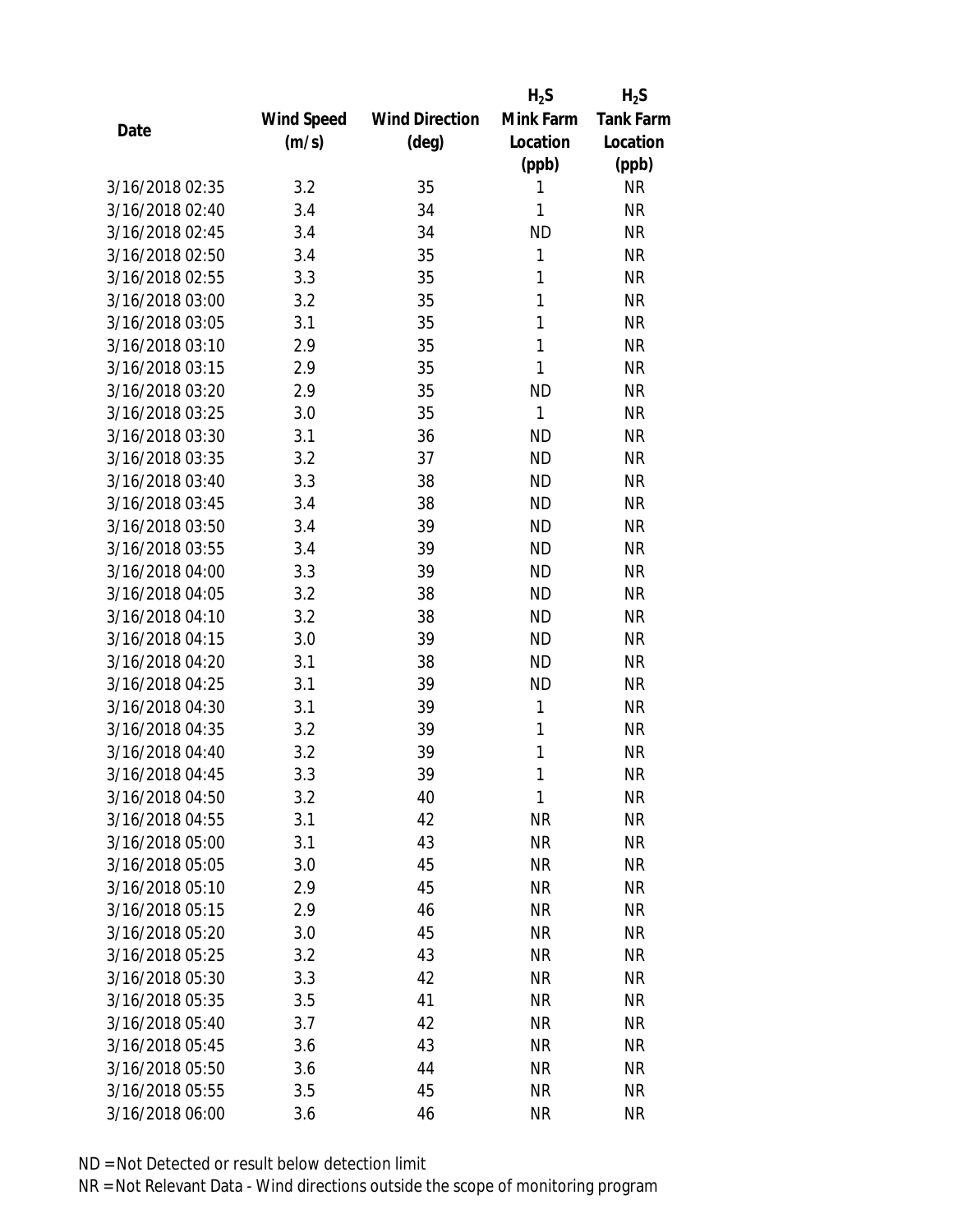|                 |            |                       | $H_2S$    | $H_2S$           |
|-----------------|------------|-----------------------|-----------|------------------|
|                 | Wind Speed | <b>Wind Direction</b> | Mink Farm | <b>Tank Farm</b> |
| Date            | (m/s)      | $(\text{deg})$        | Location  | Location         |
|                 |            |                       | (ppb)     | (ppb)            |
| 3/16/2018 06:05 | 3.6        | 46                    | <b>NR</b> | <b>NR</b>        |
| 3/16/2018 06:10 | 3.6        | 47                    | <b>NR</b> | <b>NR</b>        |
| 3/16/2018 06:15 | 3.6        | 48                    | <b>NR</b> | <b>NR</b>        |
| 3/16/2018 06:20 | 3.3        | 50                    | <b>NR</b> | <b>NR</b>        |
| 3/16/2018 06:25 | 3.5        | 52                    | <b>NR</b> | <b>NR</b>        |
| 3/16/2018 06:30 | 3.3        | 54                    | <b>NR</b> | <b>NR</b>        |
| 3/16/2018 06:35 | 3.3        | 55                    | <b>NR</b> | <b>NR</b>        |
| 3/16/2018 06:40 | 3.4        | 57                    | <b>NR</b> | <b>NR</b>        |
| 3/16/2018 06:45 | 3.5        | 61                    | <b>NR</b> | <b>NR</b>        |
| 3/16/2018 06:50 | 3.8        | 63                    | <b>NR</b> | <b>NR</b>        |
| 3/16/2018 06:55 | 3.9        | 60                    | <b>NR</b> | <b>NR</b>        |
| 3/16/2018 07:00 | 4.0        | 58                    | <b>NR</b> | <b>NR</b>        |
| 3/16/2018 07:05 | 3.9        | 55                    | <b>NR</b> | <b>NR</b>        |
| 3/16/2018 07:10 | 3.8        | 53                    | <b>NR</b> | <b>NR</b>        |
| 3/16/2018 07:15 | 3.8        | 49                    | <b>NR</b> | <b>NR</b>        |
| 3/16/2018 07:20 | 3.6        | 45                    | <b>NR</b> | <b>NR</b>        |
| 3/16/2018 07:25 | 3.5        | 45                    | <b>NR</b> | <b>NR</b>        |
| 3/16/2018 07:30 | 3.4        | 48                    | <b>NR</b> | <b>NR</b>        |
| 3/16/2018 07:35 | 3.3        | 53                    | <b>NR</b> | <b>NR</b>        |
| 3/16/2018 07:40 | 3.3        | 57                    | <b>NR</b> | <b>NR</b>        |
| 3/16/2018 07:45 | 3.2        | 58                    | <b>NR</b> | <b>NR</b>        |
| 3/16/2018 07:50 | 3.4        | 58                    | <b>NR</b> | <b>NR</b>        |
| 3/16/2018 07:55 | 3.5        | 57                    | <b>NR</b> | <b>NR</b>        |
| 3/16/2018 08:00 | 3.8        | 53                    | <b>NR</b> | <b>NR</b>        |
| 3/16/2018 08:05 | 4.1        | 49                    | <b>NR</b> | <b>NR</b>        |
| 3/16/2018 08:10 | 4.1        | 47                    | <b>NR</b> | <b>NR</b>        |
| 3/16/2018 08:15 | 4.3        | 45                    | <b>NR</b> | <b>NR</b>        |
| 3/16/2018 08:20 | 4.1        | 46                    | ΝR        | <b>NR</b>        |
| 3/16/2018 08:25 | 4.0        | 47                    | <b>NR</b> | <b>NR</b>        |
| 3/16/2018 08:30 | 3.7        | 52                    | NR        | <b>NR</b>        |
| 3/16/2018 08:35 | 3.5        | 54                    | <b>NR</b> | <b>NR</b>        |
| 3/16/2018 08:40 | 3.6        | 51                    | <b>NR</b> | <b>NR</b>        |
| 3/16/2018 08:45 | 3.6        | 51                    | ΝR        | <b>NR</b>        |
| 3/16/2018 08:50 | 3.8        | 51                    | <b>NR</b> | <b>NR</b>        |
| 3/16/2018 08:55 | 3.8        | 50                    | NR        | <b>NR</b>        |
| 3/16/2018 09:00 | 3.9        | 46                    | <b>NR</b> | <b>NR</b>        |
| 3/16/2018 09:05 | 4.1        | 44                    | ΝR        | <b>NR</b>        |
| 3/16/2018 09:10 | 4.2        | 44                    | ΝR        | <b>NR</b>        |
| 3/16/2018 09:15 | 4.1        | 45                    | ΝR        | <b>NR</b>        |
| 3/16/2018 09:20 | 3.9        | 47                    | ΝR        | <b>NR</b>        |
| 3/16/2018 09:25 | 4.0        | 46                    | <b>NR</b> | <b>NR</b>        |
| 3/16/2018 09:30 | 3.9        | 49                    | <b>NR</b> | <b>NR</b>        |
|                 |            |                       |           |                  |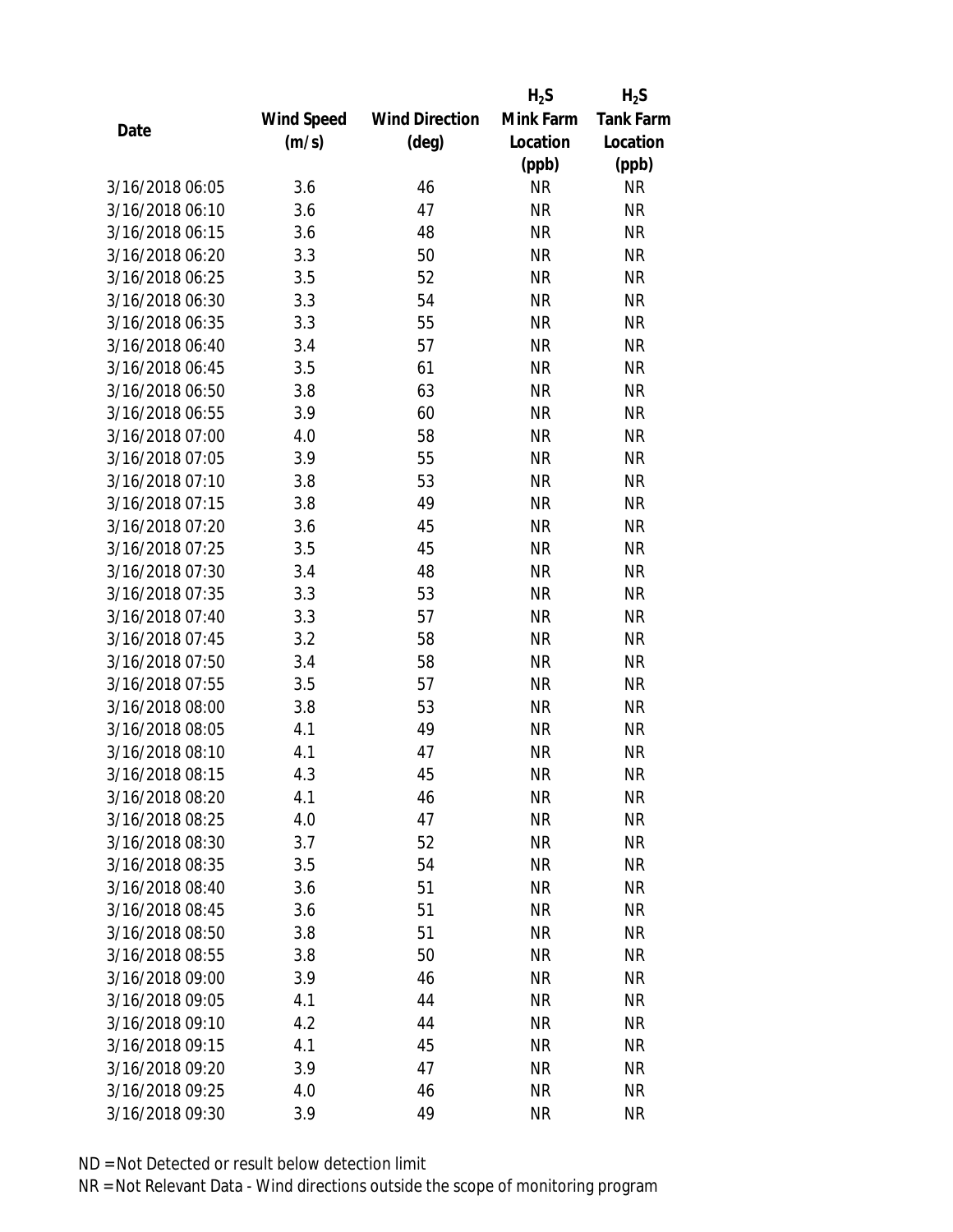|                 |            |                       | $H_2S$    | $H_2S$           |
|-----------------|------------|-----------------------|-----------|------------------|
|                 | Wind Speed | <b>Wind Direction</b> | Mink Farm | <b>Tank Farm</b> |
| Date            | (m/s)      | $(\text{deg})$        | Location  | Location         |
|                 |            |                       | (ppb)     | (ppb)            |
| 3/16/2018 09:35 | 3.9        | 53                    | <b>NR</b> | <b>NR</b>        |
| 3/16/2018 09:40 | 3.8        | 55                    | <b>NR</b> | <b>NR</b>        |
| 3/16/2018 09:45 | 3.9        | 55                    | <b>NR</b> | <b>NR</b>        |
| 3/16/2018 09:50 | 4.1        | 53                    | <b>NR</b> | <b>NR</b>        |
| 3/16/2018 09:55 | 3.8        | 55                    | <b>NR</b> | <b>NR</b>        |
| 3/16/2018 10:00 | 3.7        | 56                    | <b>NR</b> | <b>NR</b>        |
| 3/16/2018 10:05 | 3.5        | 57                    | <b>NR</b> | <b>NR</b>        |
| 3/16/2018 10:10 | 3.4        | 61                    | <b>NR</b> | <b>NR</b>        |
| 3/16/2018 10:15 | 3.4        | 69                    | <b>NR</b> | <b>NR</b>        |
| 3/16/2018 10:20 | 3.3        | 76                    | <b>NR</b> | <b>NR</b>        |
| 3/16/2018 10:25 | 3.5        | 81                    | <b>NR</b> | <b>NR</b>        |
| 3/16/2018 10:30 | 3.6        | 83                    | <b>NR</b> | <b>NR</b>        |
| 3/16/2018 10:35 | 3.8        | 87                    | <b>NR</b> | <b>NR</b>        |
| 3/16/2018 10:40 | 3.7        | 86                    | <b>NR</b> | <b>NR</b>        |
| 3/16/2018 10:45 | 3.5        | 85                    | <b>NR</b> | <b>NR</b>        |
| 3/16/2018 10:50 | 3.4        | 83                    | <b>NR</b> | <b>NR</b>        |
| 3/16/2018 10:55 | 3.2        | 79                    | <b>NR</b> | <b>NR</b>        |
| 3/16/2018 11:00 | 3.3        | 79                    | <b>NR</b> | <b>NR</b>        |
| 3/16/2018 11:05 | 3.2        | 79                    | <b>NR</b> | <b>NR</b>        |
| 3/16/2018 11:10 | 3.2        | 77                    | <b>NR</b> | <b>NR</b>        |
| 3/16/2018 11:15 | 3.3        | 80                    | <b>NR</b> | <b>NR</b>        |
| 3/16/2018 11:20 | 3.3        | 82                    | <b>NR</b> | <b>NR</b>        |
| 3/16/2018 11:25 | 3.4        | 88                    | <b>NR</b> | <b>NR</b>        |
| 3/16/2018 11:30 | 3.3        | 87                    | <b>NR</b> | <b>NR</b>        |
| 3/16/2018 11:35 | 3.3        | 86                    | <b>NR</b> | <b>NR</b>        |
| 3/16/2018 11:40 | 3.4        | 88                    | <b>NR</b> | <b>NR</b>        |
| 3/16/2018 11:45 | 3.3        | 87                    | <b>NR</b> | <b>NR</b>        |
| 3/16/2018 11:50 | 3.4        | 87                    | NR        | <b>NR</b>        |
| 3/16/2018 11:55 | 3.4        | 81                    | <b>NR</b> | <b>NR</b>        |
| 3/16/2018 12:00 | 3.5        | 82                    | NR        | <b>NR</b>        |
| 3/16/2018 12:05 | 3.5        | 79                    | <b>NR</b> | <b>NR</b>        |
| 3/16/2018 12:10 | 3.4        | 81                    | <b>NR</b> | <b>NR</b>        |
| 3/16/2018 12:15 | 3.5        | 75                    | NR        | <b>NR</b>        |
| 3/16/2018 12:20 | 3.6        | 77                    | <b>NR</b> | <b>NR</b>        |
| 3/16/2018 12:25 | 3.8        | 80                    | NR        | <b>NR</b>        |
| 3/16/2018 12:30 | 3.7        | 79                    | <b>NR</b> | <b>NR</b>        |
| 3/16/2018 12:35 | 4.0        | 77                    | NR        | <b>NR</b>        |
| 3/16/2018 12:40 | 4.2        | 77                    | ΝR        | <b>NR</b>        |
| 3/16/2018 12:45 | 4.3        | 83                    | <b>NR</b> | <b>NR</b>        |
| 3/16/2018 12:50 | 4.2        | 82                    | NR        | <b>NR</b>        |
| 3/16/2018 12:55 | 4.3        | 85                    | <b>NR</b> | <b>NR</b>        |
| 3/16/2018 13:00 | 4.3        | 87                    | <b>NR</b> | <b>NR</b>        |
|                 |            |                       |           |                  |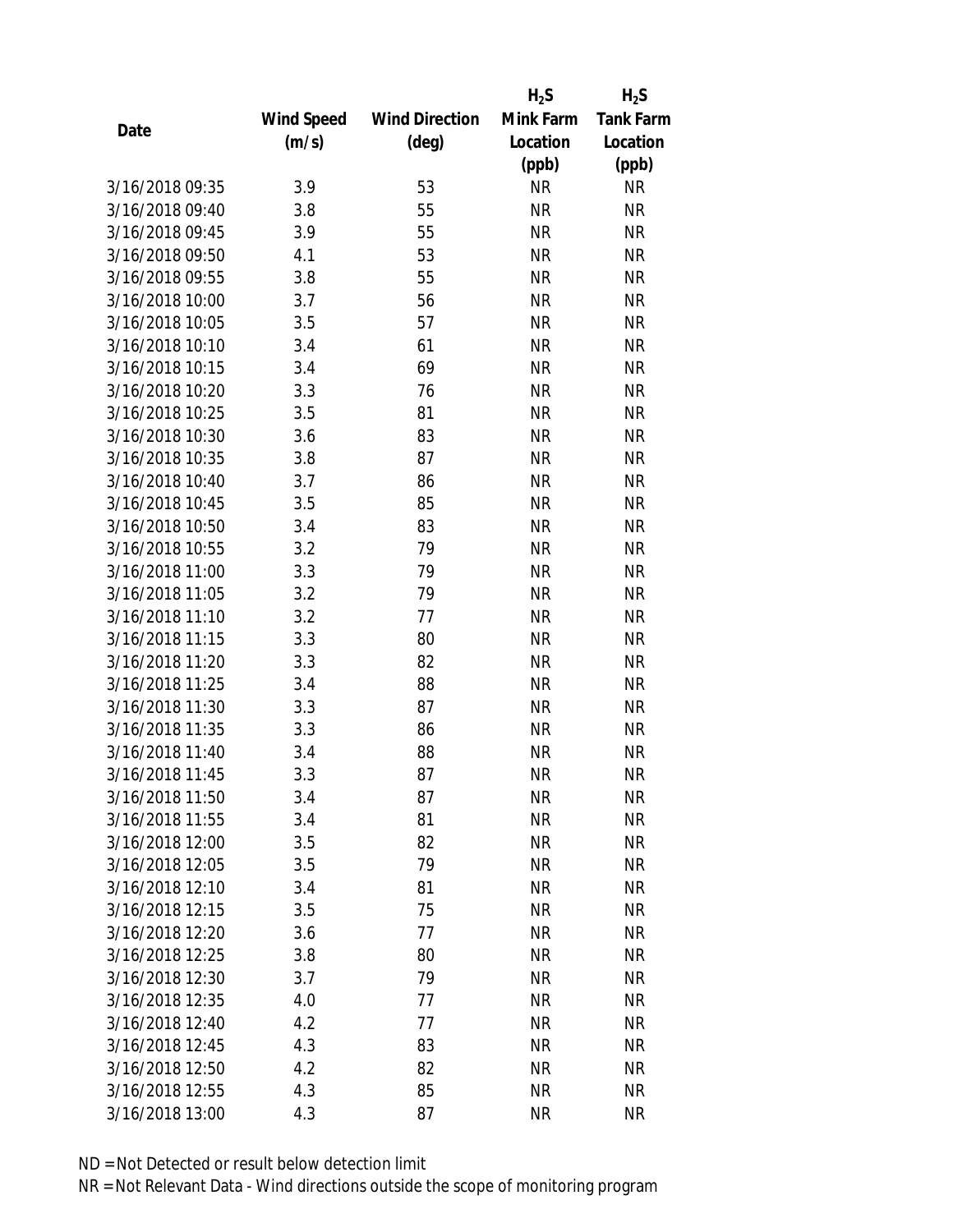|                 |            |                       | $H_2S$    | $H_2S$           |
|-----------------|------------|-----------------------|-----------|------------------|
|                 | Wind Speed | <b>Wind Direction</b> | Mink Farm | <b>Tank Farm</b> |
| Date            | (m/s)      | $(\text{deg})$        | Location  | Location         |
|                 |            |                       | (ppb)     | (ppb)            |
| 3/16/2018 13:05 | 4.2        | 91                    | <b>NR</b> | <b>NR</b>        |
| 3/16/2018 13:10 | 4.0        | 89                    | <b>NR</b> | <b>NR</b>        |
| 3/16/2018 13:15 | 3.8        | 83                    | <b>NR</b> | <b>NR</b>        |
| 3/16/2018 13:20 | 3.8        | 78                    | <b>NR</b> | <b>NR</b>        |
| 3/16/2018 13:25 | 3.7        | 71                    | <b>NR</b> | <b>NR</b>        |
| 3/16/2018 13:30 | 3.5        | 69                    | <b>NR</b> | <b>NR</b>        |
| 3/16/2018 13:35 | 3.5        | 71                    | <b>NR</b> | <b>NR</b>        |
| 3/16/2018 13:40 | 3.7        | 72                    | <b>NR</b> | <b>NR</b>        |
| 3/16/2018 13:45 | 3.9        | 76                    | <b>NR</b> | <b>NR</b>        |
| 3/16/2018 13:50 | 3.8        | 78                    | <b>NR</b> | <b>NR</b>        |
| 3/16/2018 13:55 | 3.8        | 77                    | <b>NR</b> | <b>NR</b>        |
| 3/16/2018 14:00 | 3.9        | 79                    | <b>NR</b> | <b>NR</b>        |
| 3/16/2018 14:05 | 3.9        | 82                    | <b>NR</b> | <b>NR</b>        |
| 3/16/2018 14:10 | 3.8        | 85                    | <b>NR</b> | <b>NR</b>        |
| 3/16/2018 14:15 | 3.8        | 88                    | <b>NR</b> | <b>NR</b>        |
| 3/16/2018 14:20 | 3.7        | 89                    | <b>NR</b> | <b>NR</b>        |
| 3/16/2018 14:25 | 3.7        | 88                    | <b>NR</b> | <b>NR</b>        |
| 3/16/2018 14:30 | 3.8        | 88                    | <b>NR</b> | <b>NR</b>        |
| 3/16/2018 14:35 | 3.8        | 84                    | <b>NR</b> | <b>NR</b>        |
| 3/16/2018 14:40 | 3.9        | 78                    | <b>NR</b> | <b>NR</b>        |
| 3/16/2018 14:45 | 3.9        | 77                    | <b>NR</b> | <b>NR</b>        |
| 3/16/2018 14:50 | 4.1        | 78                    | <b>NR</b> | <b>NR</b>        |
| 3/16/2018 14:55 | 4.2        | 83                    | <b>NR</b> | <b>NR</b>        |
| 3/16/2018 15:00 | 4.1        | 85                    | <b>NR</b> | <b>NR</b>        |
| 3/16/2018 15:05 | 4.1        | 85                    | <b>NR</b> | <b>NR</b>        |
| 3/16/2018 15:10 | 4.1        | 86                    | <b>NR</b> | <b>NR</b>        |
| 3/16/2018 15:15 | 4.0        | 84                    | <b>NR</b> | <b>NR</b>        |
| 3/16/2018 15:20 | 3.9        | 82                    | ΝR        | <b>NR</b>        |
| 3/16/2018 15:25 | 3.8        | 84                    | <b>NR</b> | <b>NR</b>        |
| 3/16/2018 15:30 | 3.8        | 78                    | NR        | <b>NR</b>        |
| 3/16/2018 15:35 | 3.7        | 77                    | <b>NR</b> | <b>NR</b>        |
| 3/16/2018 15:40 | 3.8        | 78                    | <b>NR</b> | <b>NR</b>        |
| 3/16/2018 15:45 | 3.9        | 76                    | ΝR        | <b>NR</b>        |
| 3/16/2018 15:50 | 3.9        | 76                    | <b>NR</b> | <b>NR</b>        |
| 3/16/2018 15:55 | 3.7        | 72                    | NR        | <b>NR</b>        |
| 3/16/2018 16:00 | 3.6        | 74                    | <b>NR</b> | <b>NR</b>        |
| 3/16/2018 16:05 | 3.5        | 74                    | ΝR        | <b>NR</b>        |
| 3/16/2018 16:10 | 3.6        | 76                    | ΝR        | <b>NR</b>        |
| 3/16/2018 16:15 | 3.5        | 81                    | ΝR        | <b>NR</b>        |
| 3/16/2018 16:20 | 3.5        | 81                    | NR        | <b>NR</b>        |
| 3/16/2018 16:25 | 3.6        | 85                    | <b>NR</b> | <b>NR</b>        |
| 3/16/2018 16:30 | 3.7        | 88                    | <b>NR</b> | <b>NR</b>        |
|                 |            |                       |           |                  |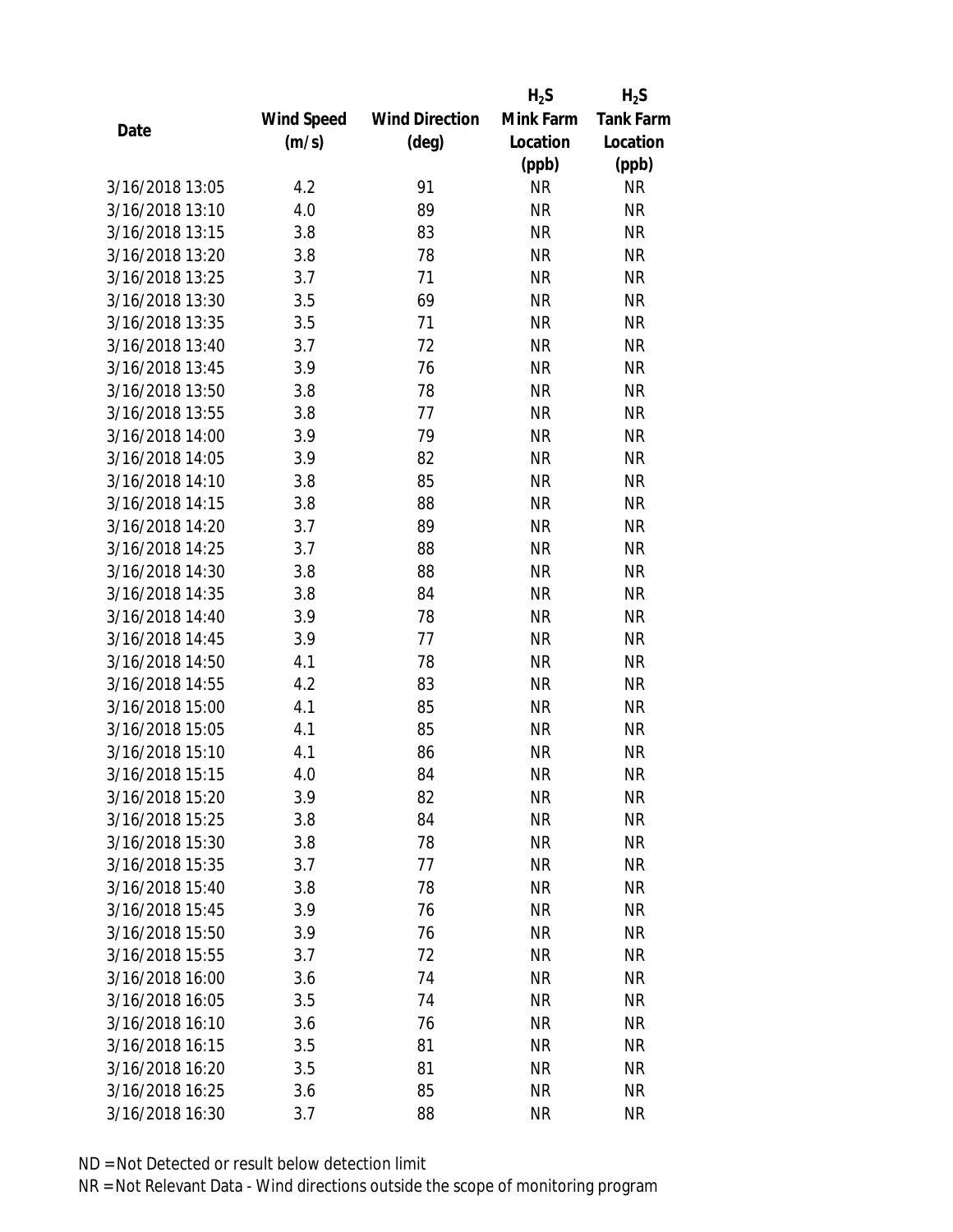|                 |            |                       | $H_2S$    | $H_2S$           |
|-----------------|------------|-----------------------|-----------|------------------|
|                 | Wind Speed | <b>Wind Direction</b> | Mink Farm | <b>Tank Farm</b> |
| Date            | (m/s)      | $(\text{deg})$        | Location  | Location         |
|                 |            |                       | (ppb)     | (ppb)            |
| 3/16/2018 16:35 | 3.8        | 90                    | <b>NR</b> | <b>NR</b>        |
| 3/16/2018 16:40 | 3.9        | 91                    | <b>NR</b> | <b>NR</b>        |
| 3/16/2018 16:45 | 3.8        | 90                    | <b>NR</b> | <b>NR</b>        |
| 3/16/2018 16:50 | 3.7        | 94                    | <b>NR</b> | <b>NR</b>        |
| 3/16/2018 16:55 | 3.7        | 93                    | <b>NR</b> | <b>NR</b>        |
| 3/16/2018 17:00 | 3.5        | 90                    | <b>NR</b> | <b>NR</b>        |
| 3/16/2018 17:05 | 3.4        | 87                    | <b>NR</b> | <b>NR</b>        |
| 3/16/2018 17:10 | 3.3        | 84                    | <b>NR</b> | <b>NR</b>        |
| 3/16/2018 17:15 | 3.2        | 81                    | <b>NR</b> | <b>NR</b>        |
| 3/16/2018 17:20 | 3.3        | 78                    | <b>NR</b> | <b>NR</b>        |
| 3/16/2018 17:25 | 3.1        | 76                    | <b>NR</b> | <b>NR</b>        |
| 3/16/2018 17:30 | 3.1        | 74                    | <b>NR</b> | <b>NR</b>        |
| 3/16/2018 17:35 | 3.2        | 75                    | <b>NR</b> | <b>NR</b>        |
| 3/16/2018 17:40 | 3.1        | 74                    | <b>NR</b> | <b>NR</b>        |
| 3/16/2018 17:45 | 3.1        | 76                    | <b>NR</b> | <b>NR</b>        |
| 3/16/2018 17:50 | 3.0        | 71                    | <b>NR</b> | <b>NR</b>        |
| 3/16/2018 17:55 | 3.2        | 66                    | <b>NR</b> | <b>NR</b>        |
| 3/16/2018 18:00 | 3.3        | 65                    | <b>NR</b> | <b>NR</b>        |
| 3/16/2018 18:05 | 3.4        | 65                    | <b>NR</b> | <b>NR</b>        |
| 3/16/2018 18:10 | 3.4        | 64                    | <b>NR</b> | <b>NR</b>        |
| 3/16/2018 18:15 | 3.4        | 65                    | <b>NR</b> | <b>NR</b>        |
| 3/16/2018 18:20 | 3.3        | 70                    | <b>NR</b> | <b>NR</b>        |
| 3/16/2018 18:25 | 3.3        | 72                    | <b>NR</b> | <b>NR</b>        |
| 3/16/2018 18:30 | 3.2        | 73                    | <b>NR</b> | <b>NR</b>        |
| 3/16/2018 18:35 | 3.3        | 77                    | <b>NR</b> | <b>NR</b>        |
| 3/16/2018 18:40 | 3.2        | 77                    | <b>NR</b> | <b>NR</b>        |
| 3/16/2018 18:45 | 3.3        | 78                    | <b>NR</b> | <b>NR</b>        |
| 3/16/2018 18:50 | 3.6        | 76                    | NR        | <b>NR</b>        |
| 3/16/2018 18:55 | 3.6        | 77                    | <b>NR</b> | <b>NR</b>        |
| 3/16/2018 19:00 | 3.6        | 79                    | NR        | <b>NR</b>        |
| 3/16/2018 19:05 | 3.5        | 78                    | <b>NR</b> | <b>NR</b>        |
| 3/16/2018 19:10 | 3.5        | 80                    | <b>NR</b> | <b>NR</b>        |
| 3/16/2018 19:15 | 3.4        | 80                    | NR        | <b>NR</b>        |
| 3/16/2018 19:20 | 3.2        | 81                    | <b>NR</b> | <b>NR</b>        |
| 3/16/2018 19:25 | 3.1        | 82                    | NR        | <b>NR</b>        |
| 3/16/2018 19:30 | 3.1        | 82                    | <b>NR</b> | <b>NR</b>        |
| 3/16/2018 19:35 | 3.1        | 82                    | NR        | <b>NR</b>        |
| 3/16/2018 19:40 | 3.2        | 79                    | NR        | <b>NR</b>        |
| 3/16/2018 19:45 | 3.2        | 76                    | NR        | <b>NR</b>        |
| 3/16/2018 19:50 | 3.2        | 73                    | NR        | <b>NR</b>        |
| 3/16/2018 19:55 | 3.3        | 72                    | <b>NR</b> | <b>NR</b>        |
| 3/16/2018 20:00 | 3.3        | 71                    | <b>NR</b> | <b>NR</b>        |
|                 |            |                       |           |                  |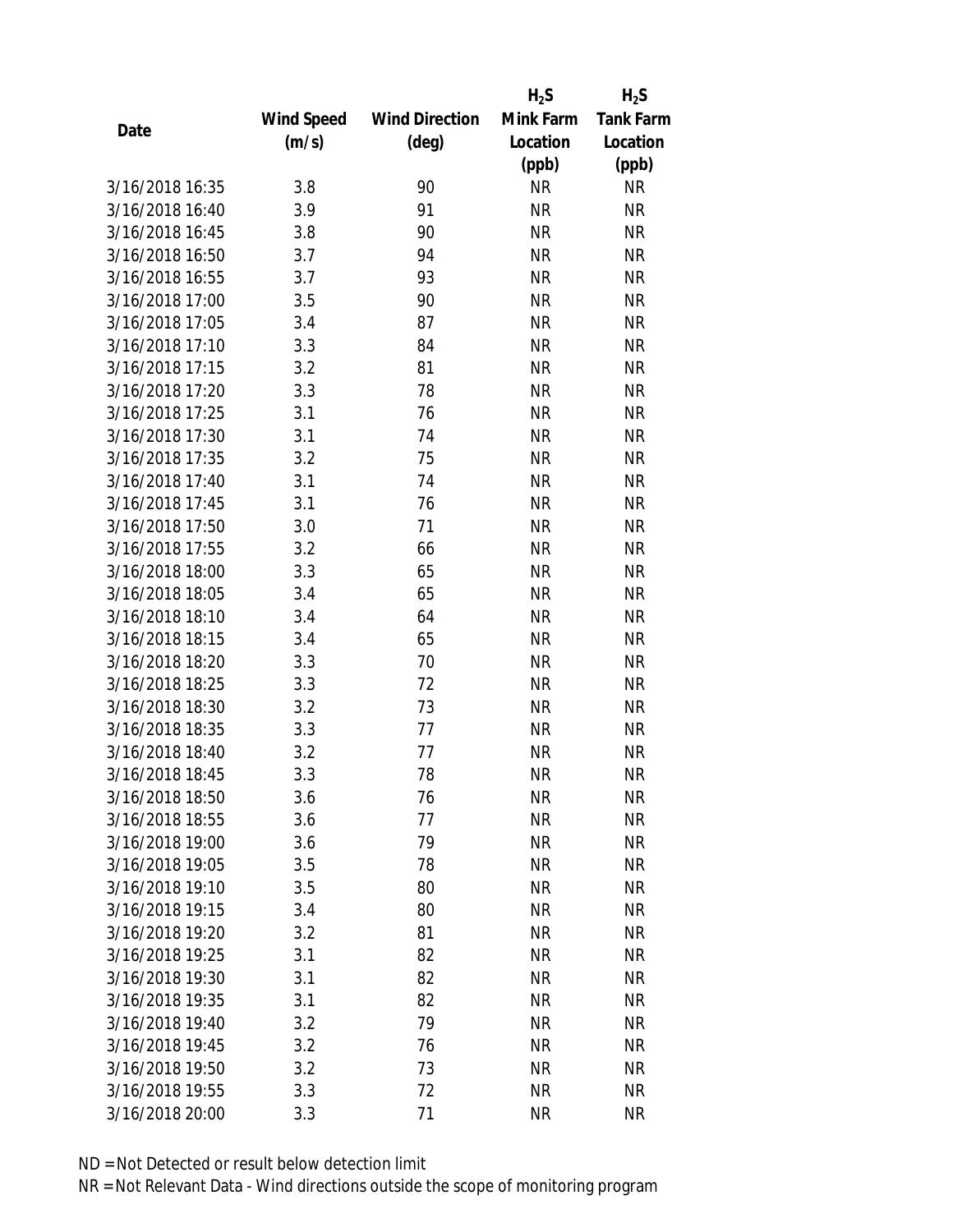|                 |            |                       | $H_2S$    | $H_2S$           |
|-----------------|------------|-----------------------|-----------|------------------|
|                 | Wind Speed | <b>Wind Direction</b> | Mink Farm | <b>Tank Farm</b> |
| Date            | (m/s)      | $(\text{deg})$        | Location  | Location         |
|                 |            |                       | (ppb)     | (ppb)            |
| 3/16/2018 20:05 | 3.2        | 70                    | <b>NR</b> | <b>NR</b>        |
| 3/16/2018 20:10 | 3.1        | 70                    | <b>NR</b> | <b>NR</b>        |
| 3/16/2018 20:15 | 3.2        | 72                    | <b>NR</b> | <b>NR</b>        |
| 3/16/2018 20:20 | 3.2        | 72                    | <b>NR</b> | <b>NR</b>        |
| 3/16/2018 20:25 | 3.2        | 70                    | <b>NR</b> | <b>NR</b>        |
| 3/16/2018 20:30 | 3.2        | 67                    | <b>NR</b> | <b>NR</b>        |
| 3/16/2018 20:35 | 3.2        | 67                    | <b>NR</b> | <b>NR</b>        |
| 3/16/2018 20:40 | 3.4        | 67                    | <b>NR</b> | <b>NR</b>        |
| 3/16/2018 20:45 | 3.4        | 65                    | <b>NR</b> | <b>NR</b>        |
| 3/16/2018 20:50 | 3.4        | 66                    | <b>NR</b> | <b>NR</b>        |
| 3/16/2018 20:55 | 3.4        | 68                    | <b>NR</b> | <b>NR</b>        |
| 3/16/2018 21:00 | 3.4        | 70                    | <b>NR</b> | <b>NR</b>        |
| 3/16/2018 21:05 | 3.4        | 71                    | <b>NR</b> | <b>NR</b>        |
| 3/16/2018 21:10 | 3.4        | 70                    | <b>NR</b> | <b>NR</b>        |
| 3/16/2018 21:15 | 3.4        | 70                    | <b>NR</b> | <b>NR</b>        |
| 3/16/2018 21:20 | 3.4        | 69                    | <b>NR</b> | <b>NR</b>        |
| 3/16/2018 21:25 | 3.5        | 67                    | <b>NR</b> | <b>NR</b>        |
| 3/16/2018 21:30 | 3.5        | 66                    | <b>NR</b> | <b>NR</b>        |
| 3/16/2018 21:35 | 3.5        | 65                    | <b>NR</b> | <b>NR</b>        |
| 3/16/2018 21:40 | 3.4        | 65                    | <b>NR</b> | <b>NR</b>        |
| 3/16/2018 21:45 | 3.4        | 64                    | <b>NR</b> | <b>NR</b>        |
| 3/16/2018 21:50 | 3.3        | 63                    | <b>NR</b> | <b>NR</b>        |
| 3/16/2018 21:55 | 3.2        | 63                    | <b>NR</b> | <b>NR</b>        |
| 3/16/2018 22:00 | 3.2        | 61                    | <b>NR</b> | <b>NR</b>        |
| 3/16/2018 22:05 | 3.1        | 58                    | <b>NR</b> | <b>NR</b>        |
| 3/16/2018 22:10 | 3.2        | 55                    | <b>NR</b> | <b>NR</b>        |
| 3/16/2018 22:15 | 3.1        | 54                    | <b>NR</b> | <b>NR</b>        |
| 3/16/2018 22:20 | 3.1        | 53                    | ΝR        | <b>NR</b>        |
| 3/16/2018 22:25 | 3.0        | 51                    | <b>NR</b> | <b>NR</b>        |
| 3/16/2018 22:30 | 2.9        | 51                    | NR        | <b>NR</b>        |
| 3/16/2018 22:35 | 2.8        | 51                    | <b>NR</b> | <b>NR</b>        |
| 3/16/2018 22:40 | 2.6        | 49                    | <b>NR</b> | <b>NR</b>        |
| 3/16/2018 22:45 | 2.4        | 48                    | ΝR        | <b>NR</b>        |
| 3/16/2018 22:50 | 2.3        | 48                    | <b>NR</b> | <b>NR</b>        |
| 3/16/2018 22:55 | 2.2        | 49                    | NR        | <b>NR</b>        |
| 3/16/2018 23:00 | 2.2        | 49                    | <b>NR</b> | <b>NR</b>        |
| 3/16/2018 23:05 | 2.2        | 50                    | ΝR        | <b>NR</b>        |
| 3/16/2018 23:10 | 2.3        | 52                    | ΝR        | <b>NR</b>        |
| 3/16/2018 23:15 | 2.5        | 53                    | ΝR        | <b>NR</b>        |
| 3/16/2018 23:20 | 2.6        | 52                    | NR        | <b>NR</b>        |
| 3/16/2018 23:25 | 2.8        | 50                    | <b>NR</b> | <b>NR</b>        |
| 3/16/2018 23:30 | 3.0        | 50                    | <b>NR</b> | <b>NR</b>        |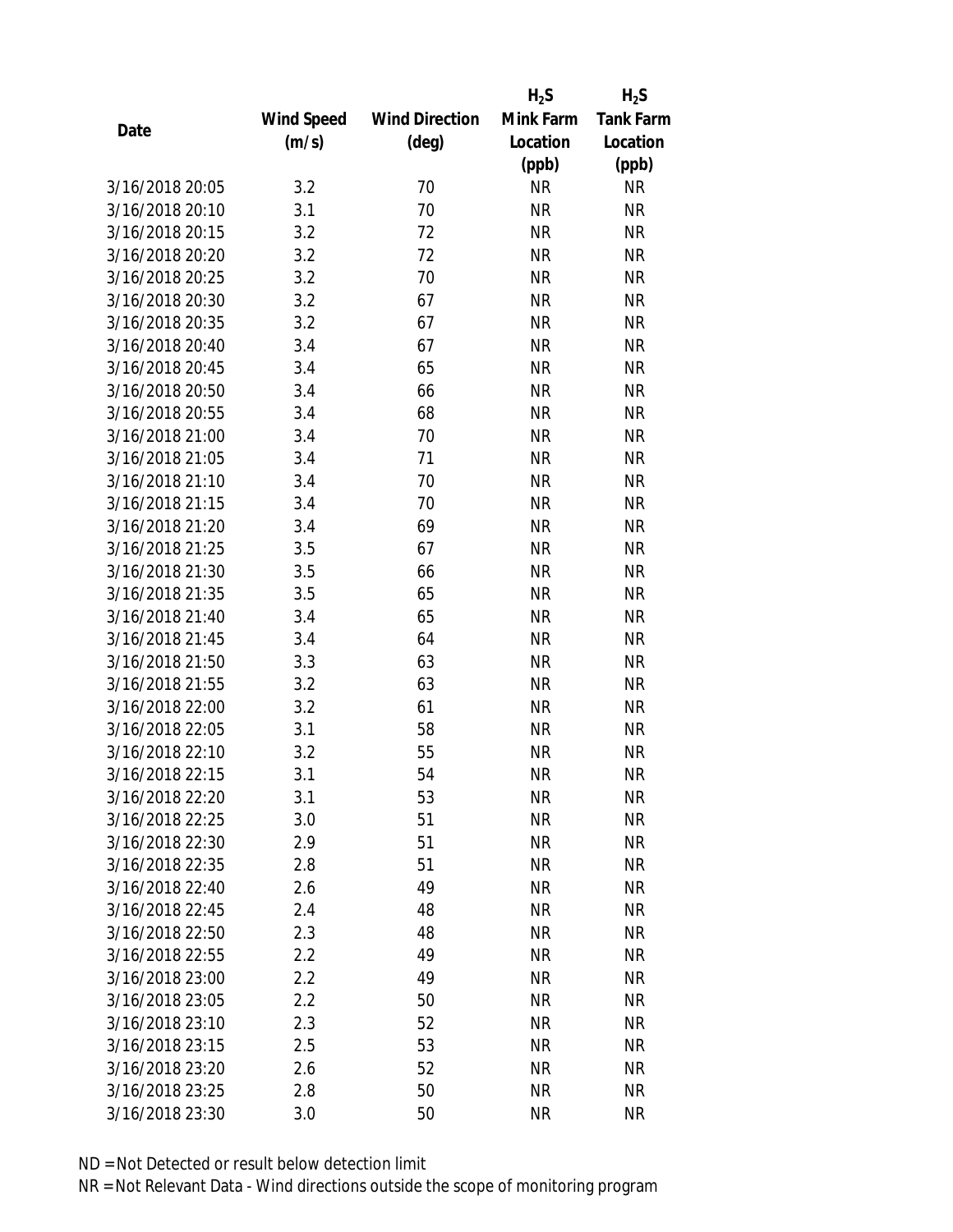|                 |            |                       | $H_2S$    | $H_2S$           |
|-----------------|------------|-----------------------|-----------|------------------|
|                 | Wind Speed | <b>Wind Direction</b> | Mink Farm | <b>Tank Farm</b> |
| Date            | (m/s)      | $(\text{deg})$        | Location  | Location         |
|                 |            |                       | (ppb)     | (ppb)            |
| 3/16/2018 23:35 | 3.1        | 48                    | <b>NR</b> | <b>NR</b>        |
| 3/16/2018 23:40 | 3.2        | 47                    | <b>NR</b> | <b>NR</b>        |
| 3/16/2018 23:45 | 3.3        | 47                    | <b>NR</b> | <b>NR</b>        |
| 3/16/2018 23:50 | 3.5        | 47                    | <b>NR</b> | <b>NR</b>        |
| 3/16/2018 23:55 | 3.5        | 48                    | <b>NR</b> | <b>NR</b>        |
| 3/16/2018 24:00 | 3.6        | 49                    | <b>NR</b> | <b>NR</b>        |
| 3/17/2018 00:05 | 3.6        | 52                    | <b>NR</b> | <b>NR</b>        |
| 3/17/2018 00:10 | 3.4        | 54                    | <b>NR</b> | <b>NR</b>        |
| 3/17/2018 00:15 | 3.2        | 56                    | <b>NR</b> | <b>NR</b>        |
| 3/17/2018 00:20 | 2.9        | 62                    | <b>NR</b> | <b>NR</b>        |
| 3/17/2018 00:25 | 2.7        | 71                    | <b>NR</b> | <b>NR</b>        |
| 3/17/2018 00:30 | 2.5        | 78                    | <b>NR</b> | <b>NR</b>        |
| 3/17/2018 00:35 | 2.4        | 83                    | <b>NR</b> | <b>NR</b>        |
| 3/17/2018 00:40 | 2.4        | 87                    | <b>NR</b> | <b>NR</b>        |
| 3/17/2018 00:45 | 2.4        | 92                    | <b>NR</b> | <b>NR</b>        |
| 3/17/2018 00:50 | 2.4        | 92                    | <b>NR</b> | <b>NR</b>        |
| 3/17/2018 00:55 | 2.5        | 90                    | <b>NR</b> | <b>NR</b>        |
| 3/17/2018 01:00 | 2.7        | 88                    | <b>NR</b> | <b>NR</b>        |
| 3/17/2018 01:05 | 2.9        | 88                    | <b>NR</b> | <b>NR</b>        |
| 3/17/2018 01:10 | 3.0        | 85                    | <b>NR</b> | <b>NR</b>        |
| 3/17/2018 01:15 | 3.2        | 82                    | <b>NR</b> | <b>NR</b>        |
| 3/17/2018 01:20 | 3.5        | 78                    | <b>NR</b> | <b>NR</b>        |
| 3/17/2018 01:25 | 3.5        | 75                    | <b>NR</b> | <b>NR</b>        |
| 3/17/2018 01:30 | 3.7        | 71                    | <b>NR</b> | <b>NR</b>        |
| 3/17/2018 01:35 | 3.8        | 67                    | <b>NR</b> | <b>NR</b>        |
| 3/17/2018 01:40 | 4.0        | 65                    | <b>NR</b> | <b>NR</b>        |
| 3/17/2018 01:45 | 4.0        | 64                    | <b>NR</b> | <b>NR</b>        |
| 3/17/2018 01:50 | 3.9        | 68                    | NR        | <b>NR</b>        |
| 3/17/2018 01:55 | 3.8        | 74                    | <b>NR</b> | <b>NR</b>        |
| 3/17/2018 02:00 | 3.8        | 84                    | NR        | <b>NR</b>        |
| 3/17/2018 02:05 | 3.6        | 92                    | <b>NR</b> | <b>NR</b>        |
| 3/17/2018 02:10 | 3.4        | 100                   | <b>NR</b> | <b>NR</b>        |
| 3/17/2018 02:15 | 3.4        | 104                   | NR        | <b>NR</b>        |
| 3/17/2018 02:20 | 3.1        | 104                   | <b>NR</b> | <b>NR</b>        |
| 3/17/2018 02:25 | 3.1        | 98                    | NR        | <b>NR</b>        |
| 3/17/2018 02:30 | 2.9        | 92                    | <b>NR</b> | <b>NR</b>        |
| 3/17/2018 02:35 | 2.7        | 90                    | NR        | <b>NR</b>        |
| 3/17/2018 02:40 | 2.7        | 89                    | NR        | <b>NR</b>        |
| 3/17/2018 02:45 | 2.6        | 89                    | <b>NR</b> | <b>NR</b>        |
| 3/17/2018 02:50 | 2.6        | 90                    | NR        | <b>NR</b>        |
| 3/17/2018 02:55 | 2.5        | 91                    | <b>NR</b> | <b>NR</b>        |
| 3/17/2018 03:00 | 2.5        | 92                    | <b>NR</b> | <b>NR</b>        |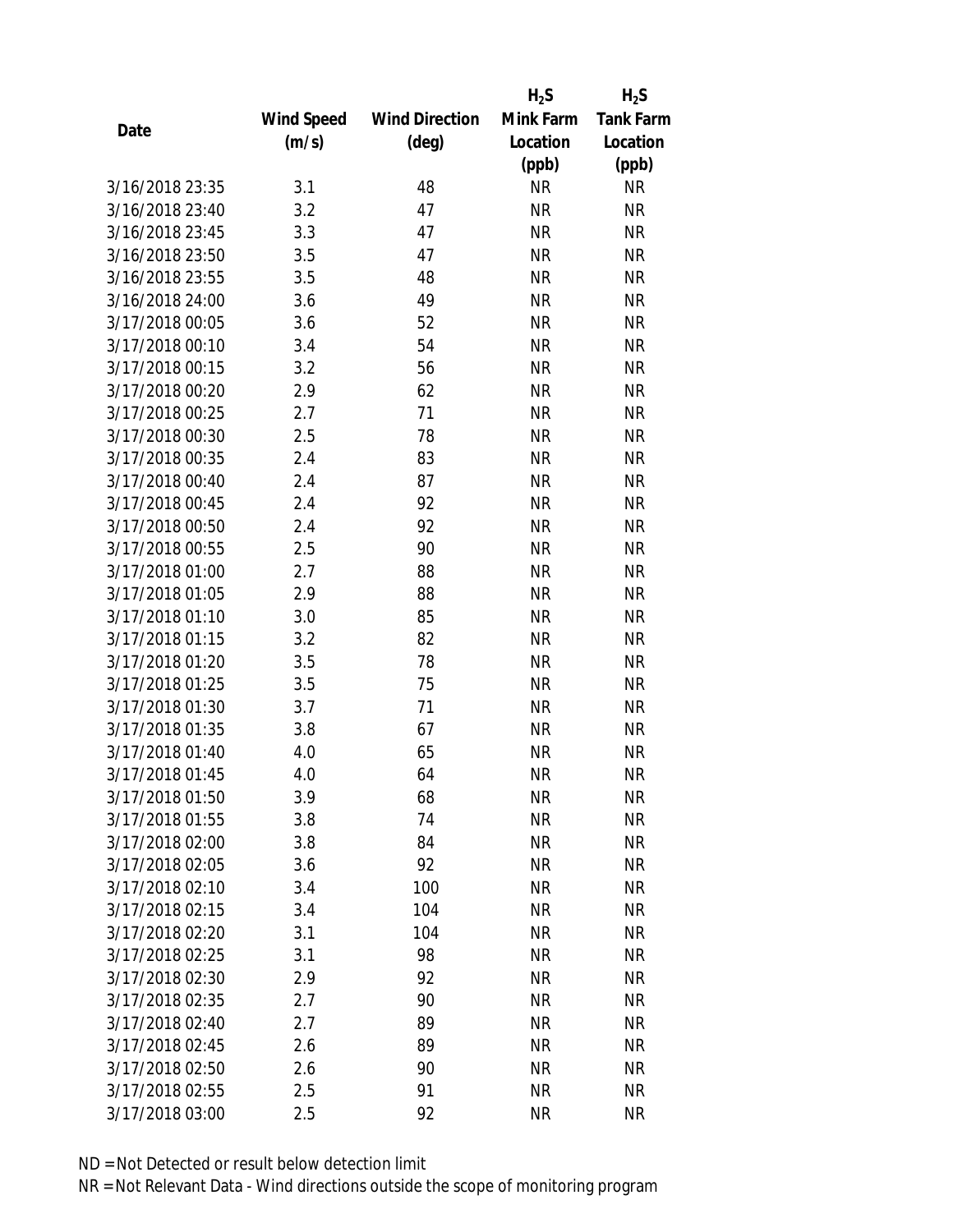|                 |            |                       | $H_2S$    | $H_2S$           |
|-----------------|------------|-----------------------|-----------|------------------|
|                 | Wind Speed | <b>Wind Direction</b> | Mink Farm | <b>Tank Farm</b> |
| Date            | (m/s)      | (deg)                 | Location  | Location         |
|                 |            |                       | (ppb)     | (ppb)            |
| 3/17/2018 03:05 | 2.5        | 90                    | <b>NR</b> | <b>NR</b>        |
| 3/17/2018 03:10 | 2.5        | 88                    | <b>NR</b> | <b>NR</b>        |
| 3/17/2018 03:15 | 2.6        | 88                    | <b>NR</b> | <b>NR</b>        |
| 3/17/2018 03:20 | 2.6        | 87                    | <b>NR</b> | <b>NR</b>        |
| 3/17/2018 03:25 | 2.8        | 87                    | <b>NR</b> | <b>NR</b>        |
| 3/17/2018 03:30 | 2.8        | 87                    | <b>NR</b> | <b>NR</b>        |
| 3/17/2018 03:35 | 2.7        | 87                    | <b>NR</b> | <b>NR</b>        |
| 3/17/2018 03:40 | 2.8        | 87                    | <b>NR</b> | <b>NR</b>        |
| 3/17/2018 03:45 | 2.8        | 85                    | <b>NR</b> | <b>NR</b>        |
| 3/17/2018 03:50 | 2.8        | 84                    | <b>NR</b> | <b>NR</b>        |
| 3/17/2018 03:55 | 2.9        | 84                    | <b>NR</b> | <b>NR</b>        |
| 3/17/2018 04:00 | 2.9        | 84                    | <b>NR</b> | <b>NR</b>        |
| 3/17/2018 04:05 | 3.1        | 84                    | <b>NR</b> | <b>NR</b>        |
| 3/17/2018 04:10 | 3.2        | 83                    | <b>NR</b> | <b>NR</b>        |
| 3/17/2018 04:15 | 3.3        | 82                    | <b>NR</b> | <b>NR</b>        |
| 3/17/2018 04:20 | 3.2        | 81                    | <b>NR</b> | <b>NR</b>        |
| 3/17/2018 04:25 | 3.0        | 82                    | <b>NR</b> | <b>NR</b>        |
| 3/17/2018 04:30 | 3.0        | 81                    | <b>NR</b> | <b>NR</b>        |
| 3/17/2018 04:35 | 2.8        | 81                    | <b>NR</b> | <b>NR</b>        |
| 3/17/2018 04:40 | 2.6        | 82                    | <b>NR</b> | <b>NR</b>        |
| 3/17/2018 04:45 | 2.6        | 85                    | <b>NR</b> | <b>NR</b>        |
| 3/17/2018 04:50 | 2.5        | 87                    | <b>NR</b> | <b>NR</b>        |
| 3/17/2018 04:55 | 2.6        | 87                    | <b>NR</b> | <b>NR</b>        |
| 3/17/2018 05:00 | 2.6        | 87                    | <b>NR</b> | <b>NR</b>        |
| 3/17/2018 05:05 | 2.6        | 88                    | <b>NR</b> | <b>NR</b>        |
| 3/17/2018 05:10 | 2.7        | 88                    | <b>NR</b> | <b>NR</b>        |
| 3/17/2018 05:15 | 2.8        | 88                    | <b>NR</b> | <b>NR</b>        |
| 3/17/2018 05:20 | 3.1        | 88                    | ΝR        | <b>NR</b>        |
| 3/17/2018 05:25 | 3.1        | 88                    | <b>NR</b> | <b>NR</b>        |
| 3/17/2018 05:30 | 3.0        | 88                    | NR        | <b>NR</b>        |
| 3/17/2018 05:35 | 3.3        | 88                    | <b>NR</b> | <b>NR</b>        |
| 3/17/2018 05:40 | 3.3        | 87                    | <b>NR</b> | <b>NR</b>        |
| 3/17/2018 05:45 | 3.2        | 88                    | NR        | <b>NR</b>        |
| 3/17/2018 05:50 | 3.1        | 88                    | <b>NR</b> | <b>NR</b>        |
| 3/17/2018 05:55 | 3.1        | 88                    | NR        | <b>NR</b>        |
| 3/17/2018 06:00 | 3.2        | 89                    | <b>NR</b> | <b>NR</b>        |
| 3/17/2018 06:05 | 3.1        | 89                    | ΝR        | <b>NR</b>        |
| 3/17/2018 06:10 | 3.1        | 90                    | ΝR        | <b>NR</b>        |
| 3/17/2018 06:15 | 3.0        | 89                    | <b>NR</b> | <b>NR</b>        |
| 3/17/2018 06:20 | 3.1        | 90                    | NR        | <b>NR</b>        |
| 3/17/2018 06:25 | 3.1        | 89                    | <b>NR</b> | <b>NR</b>        |
| 3/17/2018 06:30 | 2.9        | 89                    | <b>NR</b> | <b>NR</b>        |
|                 |            |                       |           |                  |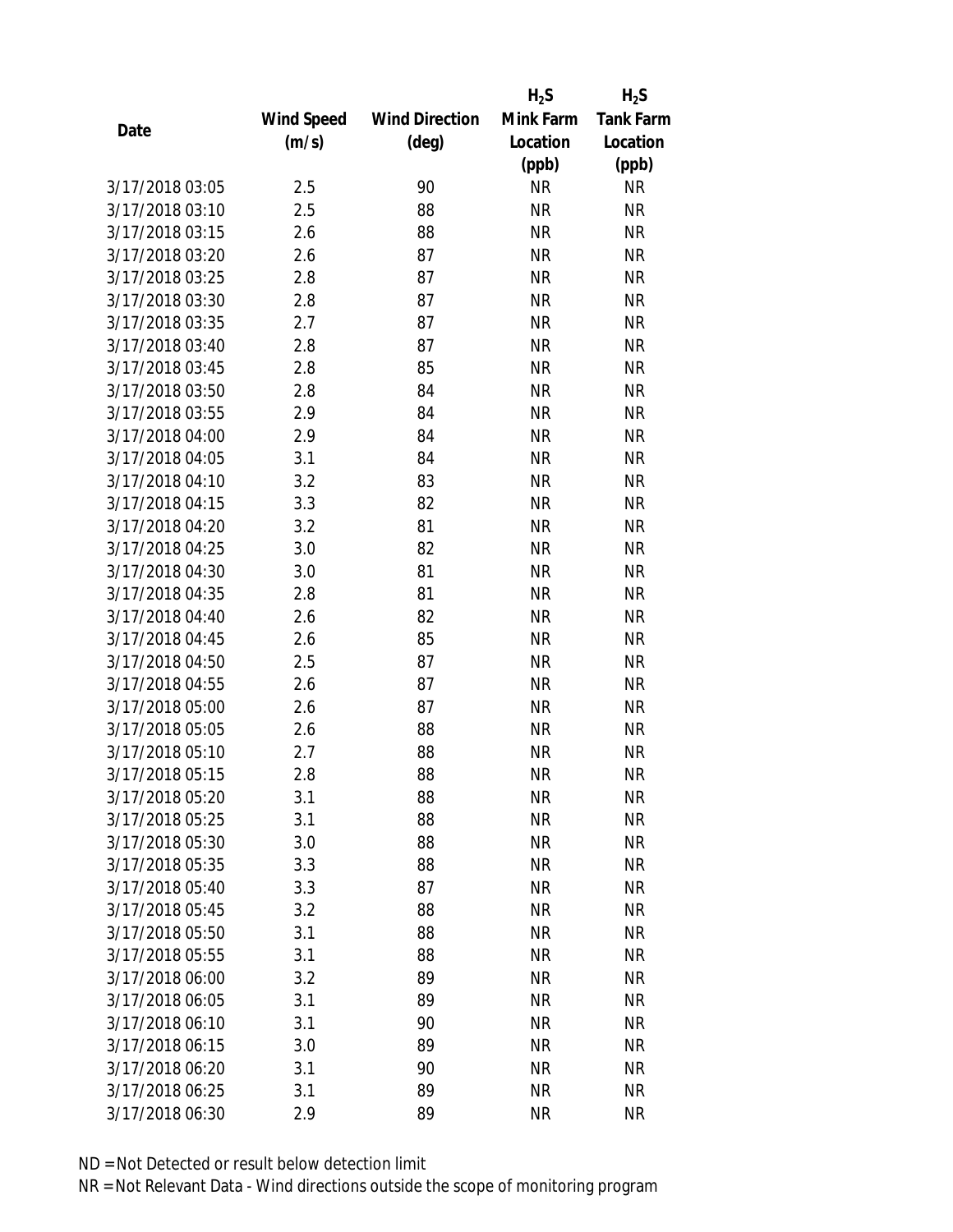|                 |            |                       | $H_2S$    | $H_2S$           |
|-----------------|------------|-----------------------|-----------|------------------|
|                 | Wind Speed | <b>Wind Direction</b> | Mink Farm | <b>Tank Farm</b> |
| Date            | (m/s)      | (deg)                 | Location  | Location         |
|                 |            |                       | (ppb)     | (ppb)            |
| 3/17/2018 06:35 | 2.9        | 88                    | <b>NR</b> | <b>NR</b>        |
| 3/17/2018 06:40 | 3.0        | 88                    | <b>NR</b> | <b>NR</b>        |
| 3/17/2018 06:45 | 3.0        | 86                    | <b>NR</b> | <b>NR</b>        |
| 3/17/2018 06:50 | 2.9        | 84                    | <b>NR</b> | <b>NR</b>        |
| 3/17/2018 06:55 | 2.8        | 82                    | <b>NR</b> | <b>NR</b>        |
| 3/17/2018 07:00 | 2.8        | 81                    | <b>NR</b> | <b>NR</b>        |
| 3/17/2018 07:05 | 2.8        | 82                    | <b>NR</b> | <b>NR</b>        |
| 3/17/2018 07:10 | 2.6        | 80                    | <b>NR</b> | <b>NR</b>        |
| 3/17/2018 07:15 | 2.7        | 81                    | <b>NR</b> | <b>NR</b>        |
| 3/17/2018 07:20 | 2.7        | 82                    | <b>NR</b> | <b>NR</b>        |
| 3/17/2018 07:25 | 2.9        | 83                    | <b>NR</b> | <b>NR</b>        |
| 3/17/2018 07:30 | 3.0        | 81                    | <b>NR</b> | <b>NR</b>        |
| 3/17/2018 07:35 | 3.0        | 79                    | <b>NR</b> | <b>NR</b>        |
| 3/17/2018 07:40 | 3.1        | 79                    | <b>NR</b> | <b>NR</b>        |
| 3/17/2018 07:45 | 3.1        | 78                    | <b>NR</b> | <b>NR</b>        |
| 3/17/2018 07:50 | 3.1        | 77                    | <b>NR</b> | <b>NR</b>        |
| 3/17/2018 07:55 | 3.1        | 76                    | <b>NR</b> | <b>NR</b>        |
| 3/17/2018 08:00 | 3.1        | 78                    | <b>NR</b> | <b>NR</b>        |
| 3/17/2018 08:05 | 3.0        | 76                    | <b>NR</b> | <b>NR</b>        |
| 3/17/2018 08:10 | 3.0        | 76                    | <b>NR</b> | <b>NR</b>        |
| 3/17/2018 08:15 | 2.9        | 74                    | <b>NR</b> | <b>NR</b>        |
| 3/17/2018 08:20 | 2.8        | 72                    | <b>NR</b> | <b>NR</b>        |
| 3/17/2018 08:25 | 2.6        | 69                    | <b>NR</b> | <b>NR</b>        |
| 3/17/2018 08:30 | 2.5        | 67                    | <b>NR</b> | <b>NR</b>        |
| 3/17/2018 08:35 | 2.5        | 68                    | <b>NR</b> | <b>NR</b>        |
| 3/17/2018 08:40 | 2.5        | 69                    | <b>NR</b> | <b>NR</b>        |
| 3/17/2018 08:45 | 2.5        | 70                    | <b>NR</b> | <b>NR</b>        |
| 3/17/2018 08:50 | 2.4        | 72                    | ΝR        | <b>NR</b>        |
| 3/17/2018 08:55 | 2.4        | 73                    | <b>NR</b> | <b>NR</b>        |
| 3/17/2018 09:00 | 2.5        | 73                    | NR        | <b>NR</b>        |
| 3/17/2018 09:05 | 2.6        | 71                    | <b>NR</b> | <b>NR</b>        |
| 3/17/2018 09:10 | 2.5        | 69                    | <b>NR</b> | <b>NR</b>        |
| 3/17/2018 09:15 | 2.5        | 67                    | NR        | <b>NR</b>        |
| 3/17/2018 09:20 | 2.6        | 67                    | <b>NR</b> | <b>NR</b>        |
| 3/17/2018 09:25 | 2.6        | 64                    | NR        | <b>NR</b>        |
| 3/17/2018 09:30 | 2.6        | 63                    | <b>NR</b> | <b>NR</b>        |
| 3/17/2018 09:35 | 2.5        | 65                    | ΝR        | <b>NR</b>        |
| 3/17/2018 09:40 | 2.4        | 66                    | ΝR        | <b>NR</b>        |
| 3/17/2018 09:45 | 2.5        | 66                    | NR        | <b>NR</b>        |
| 3/17/2018 09:50 | 2.5        | 64                    | NR        | <b>NR</b>        |
| 3/17/2018 09:55 | 2.6        | 63                    | <b>NR</b> | <b>NR</b>        |
| 3/17/2018 10:00 | 2.7        | 62                    | <b>NR</b> | <b>NR</b>        |
|                 |            |                       |           |                  |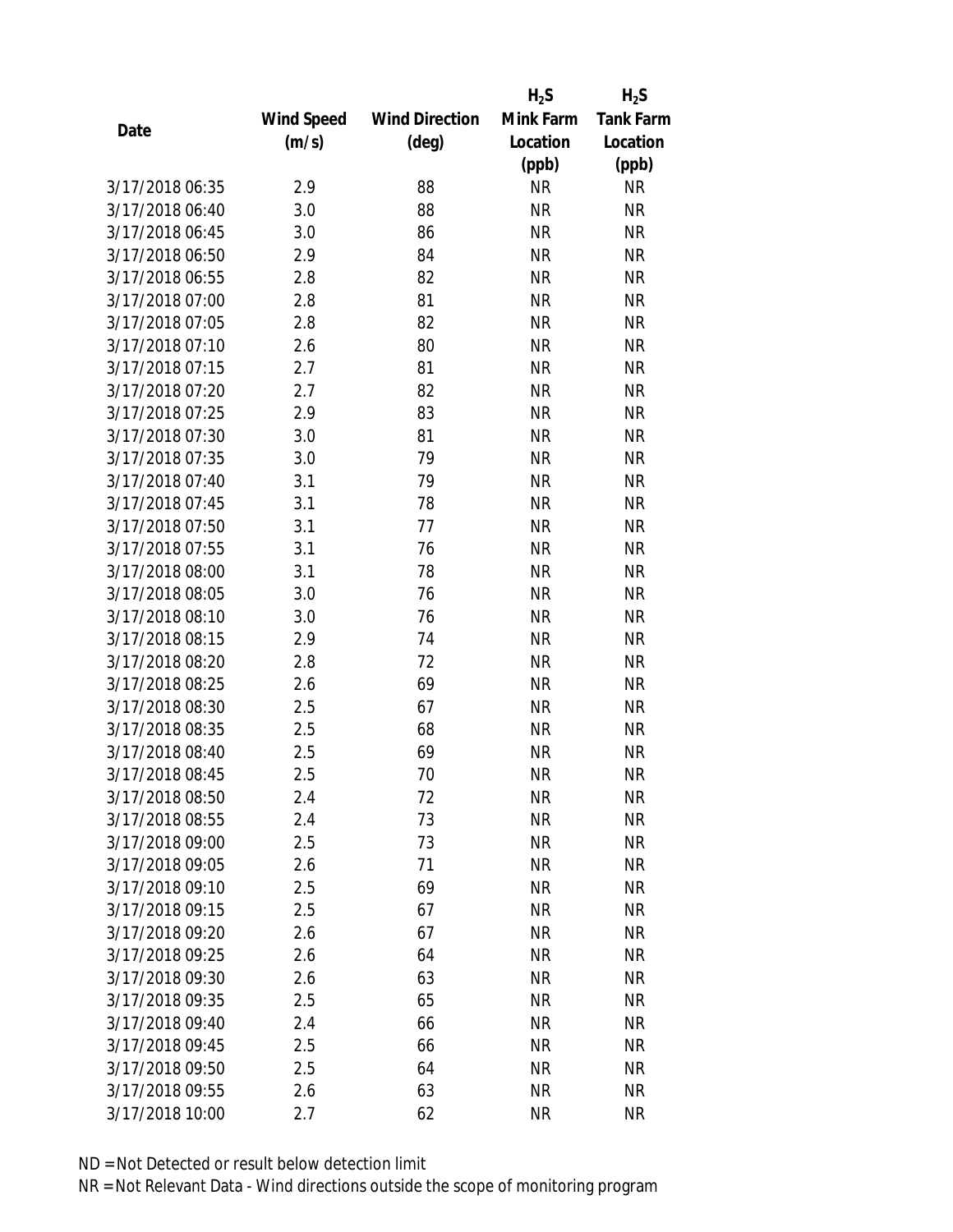|                 |            |                       | $H_2S$    | $H_2S$           |
|-----------------|------------|-----------------------|-----------|------------------|
|                 | Wind Speed | <b>Wind Direction</b> | Mink Farm | <b>Tank Farm</b> |
| Date            | (m/s)      | (deg)                 | Location  | Location         |
|                 |            |                       | (ppb)     | (ppb)            |
| 3/17/2018 10:05 | 2.8        | 59                    | <b>NR</b> | <b>NR</b>        |
| 3/17/2018 10:10 | 3.1        | 55                    | <b>NR</b> | <b>NR</b>        |
| 3/17/2018 10:15 | 3.1        | 54                    | <b>NR</b> | <b>NR</b>        |
| 3/17/2018 10:20 | 3.1        | 54                    | <b>NR</b> | <b>NR</b>        |
| 3/17/2018 10:25 | 3.1        | 54                    | <b>NR</b> | <b>NR</b>        |
| 3/17/2018 10:30 | 3.1        | 55                    | <b>NR</b> | <b>NR</b>        |
| 3/17/2018 10:35 | 3.2        | 57                    | <b>NR</b> | <b>NR</b>        |
| 3/17/2018 10:40 | 3.1        | 59                    | <b>NR</b> | <b>NR</b>        |
| 3/17/2018 10:45 | 3.0        | 59                    | <b>NR</b> | <b>NR</b>        |
| 3/17/2018 10:50 | 3.0        | 60                    | <b>NR</b> | <b>NR</b>        |
| 3/17/2018 10:55 | 3.0        | 59                    | <b>NR</b> | <b>NR</b>        |
| 3/17/2018 11:00 | 2.9        | 58                    | <b>NR</b> | <b>NR</b>        |
| 3/17/2018 11:05 | 2.9        | 57                    | <b>NR</b> | <b>NR</b>        |
| 3/17/2018 11:10 | 2.9        | 56                    | <b>NR</b> | <b>NR</b>        |
| 3/17/2018 11:15 | 3.0        | 56                    | <b>NR</b> | <b>NR</b>        |
| 3/17/2018 11:20 | 2.8        | 57                    | <b>NR</b> | <b>NR</b>        |
| 3/17/2018 11:25 | 2.6        | 60                    | <b>NR</b> | <b>NR</b>        |
| 3/17/2018 11:30 | 2.7        | 61                    | <b>NR</b> | <b>NR</b>        |
| 3/17/2018 11:35 | 2.6        | 61                    | <b>NR</b> | <b>NR</b>        |
| 3/17/2018 11:40 | 2.5        | 61                    | <b>NR</b> | <b>NR</b>        |
| 3/17/2018 11:45 | 2.4        | 62                    | <b>NR</b> | <b>NR</b>        |
| 3/17/2018 11:50 | 2.3        | 62                    | <b>NR</b> | <b>NR</b>        |
| 3/17/2018 11:55 | 2.4        | 60                    | <b>NR</b> | <b>NR</b>        |
| 3/17/2018 12:00 | 2.5        | 59                    | <b>NR</b> | <b>NR</b>        |
| 3/17/2018 12:05 | 2.3        | 62                    | <b>NR</b> | <b>NR</b>        |
| 3/17/2018 12:10 | 2.3        | 62                    | <b>NR</b> | <b>NR</b>        |
| 3/17/2018 12:15 | 2.3        | 63                    | <b>NR</b> | <b>NR</b>        |
| 3/17/2018 12:20 | 2.4        | 62                    | ΝR        | <b>NR</b>        |
| 3/17/2018 12:25 | 2.4        | 63                    | <b>NR</b> | <b>NR</b>        |
| 3/17/2018 12:30 | 2.3        | 66                    | NR        | <b>NR</b>        |
| 3/17/2018 12:35 | 2.3        | 66                    | <b>NR</b> | <b>NR</b>        |
| 3/17/2018 12:40 | 2.3        | 67                    | <b>NR</b> | <b>NR</b>        |
| 3/17/2018 12:45 | 2.3        | 67                    | NR        | <b>NR</b>        |
| 3/17/2018 12:50 | 2.2        | 68                    | <b>NR</b> | <b>NR</b>        |
| 3/17/2018 12:55 | 2.3        | 69                    | NR        | <b>NR</b>        |
| 3/17/2018 13:00 | 2.4        | 69                    | <b>NR</b> | <b>NR</b>        |
| 3/17/2018 13:05 | 2.4        | 69                    | ΝR        | <b>NR</b>        |
| 3/17/2018 13:10 | 2.5        | 69                    | ΝR        | <b>NR</b>        |
| 3/17/2018 13:15 | 2.6        | 67                    | <b>NR</b> | <b>NR</b>        |
| 3/17/2018 13:20 | 2.7        | 67                    | NR        | <b>NR</b>        |
| 3/17/2018 13:25 | 2.5        | 67                    | <b>NR</b> | <b>NR</b>        |
| 3/17/2018 13:30 | 2.4        | 68                    | <b>NR</b> | <b>NR</b>        |
|                 |            |                       |           |                  |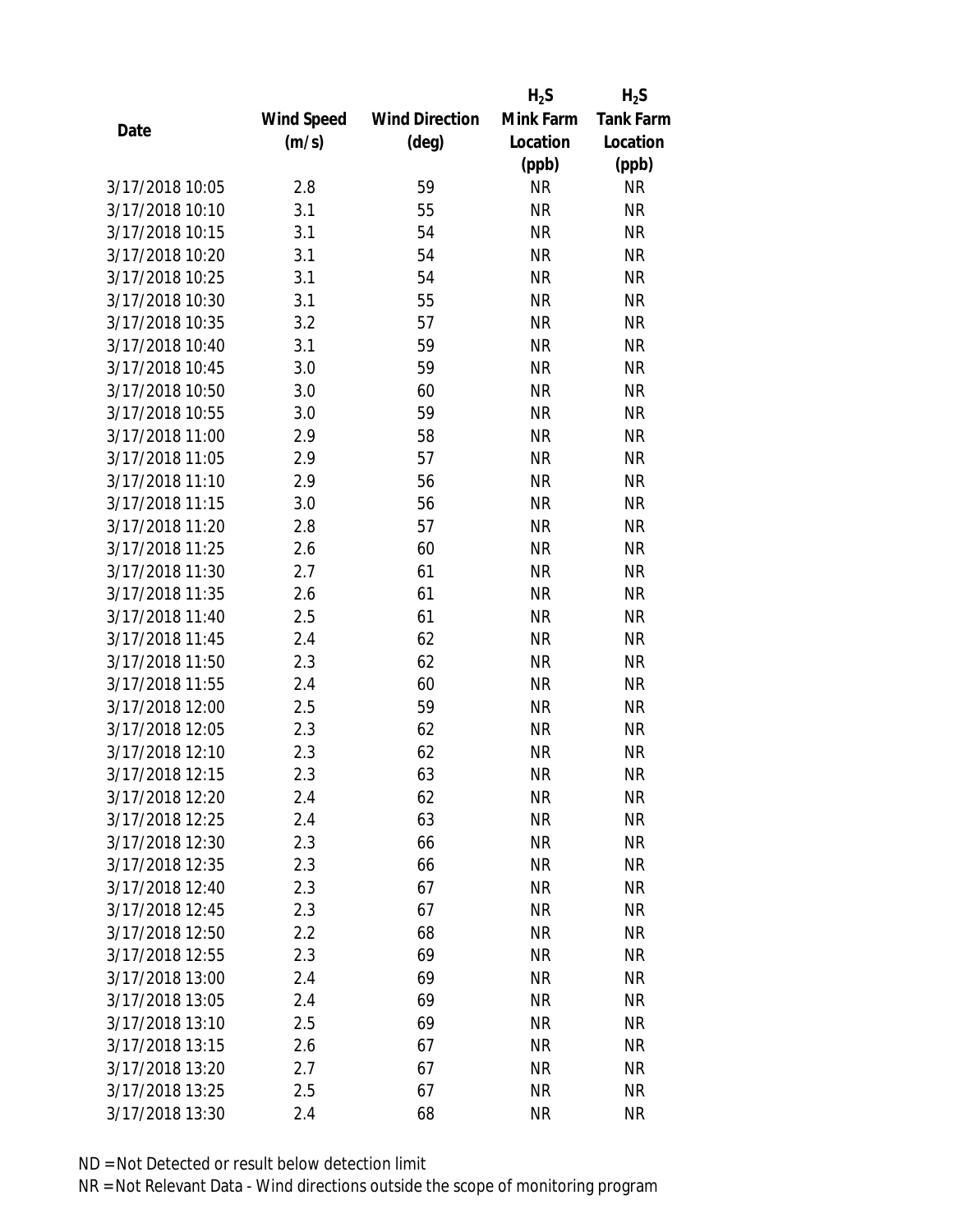|                 |            |                       | $H_2S$    | $H_2S$           |
|-----------------|------------|-----------------------|-----------|------------------|
|                 | Wind Speed | <b>Wind Direction</b> | Mink Farm | <b>Tank Farm</b> |
| Date            | (m/s)      | (deg)                 | Location  | Location         |
|                 |            |                       | (ppb)     | (ppb)            |
| 3/17/2018 13:35 | 2.5        | 68                    | <b>NR</b> | <b>NR</b>        |
| 3/17/2018 13:40 | 2.6        | 73                    | <b>NR</b> | <b>NR</b>        |
| 3/17/2018 13:45 | 2.5        | 77                    | <b>NR</b> | <b>NR</b>        |
| 3/17/2018 13:50 | 2.6        | 79                    | <b>NR</b> | <b>NR</b>        |
| 3/17/2018 13:55 | 2.8        | 79                    | <b>NR</b> | <b>NR</b>        |
| 3/17/2018 14:00 | 2.9        | 75                    | <b>NR</b> | <b>NR</b>        |
| 3/17/2018 14:05 | 3.0        | 71                    | <b>NR</b> | <b>NR</b>        |
| 3/17/2018 14:10 | 2.9        | 66                    | <b>NR</b> | <b>NR</b>        |
| 3/17/2018 14:15 | 3.1        | 63                    | <b>NR</b> | <b>NR</b>        |
| 3/17/2018 14:20 | 3.3        | 61                    | <b>NR</b> | <b>NR</b>        |
| 3/17/2018 14:25 | 3.3        | 59                    | <b>NR</b> | <b>NR</b>        |
| 3/17/2018 14:30 | 3.3        | 58                    | <b>NR</b> | <b>NR</b>        |
| 3/17/2018 14:35 | 3.2        | 63                    | <b>NR</b> | <b>NR</b>        |
| 3/17/2018 14:40 | 3.2        | 64                    | <b>NR</b> | <b>NR</b>        |
| 3/17/2018 14:45 | 3.1        | 62                    | <b>NR</b> | <b>NR</b>        |
| 3/17/2018 14:50 | 2.9        | 65                    | <b>NR</b> | <b>NR</b>        |
| 3/17/2018 14:55 | 2.9        | 68                    | <b>NR</b> | <b>NR</b>        |
| 3/17/2018 15:00 | 2.9        | 71                    | <b>NR</b> | <b>NR</b>        |
| 3/17/2018 15:05 | 2.8        | 72                    | <b>NR</b> | <b>NR</b>        |
| 3/17/2018 15:10 | 2.8        | 70                    | <b>NR</b> | <b>NR</b>        |
| 3/17/2018 15:15 | 2.9        | 71                    | <b>NR</b> | <b>NR</b>        |
| 3/17/2018 15:20 | 3.3        | 67                    | <b>NR</b> | <b>NR</b>        |
| 3/17/2018 15:25 | 3.6        | 57                    | <b>NR</b> | <b>NR</b>        |
| 3/17/2018 15:30 | 4.0        | 53                    | <b>NR</b> | <b>NR</b>        |
| 3/17/2018 15:35 | 4.4        | 46                    | <b>NR</b> | <b>NR</b>        |
| 3/17/2018 15:40 | 4.4        | 48                    | <b>NR</b> | <b>NR</b>        |
| 3/17/2018 15:45 | 4.3        | 45                    | <b>NR</b> | <b>NR</b>        |
| 3/17/2018 15:50 | 4.2        | 47                    | ΝR        | <b>NR</b>        |
| 3/17/2018 15:55 | 3.7        | 53                    | <b>NR</b> | <b>NR</b>        |
| 3/17/2018 16:00 | 3.4        | 55                    | NR        | <b>NR</b>        |
| 3/17/2018 16:05 | 3.2        | 58                    | <b>NR</b> | <b>NR</b>        |
| 3/17/2018 16:10 | 3.3        | 53                    | <b>NR</b> | <b>NR</b>        |
| 3/17/2018 16:15 | 3.2        | 49                    | NR        | <b>NR</b>        |
| 3/17/2018 16:20 | 3.1        | 45                    | <b>NR</b> | <b>NR</b>        |
| 3/17/2018 16:25 | 3.2        | 43                    | <b>NR</b> | <b>NR</b>        |
| 3/17/2018 16:30 | 3.3        | 40                    | 1         | <b>NR</b>        |
| 3/17/2018 16:35 | 3.5        | 37                    | 1         | <b>NR</b>        |
| 3/17/2018 16:40 | 3.6        | 40                    | <b>ND</b> | <b>NR</b>        |
| 3/17/2018 16:45 | 3.7        | 47                    | <b>NR</b> | <b>NR</b>        |
| 3/17/2018 16:50 | 3.9        | 48                    | NR        | <b>NR</b>        |
| 3/17/2018 16:55 | 3.8        | 53                    | <b>NR</b> | <b>NR</b>        |
| 3/17/2018 17:00 | 3.7        | 57                    | <b>NR</b> | <b>NR</b>        |
|                 |            |                       |           |                  |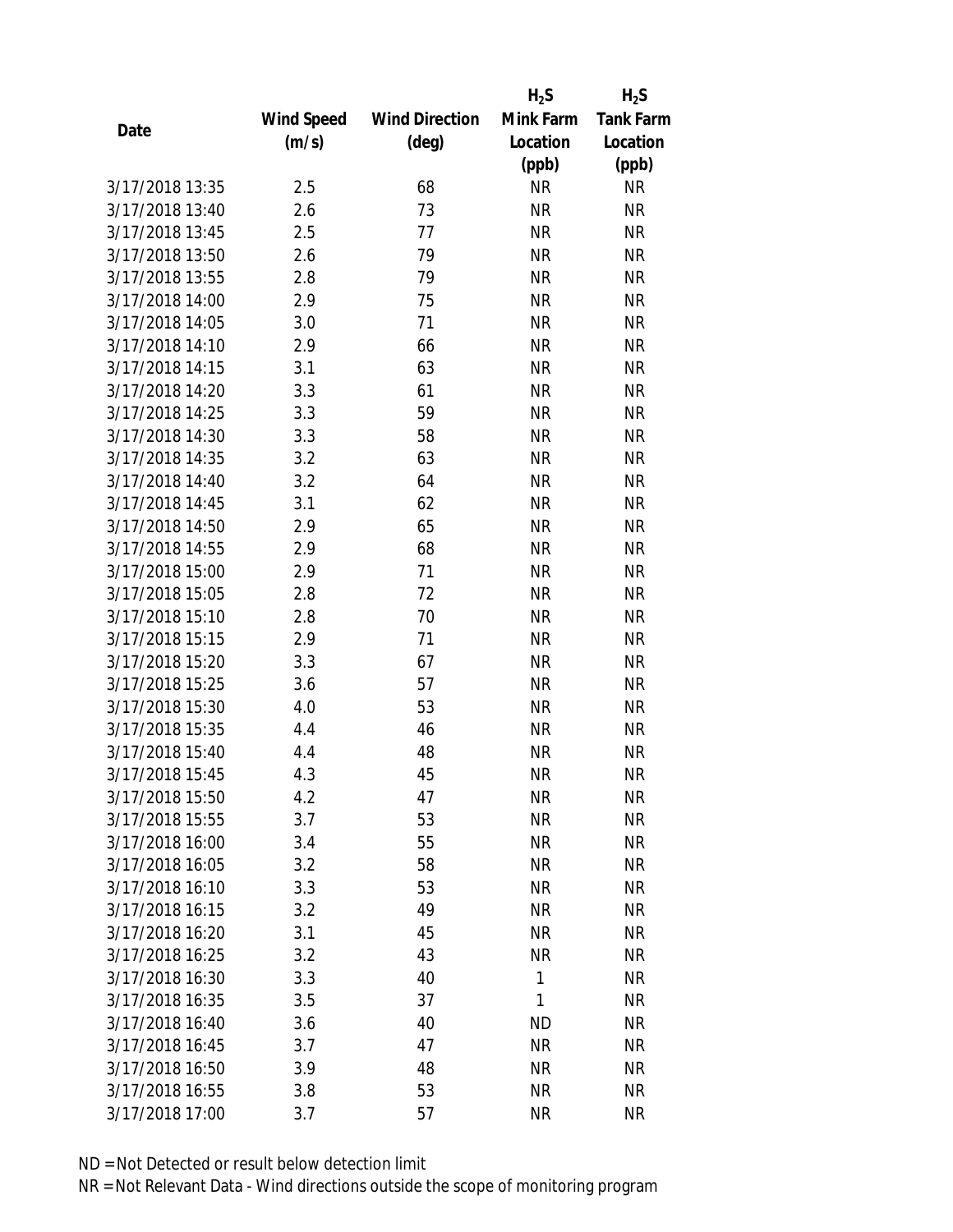|                 |            |                       | $H_2S$    | $H_2S$           |
|-----------------|------------|-----------------------|-----------|------------------|
|                 | Wind Speed | <b>Wind Direction</b> | Mink Farm | <b>Tank Farm</b> |
| Date            | (m/s)      | $(\text{deg})$        | Location  | Location         |
|                 |            |                       | (ppb)     | (ppb)            |
| 3/17/2018 17:05 | 3.5        | 63                    | <b>NR</b> | <b>NR</b>        |
| 3/17/2018 17:10 | 3.3        | 65                    | <b>NR</b> | <b>NR</b>        |
| 3/17/2018 17:15 | 3.1        | 66                    | <b>NR</b> | <b>NR</b>        |
| 3/17/2018 17:20 | 3.0        | 70                    | <b>NR</b> | <b>NR</b>        |
| 3/17/2018 17:25 | 2.9        | 69                    | <b>NR</b> | <b>NR</b>        |
| 3/17/2018 17:30 | 2.7        | 71                    | <b>NR</b> | <b>NR</b>        |
| 3/17/2018 17:35 | 2.7        | 73                    | <b>NR</b> | <b>NR</b>        |
| 3/17/2018 17:40 | 2.7        | 72                    | <b>NR</b> | <b>NR</b>        |
| 3/17/2018 17:45 | 2.6        | 69                    | <b>NR</b> | <b>NR</b>        |
| 3/17/2018 17:50 | 2.5        | 67                    | <b>NR</b> | <b>NR</b>        |
| 3/17/2018 17:55 | 2.5        | 67                    | <b>NR</b> | <b>NR</b>        |
| 3/17/2018 18:00 | 2.4        | 66                    | <b>NR</b> | <b>NR</b>        |
| 3/17/2018 18:05 | 2.3        | 64                    | <b>NR</b> | <b>NR</b>        |
| 3/17/2018 18:10 | 2.2        | 67                    | <b>NR</b> | <b>NR</b>        |
| 3/17/2018 18:15 | 2.2        | 69                    | <b>NR</b> | <b>NR</b>        |
| 3/17/2018 18:20 | 2.2        | 70                    | <b>NR</b> | <b>NR</b>        |
| 3/17/2018 18:25 | 2.1        | 70                    | <b>NR</b> | <b>NR</b>        |
| 3/17/2018 18:30 | 2.1        | 67                    | <b>NR</b> | <b>NR</b>        |
| 3/17/2018 18:35 | 2.0        | 64                    | <b>NR</b> | <b>NR</b>        |
| 3/17/2018 18:40 | 1.8        | 64                    | <b>NR</b> | <b>NR</b>        |
| 3/17/2018 18:45 | 1.7        | 66                    | <b>NR</b> | <b>NR</b>        |
| 3/17/2018 18:50 | 1.6        | 67                    | <b>NR</b> | <b>NR</b>        |
| 3/17/2018 18:55 | 1.6        | 71                    | <b>NR</b> | <b>NR</b>        |
| 3/17/2018 19:00 | 1.5        | 74                    | <b>NR</b> | <b>NR</b>        |
| 3/17/2018 19:05 | 1.6        | 74                    | <b>NR</b> | <b>NR</b>        |
| 3/17/2018 19:10 | 1.6        | 71                    | <b>NR</b> | <b>NR</b>        |
| 3/17/2018 19:15 | 1.7        | 69                    | <b>NR</b> | <b>NR</b>        |
| 3/17/2018 19:20 | 1.7        | 65                    | ΝR        | <b>NR</b>        |
| 3/17/2018 19:25 | 1.7        | 60                    | <b>NR</b> | <b>NR</b>        |
| 3/17/2018 19:30 | 1.7        | 56                    | NR        | <b>NR</b>        |
| 3/17/2018 19:35 | 1.8        | 51                    | <b>NR</b> | <b>NR</b>        |
| 3/17/2018 19:40 | 1.9        | 45                    | <b>NR</b> | <b>NR</b>        |
| 3/17/2018 19:45 | 2.0        | 42                    | <b>NR</b> | <b>NR</b>        |
| 3/17/2018 19:50 | 2.0        | 39                    | 1         | <b>NR</b>        |
| 3/17/2018 19:55 | 2.2        | 37                    | 1         | <b>NR</b>        |
| 3/17/2018 20:00 | 2.2        | 38                    | 1         | <b>NR</b>        |
| 3/17/2018 20:05 | 2.2        | 40                    | 1         | <b>NR</b>        |
| 3/17/2018 20:10 | 2.2        | 41                    | <b>NR</b> | <b>NR</b>        |
| 3/17/2018 20:15 | 2.3        | 41                    | <b>NR</b> | <b>NR</b>        |
| 3/17/2018 20:20 | 2.3        | 41                    | NR        | <b>NR</b>        |
| 3/17/2018 20:25 | 2.3        | 40                    | <b>ND</b> | <b>NR</b>        |
| 3/17/2018 20:30 | 2.4        | 40                    | <b>ND</b> | <b>NR</b>        |
|                 |            |                       |           |                  |